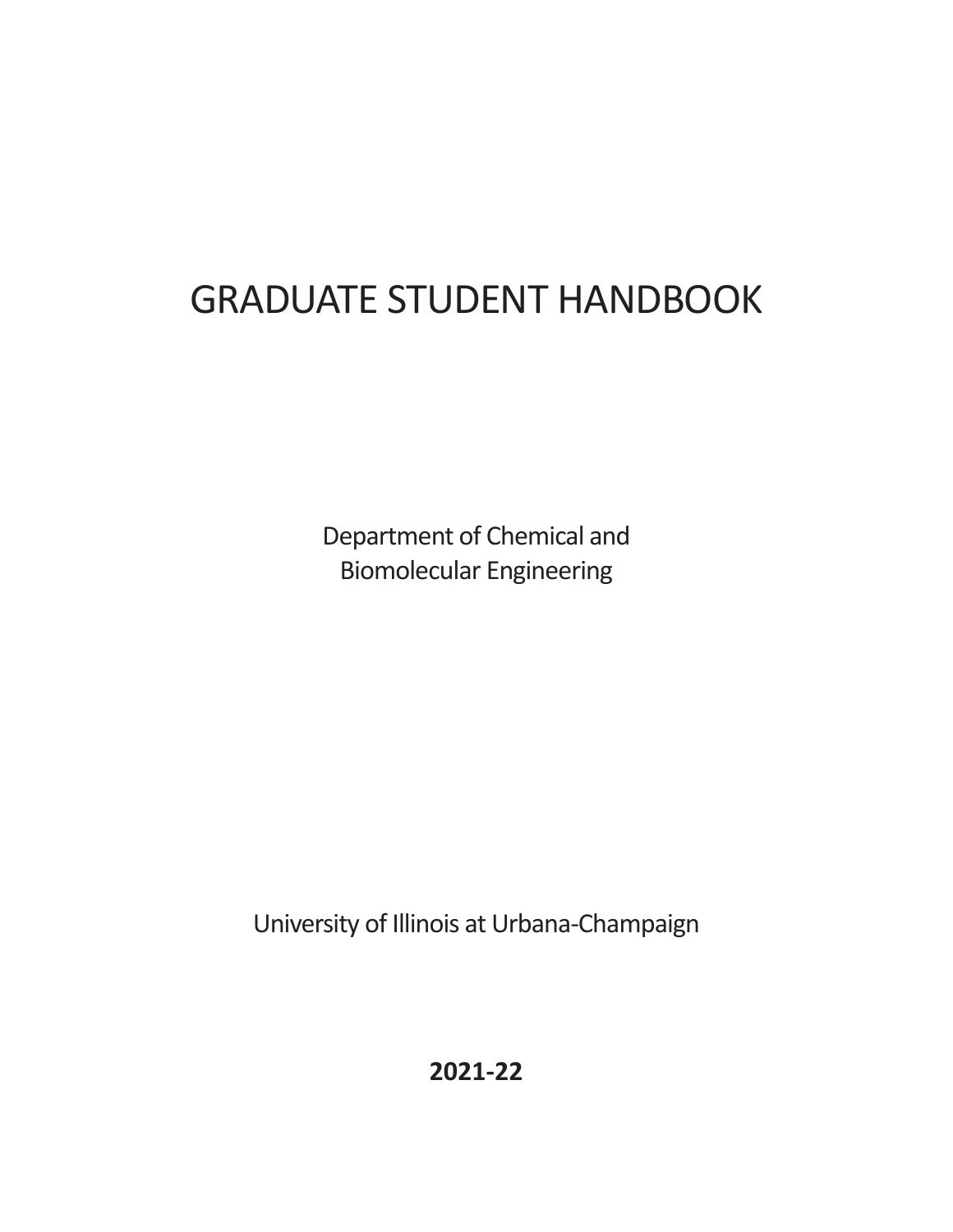# **Table of Contents**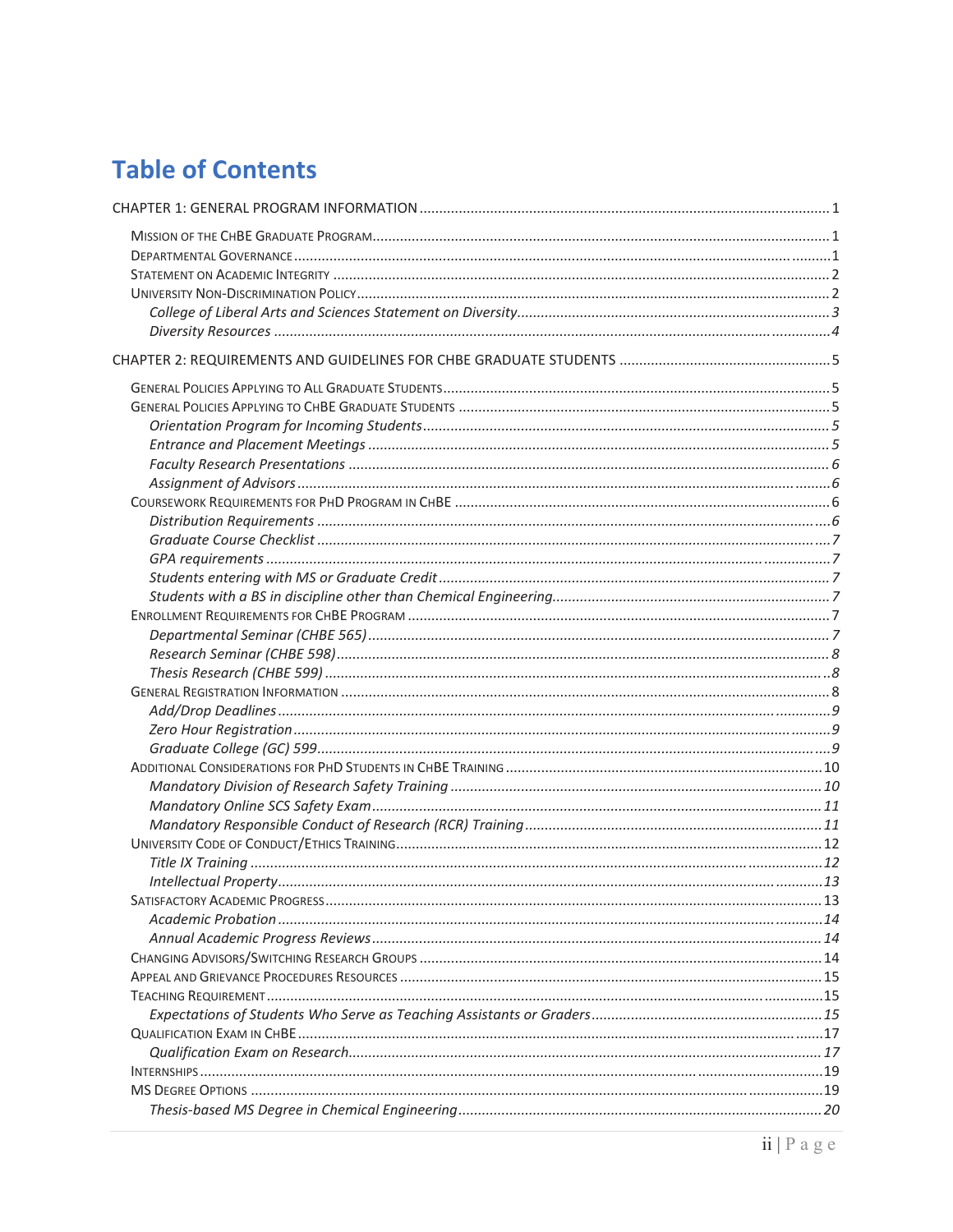| CHECK-IN AT INTERNATIONAL STUDENT AND SCHOLAR SERVICES (ISSS) | 33 |
|---------------------------------------------------------------|----|
|                                                               |    |
|                                                               |    |
|                                                               |    |
|                                                               |    |
|                                                               |    |
|                                                               |    |
|                                                               |    |
|                                                               |    |
|                                                               |    |
|                                                               |    |
|                                                               |    |
|                                                               |    |
|                                                               |    |
|                                                               |    |
|                                                               |    |
|                                                               |    |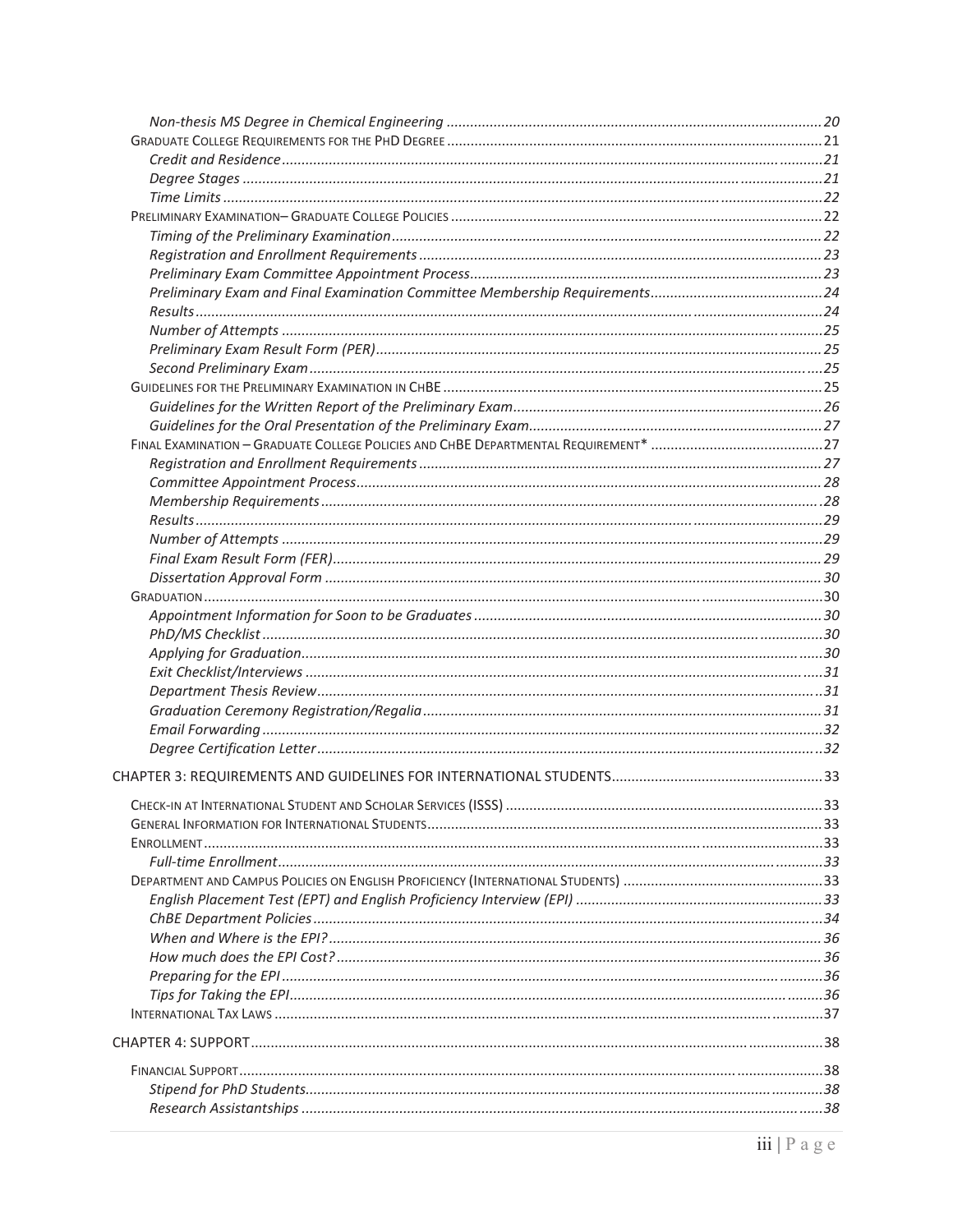| CONCEALED CARRY | 54 |
|-----------------|----|
|                 |    |
|                 |    |
|                 |    |
|                 |    |
|                 |    |
|                 |    |
|                 |    |
|                 |    |
|                 |    |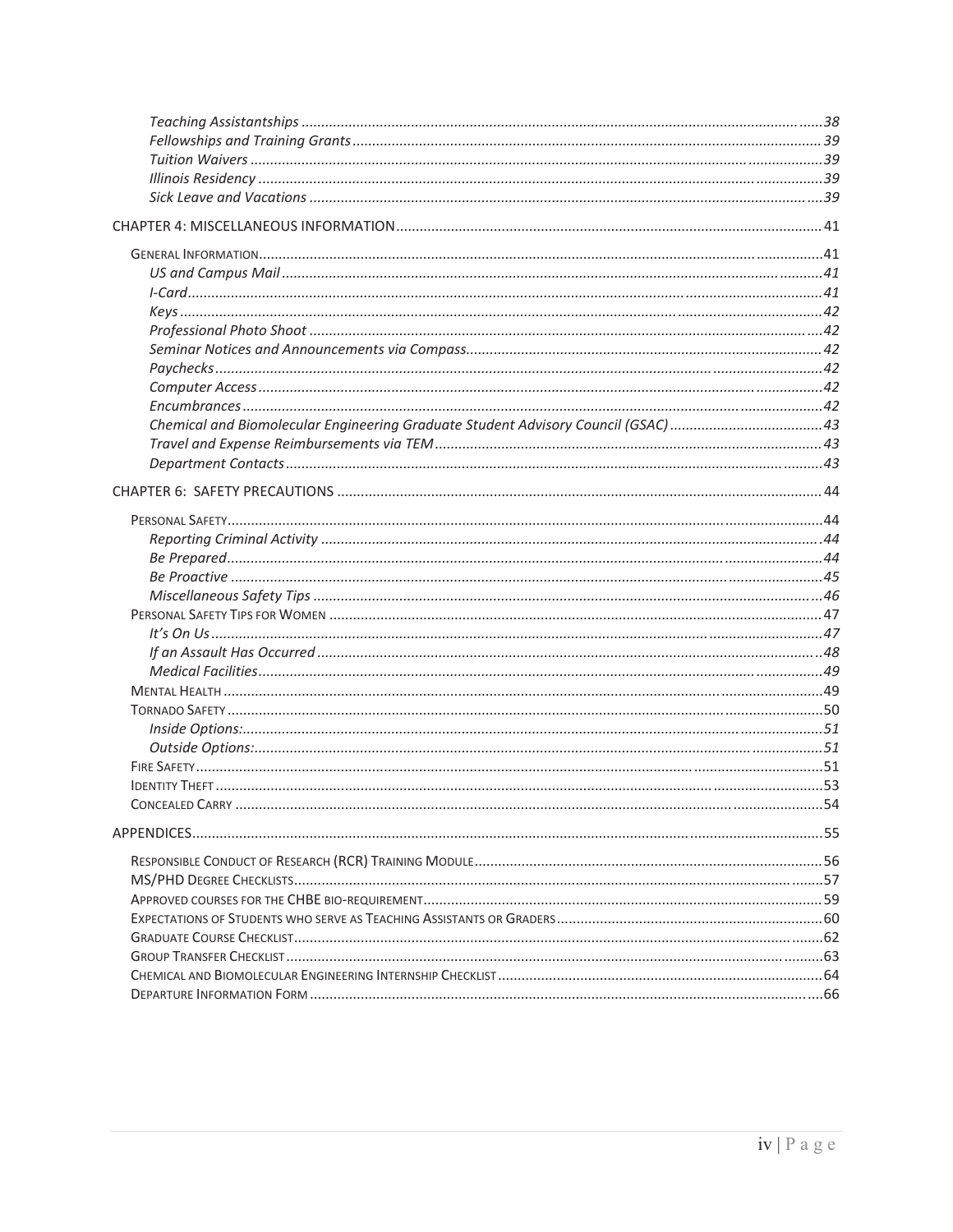# **Chapter 1: General Program Information**

### Mission of the ChBE Graduate Program

The mission of the Graduate Program of the Department of Chemical & Biomolecular Engineering is to provide graduate education and research that provides depth and breadth in the science and engineering disciplines that come together within the field Chemical & Biomolecular Engineering. This education prepares graduates for highly productive and distinguished careers in research, academia, or business.The primary focus of our program is the Doctor of Philosophy (PhD) in Chemical & Biomolecular Engineering.

The Department offers a graduate program leading to the PhD in Chemical & Biomolecular Engineering. With few exceptions, a MS degree (earned with or without a research thesis) is only available for students enrolled in our PhD program, as a milestone on the way to their PhD degree. The one exception is the 3+2 BS/MS degree program in which ChBE participates, under a master agreement between the University of Illinois at Urbana-Champaign and partner universities. A separate document focusing on the 3+2 BS/MS degree in Chemical Engineering will be developed in the future.

The Department also offers two special degrees in conjunction with other academic units. These include the joint MD/PhD program at UIUC and the A\*STAR – University of Illinois PhD Program (AUIP). In the former case, the Department participates in the Medical Scholars program that allows students to earn the degree of Doctor of Medicine (MD) simultaneously with the PhD in Chemical & Biomolecular Engineering. In principle, students registered in these two programs need to fulfill all the ChBE PhD requirements in order to receive the PhD degree in Chemical & Biomolecular Engineering.

### Departmental Governance

### **Faculty**

The Department of Chemical and Biomolecular Engineering is led by the Department Head who is responsible for the functioning of the Department in accordance with the departmental bylaws.The Department includes a set of faculty with appointments in Chemical and Biomolecular Engineering and a set of Affiliate Faculty whose primary appointments are in other departments. Both regular and affiliate faculty may advise ChBE graduate students and serve on the students' preliminary examination and dissertation committees.

### **Director of Graduate Studies**

The Head appoints the Director of Graduate Studies (DGS) and the Graduate Committee, which are faculty that oversee the entire graduate program.The members of the graduate committee, aided by ChBE staff, oversee and execute all elements of the graduate program, including the orientation program, the graduate curriculum, the Qualifying Exam, the Preliminary Exam, and the Final Exam (PhD defense).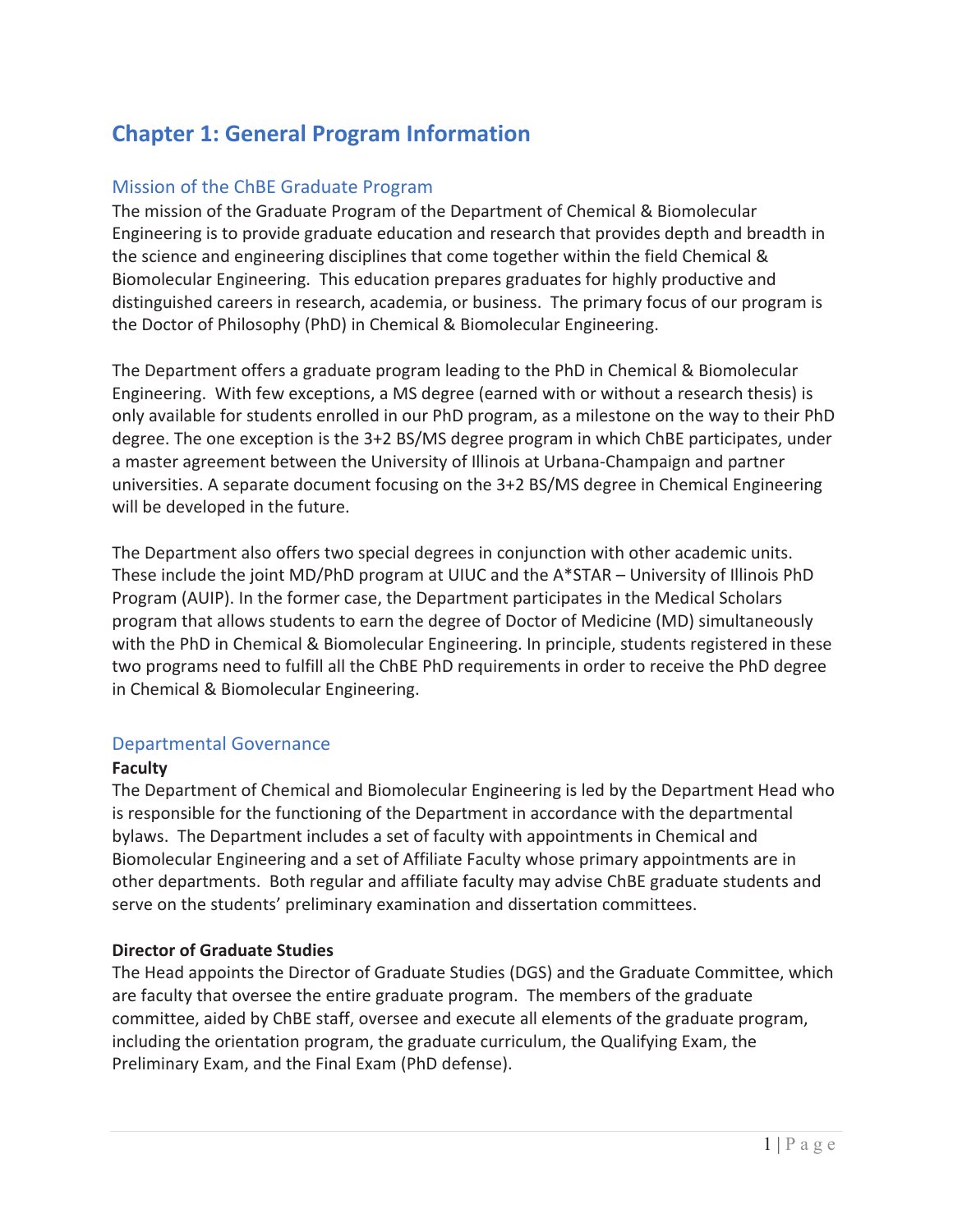The DGS serves as academic advisor for all incoming students during the first semester. (The Research Advisor is responsible for oversight and approval of the courses taken by each student toward the graduate degree after the first semester.) After the orientation meeting, each incoming student will meet with the DGS, or his/her designate, to agree on a set of courses for the first few semesters. The course selections should further the student's career goals while meeting the requirements and standards of the Chemical and Biomolecular Engineering Department. Furthermore, for some students, this may include additional remedial coursework to address gaps in undergraduate Chemical Engineering topics, for example for students that enter the program with an undergraduate degree other than Chemical Engineering. The Advisor is responsible for oversight and approval of the courses taken by each student toward the graduate degree.

### **Graduate Program Coordinator**

The Graduate Program Coordinator is responsible for the administrative support of the graduate program and assists the DGS and the Graduate Admissions Chair in their duties. The Coordinator acts as the primary resource for graduate students, providing information on basic program requirements and assistance with petitions, exam paperwork, room reservations, some reimbursements/educational allowance orders, exit checklists, as well as disseminating information regarding CRNs, and general announcements via email and Compass.

### **Graduate Committee**

The Graduate Committee exercises oversight over all coursework and Qualifying Exams taken by students to fulfill their degree requirements. As such, it enforces uniformity of level, sufficient intellectual rigor, focus, and breadth of the intellectual effort across the multidisciplinary field of Chemical and Biomolecular Engineering.

### Statement on Academic Integrity

Academic integrity is essential for maintaining the quality of scholarship in the Department of Chemical & Biomolecular Engineering and for protecting those who depend on the results of research work performed by faculty and students in the Department. The faculty of the Department of Chemical & Biomolecular Engineering expect all students to maintain academic integrity at all times in the classroom and the research laboratory and to conduct their academic work in accordance with the highest ethical standards of the engineering profession. Students are expected to maintain academic integrity by refraining from academic dishonesty, and by refraining from conduct which aids others in academic dishonesty or which leads to suspicion of academic dishonesty. Violations of academic integrity will result in disciplinary actions ranging from failing grades on assignments and courses to probation, suspension, or dismissal from the University.

### University Non-Discrimination Policy

The commitment of the University of Illinois at Urbana-Champaign (Illinois) to the most fundamental principles of academic freedom, equality of opportunity, and human dignity requires that decisions involving students and employees be based on merit and be free from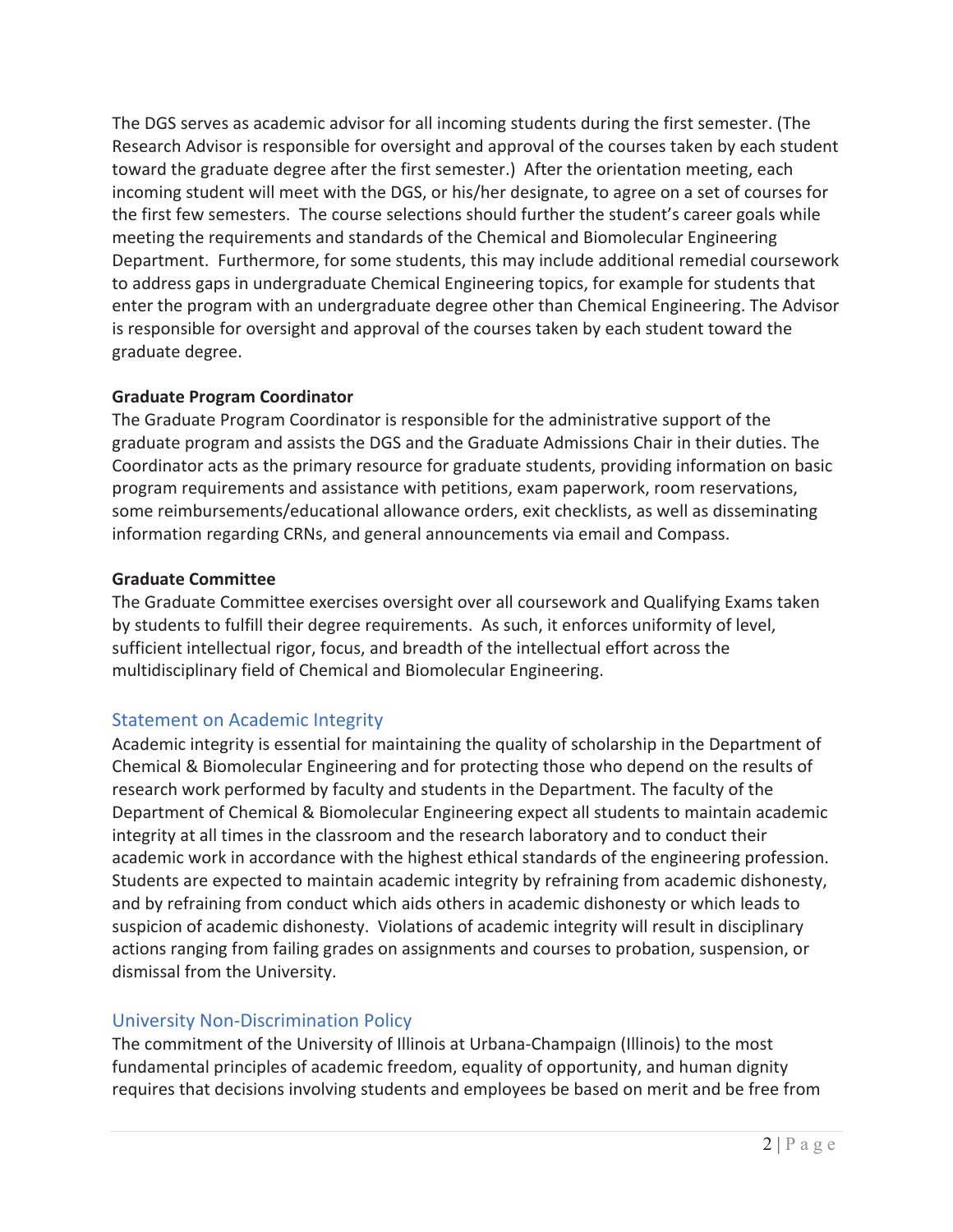invidious discrimination in all its forms. This policy is designed to promote a safe and healthy learning and work environment and to comply with multiple laws that prohibit discrimination, including: Equal Pay Act of 1963, Title VI and VII of the Civil Rights Act of 1964, the Americans with Disabilities Act Amendments Act, the Rehabilitation Act of 1973, the Age Discrimination in Employment Act of 1967, the Age Discrimination Act of 1975, Title IX of the Education Amendments Act of 1972, the Pregnancy Discrimination Act of 1978, the Uniformed Services Employment and Re-employment Act, the Vietnam-Era Veterans Readjustment Assistance Act of 1974, the Genetic Information Nondiscrimination Act of 2008, and the Illinois Human Rights Act. This policy and the associated procedures are established to provide a means to address complaints of discrimination or harassment based on the protected categories described herein.

It is the policy of the University not to engage in discrimination or harassment against any person because of race, color, religion, sex, pregnancy, disability, national origin, citizenship status, ancestry, age, order of protection status, genetic information, marital status, sexual orientation including gender identity, arrest record status, unfavorable discharge from the military, or status as a protected veteran and to comply with all federal and state nondiscrimination, equal opportunity, and affirmative action laws, orders, and regulations.

This University's nondiscrimination policy applies to admissions, employment, access to and treatment in the University's program and activities. Complaints of invidious discrimination prohibited by University policy are to be resolved within existing University procedures.

For additional information or assistance on the equal opportunity, affirmative action and harassment policies of the University, please contact: The Office for Access and Equity, 616 E. Green Street, Suite 214, Champaign, Illinois 61820, (217) 333-0885. https://oae.illinois.edu/discrimination-and-harrassment-prevention.html

# College of Liberal Arts and Sciences Statement on Diversity

Diversity of academic pursuits, cultures, and people are part of the fabric of the College of Liberal Arts & Sciences at Illinois. The College of LAS is committed to providing a healthy, safe, and secure space for analytical and critical thinking, teaching, research, and innovation that fosters a community of global citizens prepared to make important contributions to society.

To do so, the College of LAS embraces the university's commitment to diversity, equity, and inclusion through the following actions:

- Creating and upholding inclusive and equitable processes and policies
- Promoting diversity, equity, and inclusion in the recruitment and retention of students, staff, and faculty
- Supporting diversity, equity, and inclusion across advising, mentoring, and the curriculum so that students from all backgrounds and abilities can succeed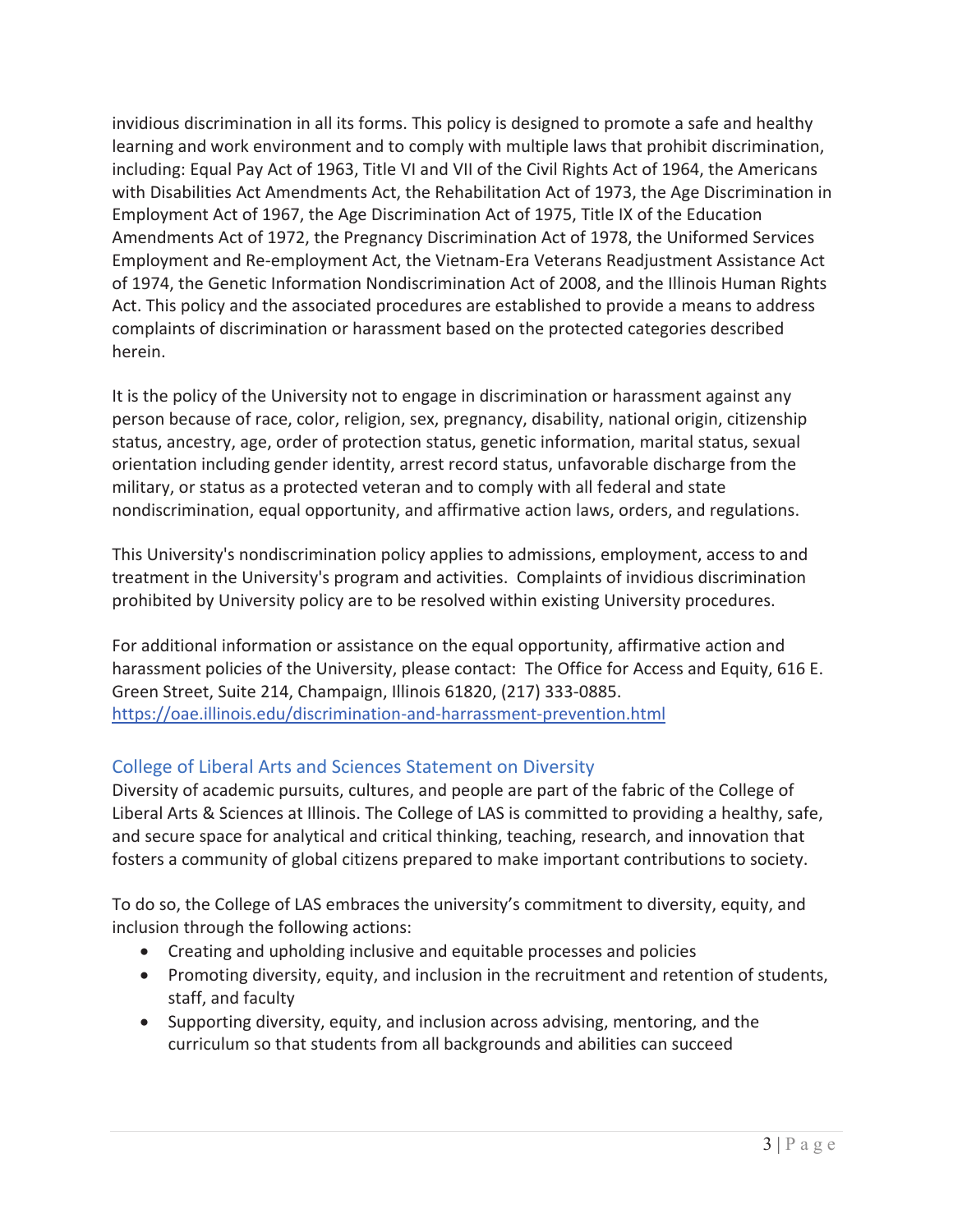At the core of our commitment to a diverse, inclusive, and equitable college is creating an environment where people with different cognitive and physical abilities and ethnic, racial, sexual, gender, and religious backgrounds can thrive. Part of that commitment is maintaining an educational and research culture free from religious, ethnic, racial, sexual, and gender harassment.

Diversity Resources https://diversity.illinois.edu/ https://kam.illinois.edu/resource/campus-connected-resources-diversity-equity-and-inclusion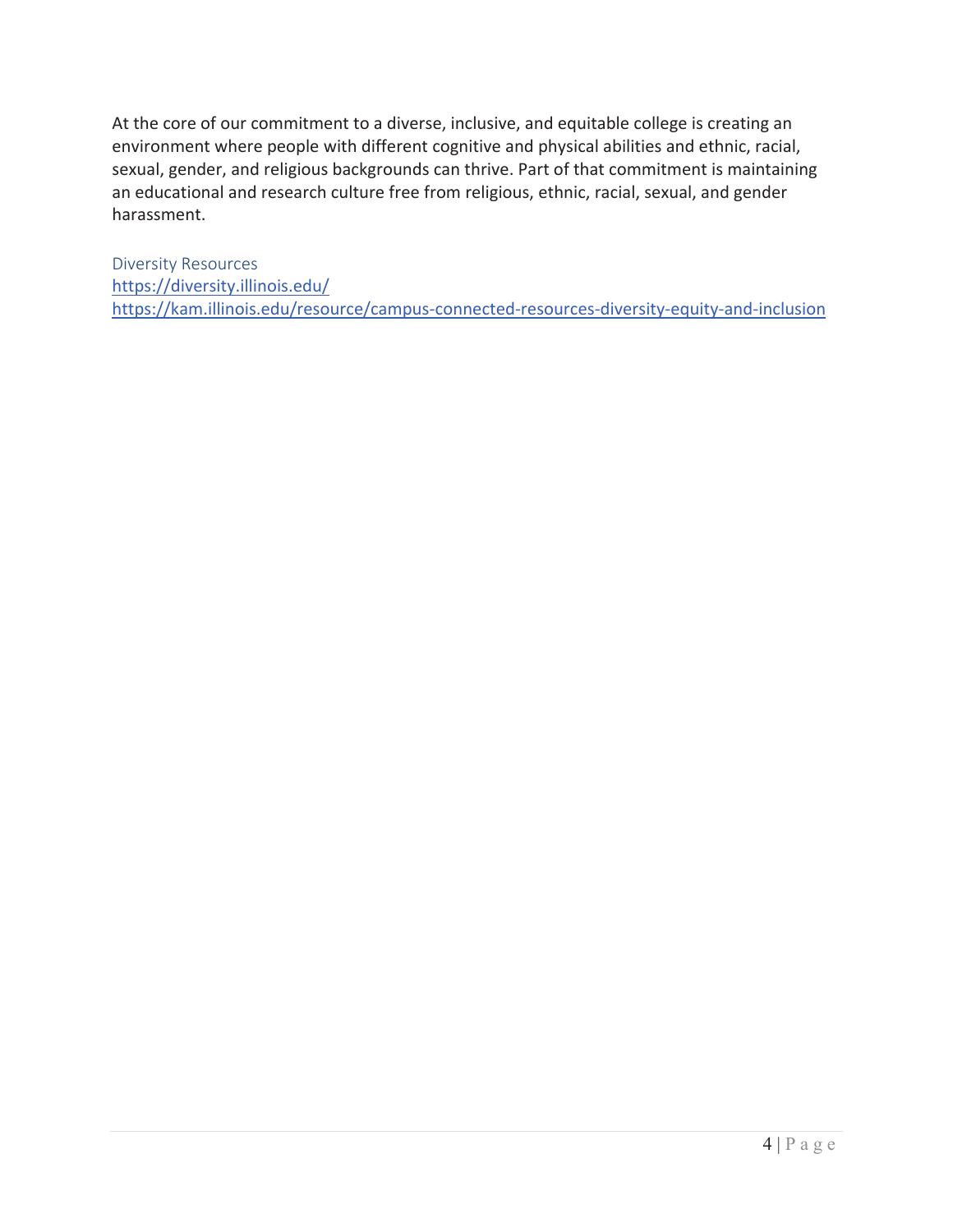# **Chapter 2: Requirements and Guidelines for ChBE Graduate Students**

### General Policies Applying to All Graduate Students

This handbook is geared toward the requirements specific to the Department of Chemical and Biomolecular Engineering. For information on general policies for all graduate students, please review the Graduate College Handbook at: https://grad.illinois.edu/handbooks-policies.

### General Policies Applying to ChBE Graduate Students

### Orientation Program for Incoming Students

An orientation program is offered at the beginning of the Fall semester to introduce incoming graduate students to the Chemical and Biomolecular Engineering Department, the operation of the Graduate Program, the departmental facilities, and the faculty and their research interests. Typically, a 2-hour orientation meeting is held during the week before classes start, followed by individual meetings with the Director of Graduate Studies (DGS), to plan coursework for the first semester.

### Entrance and Placement Meetings

Incoming graduate students will meet with the Director of Graduate Studies, or a faculty representative, to discuss and identify academic deficiencies. The meeting will be brief, with the main goal to identify "holes" in the academic background of a student and to suggest courses or other actions for the student to take to address these issues early. A brief interview is a very efficient way to assess deficiencies. The placement meeting will be especially useful for incoming students who did not graduate from chemical engineering programs.

The Placement Meeting will consist of the following action items:

- Before meeting with an incoming student, the DGS (or faculty representative) will read the transcript of the incoming student to assess the nature of the student's undergraduate curriculum.
- During the meeting, a key set of core 'skills' and core courses in the chemical engineering curriculum will be discussed.
- The outcome of the meeting might be a recommendation/requirement for the student to take one or more undergraduate courses (or graduate-level courses) to 'fill in the holes' of the student's background. Students that have not previously taken a course on each of the core topics in the field of chemical engineering, namely kinetics, transport, and thermodynamics, taught *from the perspective of a chemical engineer* will be required to take CHBE 424, CHBE 421, and/or CHBE 321 during their first semester.
- Students that must take the EPI will be required to take a course that focuses on spoken English during their first semester and every semester afterwards until the student passes the EPI.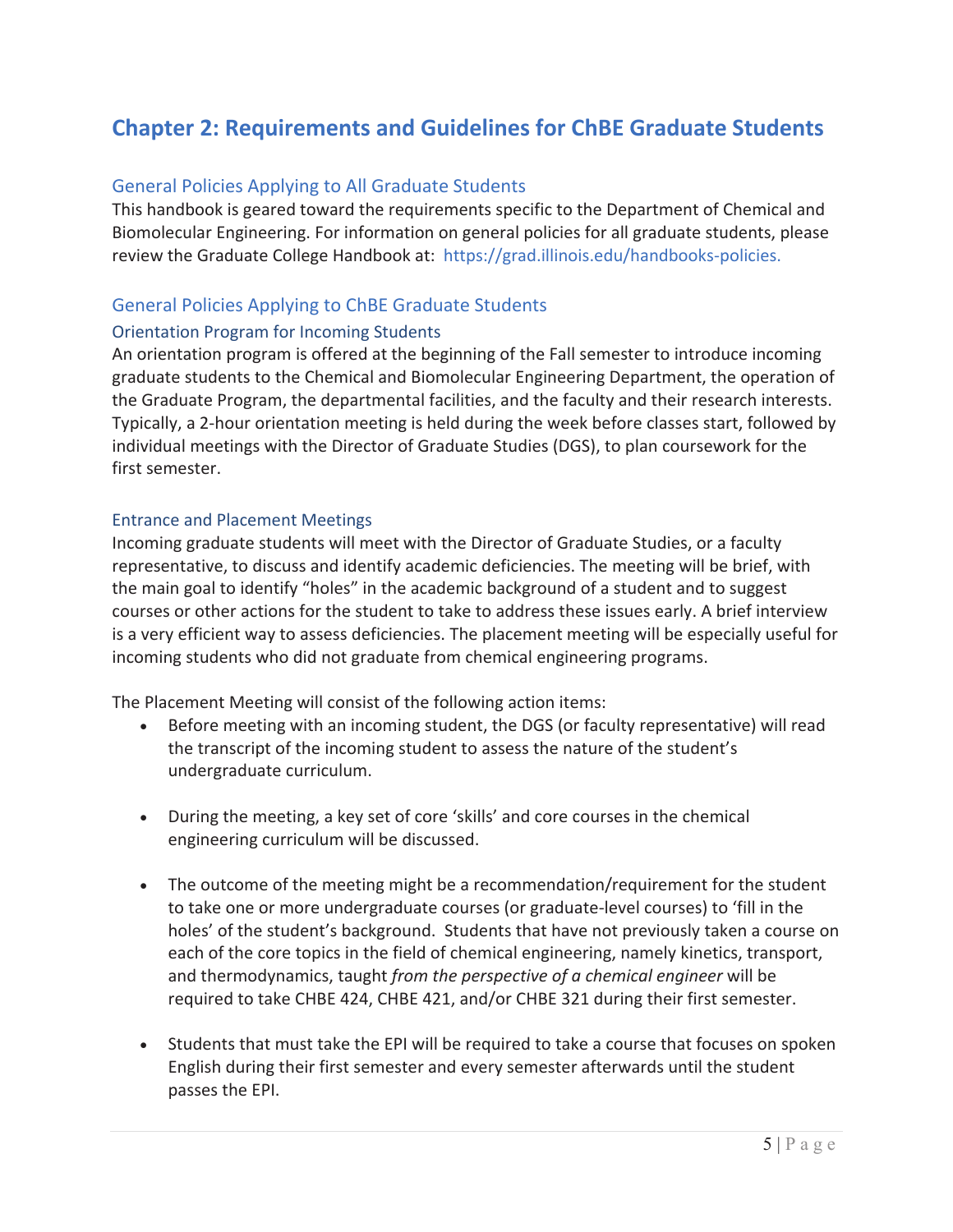### Faculty Research Presentations

All ChBE faculty will deliver a 50-min presentation on their research programs during the first six weeks of the fall semester. Students are not allowed to have one-on-one meetings with faculty until all faculty have given a presentation on their research. Also, a series of Grad Start Lectures will be offered on topics such as career choice, how to choose a research problem, how to search the literature, and on how to create and present a good presentation. All incoming students are required to attend all elements of this program.

### Assignment of Advisors

Although exact dates will change from year to year, the following process will typically be followed. Students will attend presentations by each faculty member during the early part of their first semester. Students are required to attend all presentations. Once all presentations are completed, students will have a period of approximately two weeks to meet with faculty individually and further explore their research interests. Students are required to meet with at least five faculty members and obtain their signatures. In early October, students will submit to the department head a ranked list of their choices for research advisor. Students are assigned to research advisors by the department head, taking into account student rankings, faculty needs and faculty feedback.

### Coursework Requirements for PhD Program in ChBE

Students are required to complete 96 hours of course credit including thesis research (CHBE 599).

*Students are required to take a minimum of eight (8) lecture or laboratory (non-research)* **courses** (total of 32 hours) that form a coherent curriculum of study and are approved by the research advisor. All courses must be 500-level ChBE or 400-level or above non-ChBE. Although 300-level courses cannot be applied towards the coursework MS degree, occasionally the DGS may approve of a 300-level course for the PhD program (advanced approval is required).

### Distribution Requirements

- Applied Mathematics (CHBE 521)
- Courses covering at least three out of the four categories below.
	- o Fluids (CHBE 522, Fluid Dynamics)
	- o Mass/Heat Transport (CHBE 523, Heat and Mass Transfer)
	- o Reaction Kinetics (CHBE 551, Chemical Kinetics & Catalysis)
	- o Thermodynamics (CHBE 525, Statistical Thermodynamics)
- At least one non-ChBE 500-level course
- One bio-oriented course (see the appendices for a list of approved courses)
- Two elective graduate-level (400- or 500-level) science, engineering, math, or professional development courses
- **Note:** approval is required for any substitutions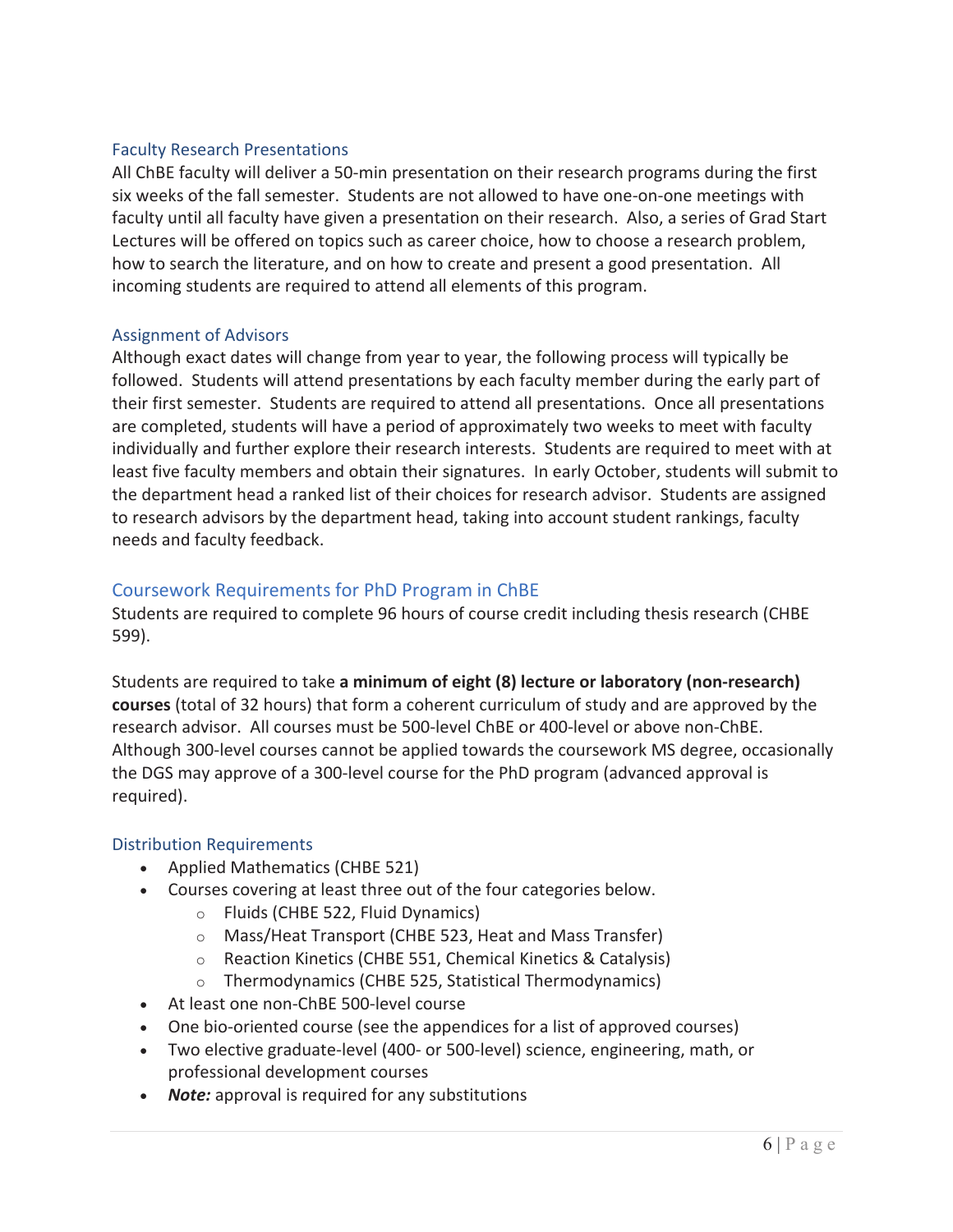### Graduate Course Checklist

Upon completion of all course requirements, the student is responsible for **completing the Graduate Course Checklist** and submitting it to the Graduate Affairs committee for approval.

### GPA requirements

- Students must maintain an average GPA of at least 3.0 in 500-level ChBE courses.
- Students must maintain a cumulative average GPA of at least 2.75.
- A grade of D or lower will count toward the GPA but will NOT fulfill any of the coursework requirements.
- x GPA is also subject to Graduate College requirements (see *The Graduate College Handbook for Students, Faculty and Staff*).

### Students entering with MS or Graduate Credit

Up to three courses completed with a satisfactory grade (B or better) at another institution can be applied to meet any of the above requirements. For students with a MS or equivalent, this transfer of credit will reduce the total coursework requirement. Students with a BS will receive a waiver of the distribution requirement but are still required to complete a total of 8 courses at UIUC with at least 3 500-level ChBE courses.

### Students with a BS in discipline other than Chemical Engineering

We require that all students demonstrate proficiency in the core principles of chemical engineering. Attainment of such proficiency is assessed primarily through whether the student has completed undergraduate chemical engineering courses in the three core areas of the field, thermodynamics, heat and mass transport, and chemical kinetics. Students are required to complete CHBE 321, 421, and 424 in their first semester if they have not previously taken comparable courses.

### Enrollment Requirements for ChBE Program

ChBE students are expected to register for 14 hours (full time) for the fall and spring semesters, and for 8 hours over the full summer term.

### Departmental Seminar (CHBE 565)

The ChBE Department hosts a variety of seminar speakers in both the fall and spring semesters each year. Seminars are generally scheduled for 2:00pm on Tuesdays or Thursdays, but other days and times are possible. A schedule of seminars will be distributed via email to all students and faculty each semester. All graduate students are required to register for CHBE 565, ChBE Seminar, every fall and spring semester until they graduate. Furthermore, students are expected to attend at least 80% of the seminars each semester. This course is graded S/U (Satisfactory/Unsatisfactory); students with poor attendance record will receive the grade of U.

Occasionally, students want to take another course that conflicts with CHBE 565. These students should contact the Department Head with justification as to why they wish/need to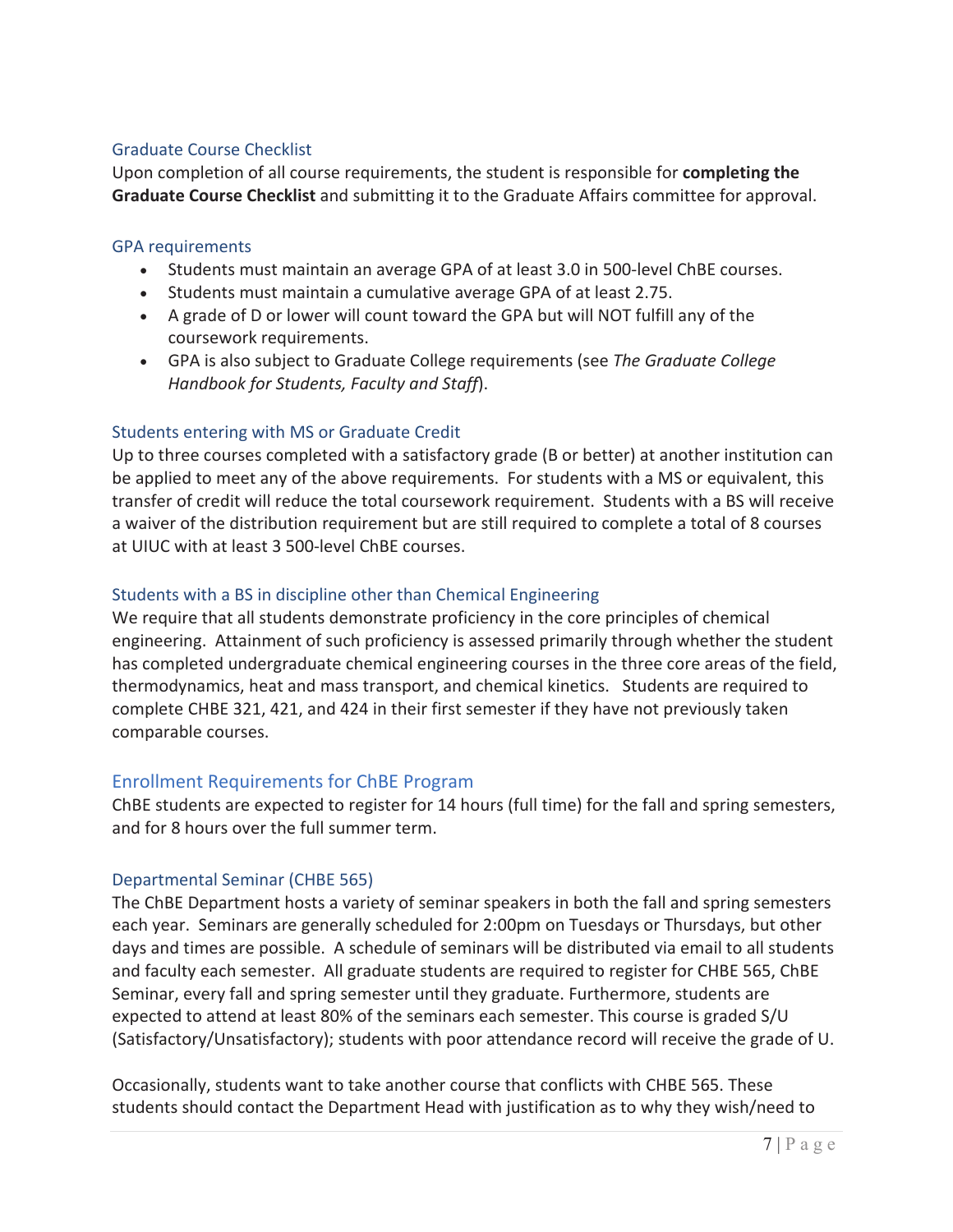take the course conflicting with CHBE 565. Requests are considered on a case-by-case basis. Note: students must officially register and actively participate/attend another course to be considered for an exemption. Students cannot audit a course and receive an exemption.

### Research Seminar (CHBE 598)

All graduate students must register for CHBE 598 (Research Seminar) for 1 credit hour every semester, using the CRN of their research advisor (available from the Graduate Program Coordinator). Students registering for their first semester of graduate studies must register for 1 credit hour of CHBE 598 using the CRN of the Director of Graduate Studies.CHBE 598 provides credit for attending research-related meetings such as research group meetings. This course is graded S/U; students with a poor attendance record, as judged by his/her research advisor(s), will receive the grade of U.

### Thesis Research (CHBE 599)

Once an advisor is chosen, PhD candidates must register for CHBE 599 (Thesis Research) for zero or more credit hours every semester, including the semesters in which students take their Preliminary Exam and Final Examination (Thesis defense). A student who is registered for CHBE 599 and takes their Final Examination after the end of that term, but before the first day of classes for the following term, has met the registration requirement. A deferred grade (DFR) will be recorded each semester until the student completes the Final Examination. After the successful completion of the defense, all 599s will be graded S (or U if the student fails).

### General Registration Information

University of Illinois students register on-line using the UI Integrate system (also referred to as Self-Service or Enterprise). This system allows greater flexibility for student registration, because of its ease of access from personal computer systems.

Lists of courses offered for a specific term can be found by going to the Course Explorer website. The URL is: https://courses.illinois.edu/. The Class Schedule tab lists all courses offered for a particular semester, sorted by department. For a list of all courses offered by a department, students should follow the link to the Academic Catalog. To register for courses, students should click the tab on the right side of the page marked Register for Classes. Students can also go to the Office of the Registrar webpage (https://registrar.illinois.edu/) and follow the instructions under the Registration tab.

**Students are responsible for their own registration and for ensuring the accuracy of their schedules.** Students can check their registration online and print their schedules as needed. Students who find errors in their schedules should immediately correct these errors. See below for add/drop deadline information.

Students should note that changes to registration - including dropping, adding, withdrawal, or cancellation - should be considered carefully as these changes may impact tuition assessment, financial aid, waiver eligibility and other important aspects of student standing.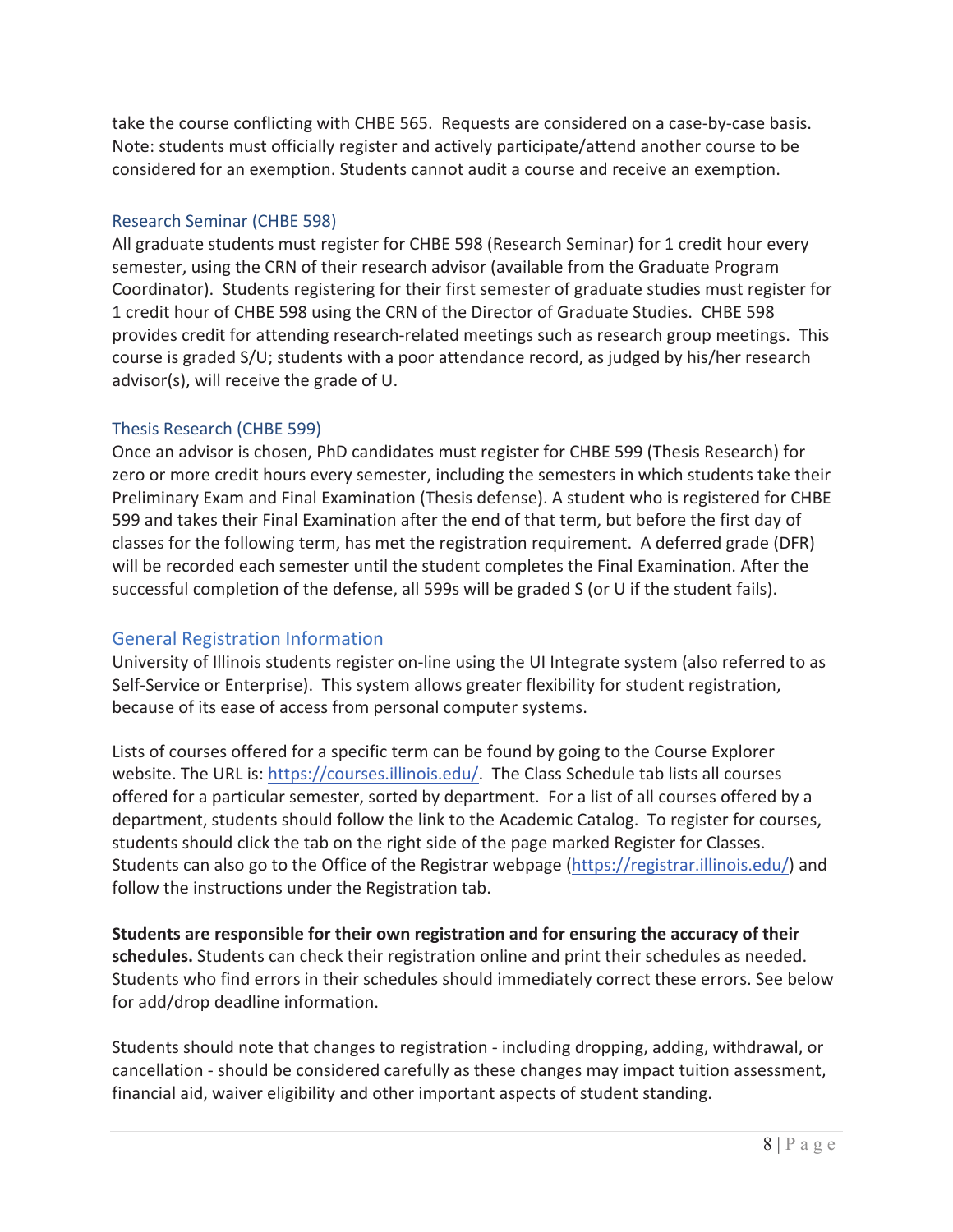### Add/Drop Deadlines

Students must be registered for at least one (1) credit hour by 5:00pm the first day of class, or they will incur a late registration fee. Students may change their schedule on-line until the 10<sup>th</sup> day of class.

Students registering for their first class after the tenth day, registering for a full semester course after the  $10<sup>th</sup>$  day, or registering for a course after the  $6<sup>th</sup>$  week of instruction must complete a Late Registration & Late Course Change form. This form must receive approval and can only be submitted to the Graduate College by a ChBE department representative. Check the Graduate College website or ChBE Graduate office for a copy of the form.

After 5:00 p.m. on Reading Day, students must use a Graduate Student Petition (https://grad.illinois.edu/gsas/gradpetition) to add a class for that semester.

In the fall and spring semesters (summer deadlines vary), students can drop full semester classes on-line until the end of the eighth week of instruction. After the eighth week and until the end of the twelfth week of instruction, students wishing to drop full semester classes, without receiving a grade of W, may do so through using the Late Registration & Late Course Change form. After the twelfth week, students dropping a class will need to complete the Late Course Change form - with academic departmental approval - and will receive a grade of W for the class. After 5:00 p.m. on Reading Day, students must use a Graduate Student Petition to request to drop a class for that semester.

### Zero Hour Registration

Graduate students who have completed all degree requirements except the thesis or dissertation may consider registering for zero hours of research credit. It is important for such students to consider the implications of not being a full-time student, including no insurance coverage, no free bus transportation, nor access to University resources (ARC, library, etc.). Students may opt to purchase these services. For a list of what services each fee includes (https://registrar.illinois.edu/tuition-fees/fee-info/) and the cost of each fee (https://registrar.illinois.edu/tuition-fees/tuition-fee-rates/), refer to the Office of the Registrar site. Students with waiver-generating fellowships are not eligible for zero hours registration during the period of the fellowship.

### Graduate College (GC) 599

GC 599 is a zero credit hour registration option for advanced doctoral students who do not have any financial assistance (such as an assistantship, fellowship, etc.) that would cover their tuition and fees for the semester, but must maintain full-time enrollment to defer student loans. Students considering this course should first meet with the ChBE Director of Graduate Studies.

To be eligible to register for GC 599, a student must: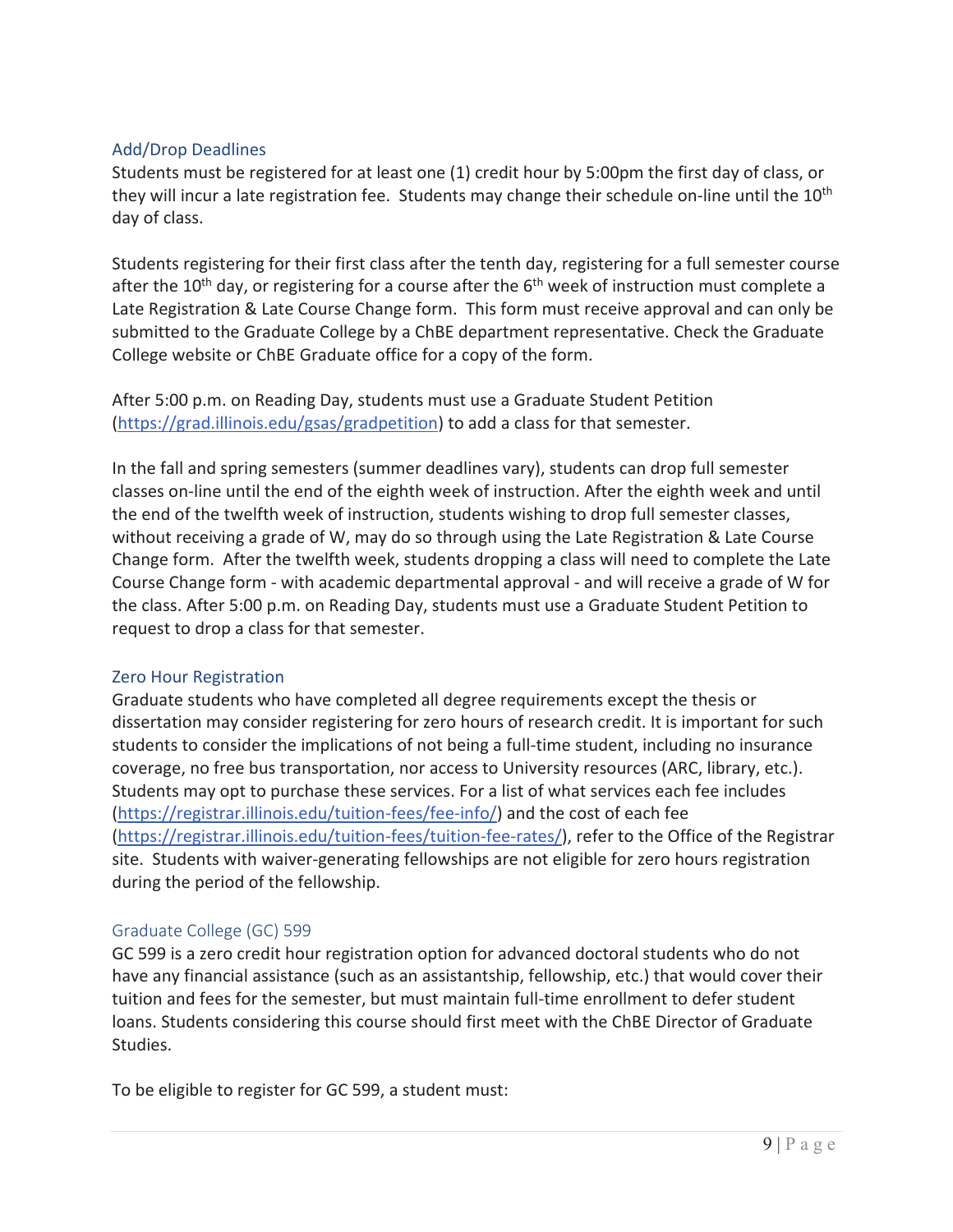- $\circ$  have a guaranteed student loan that would require immediate repayment if the student were not registered for the minimum credit required by the lender to defer the loan,
- $\circ$  have passed the preliminary examination prior to the term in which he or she wishes to register for GC 599,
- $\circ$  have completed all Graduate College and departmental requirements for the degree except for completing the dissertation, defending, and depositing,
- $\circ$  not have any financial assistance that would cover tuition and fees, and
- $\circ$  complete and submit the appropriate form to the Graduate College.

Students who are required to complete a mandatory internship as part of their degree requirements may also register for GC 599, provided they comply with all but the third bullet point listed above.

### Note: **ChBE students planning to accept an internship are expected to register for CHBE 510.** See Internships.

Students enrolled in GC 599 for zero credit are assessed Range IV tuition plus the general fee. Payment of the general fee provides students with access to their university e-mail and access to library services. Because students are not assessed other fees, they are not eligible for services associated with those fees. For example, if students registered in GC 599 wish to have health insurance, they must make alternative arrangements. For a list of what services each fee includes and for the cost of each fee, refer to the Office of the Registrar at https://registrar.illinois.edu/.

### Additional Considerations for PhD Students in ChBE Training

In addition to the mandatory Lab Safety Fundamentals course (MSE 492), which students will take in their first semester, an ethics seminar and three additional safety training modules are required and are described below.

### Mandatory Division of Research Safety Training

The Division of Research Safety's on-line training is **mandatory** for ALL new employees or students working in research labs that have or use biological, chemical, or radiological materials. All ChBE graduate students must complete the on-line training **before being assigned a research advisor**. The on-line safety training can be found here: https://www.drs.illinois.edu/

Click on the "Training" tab at the top of the page to open the training menu. Then click on "Laboratory Safety" link under the "Laboratory Safety" heading. Use the on-screen prompts to complete the module.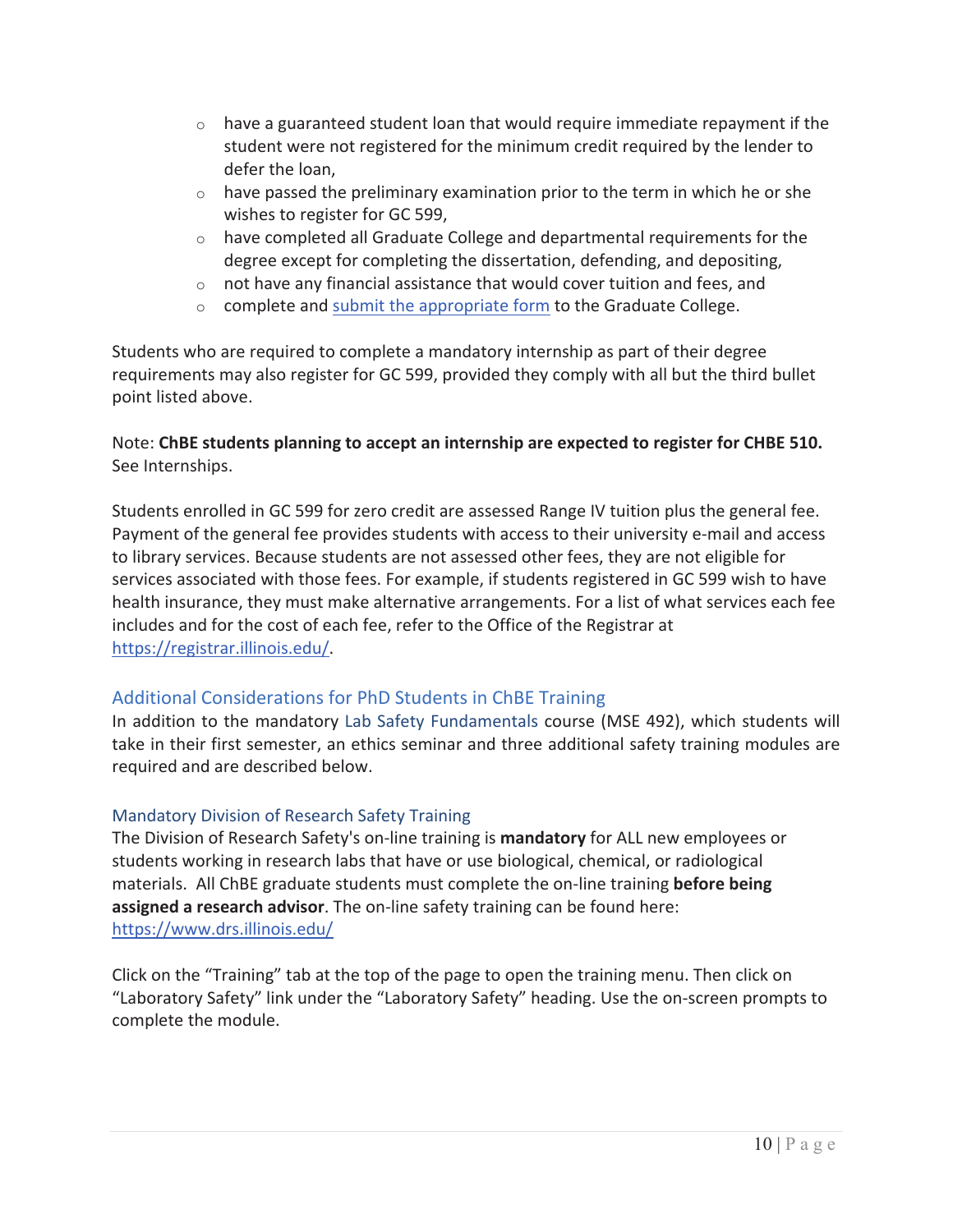At the end of the training module, a certificate of completion will be displayed.**The certificate should be printed and MUST be submitted to the department head along with the research advisor selection form.**

### Mandatory Online SCS Safety Exam

To ensure compliance with OSHA regulations all SCS employees (i.e., graduate students, undergraduate research assistants, teaching assistants, etc.) are required to read the School of Chemical Sciences Chemical Hygiene Plan and pass the SCS Safety Exam.The purpose of this requirement is to provide necessary safety information and confirm that employees understand this information. The SCS Hygiene Plan be downloaded from the following link: https://scs.illinois.edu/system/files/inline-files/2019%20SCS%20CHP.pdf, or by clicking on the "SCS Chemical Hygiene Plan" link under the "Safety and Facilities Management" heading on the right side of the following page: https://scs.illinois.edu/resources/facilities-managementand-safety-resources.

All ChBE graduate students must complete this onͲline training in Illinois Compass **after being assigned a research advisor but prior to beginning any laboratory work**.

Login instructions for the SCS Safety Exam are as follows:

- Go to the following website to access the exam: https://go.scs.illinois.edu/safety-exam
- Login, using your NetID and Active Directory password.
- After you log in, you will be taken to your Canvas course menu. To take the exam, select the "Enroll in Course" button.
- Take the exam, which consists of 50 questions. It is an open book exam based on the School of Chemical Sciences Chemical Hygiene Plan.
- The exam may be taken as many times as needed to achieve a passing score.
- x When you have **obtained a passing score, print, and complete the "Laboratory Safety Training Check List"**. The form can be obtained by going to the following website: https://scs.illinois.edu/resources/facilities-management-and-safety-resources and clicking on the "Safety Training Check List" link underneath the "Safety and Facilities Management" heading on the right side of the page.
- x M**ake 3 copies of your completed Laboratory Safety Training Check List form**. Keep 1 for your records, put one copy in your future research lab's safety manual, and send the original via campus mail to the following address: SCS Safety, Box 21-1 Noyes Lab, MC-712. There is a campus mailbox by the mailroom on the ground floor of RAL.

### Mandatory Responsible Conduct of Research (RCR) Training

To ensure compliance with the requirements set by many Federal funding agencies, all new CHBE graduate students are required to complete online and in-person Research Integrity training.The online training consists of the *Physical Science Responsible Conduct of Research* **Course** that is provided by Collaborative Institutional Training Initiative (CITI). This course is available here: http://www.citiprogram.org/.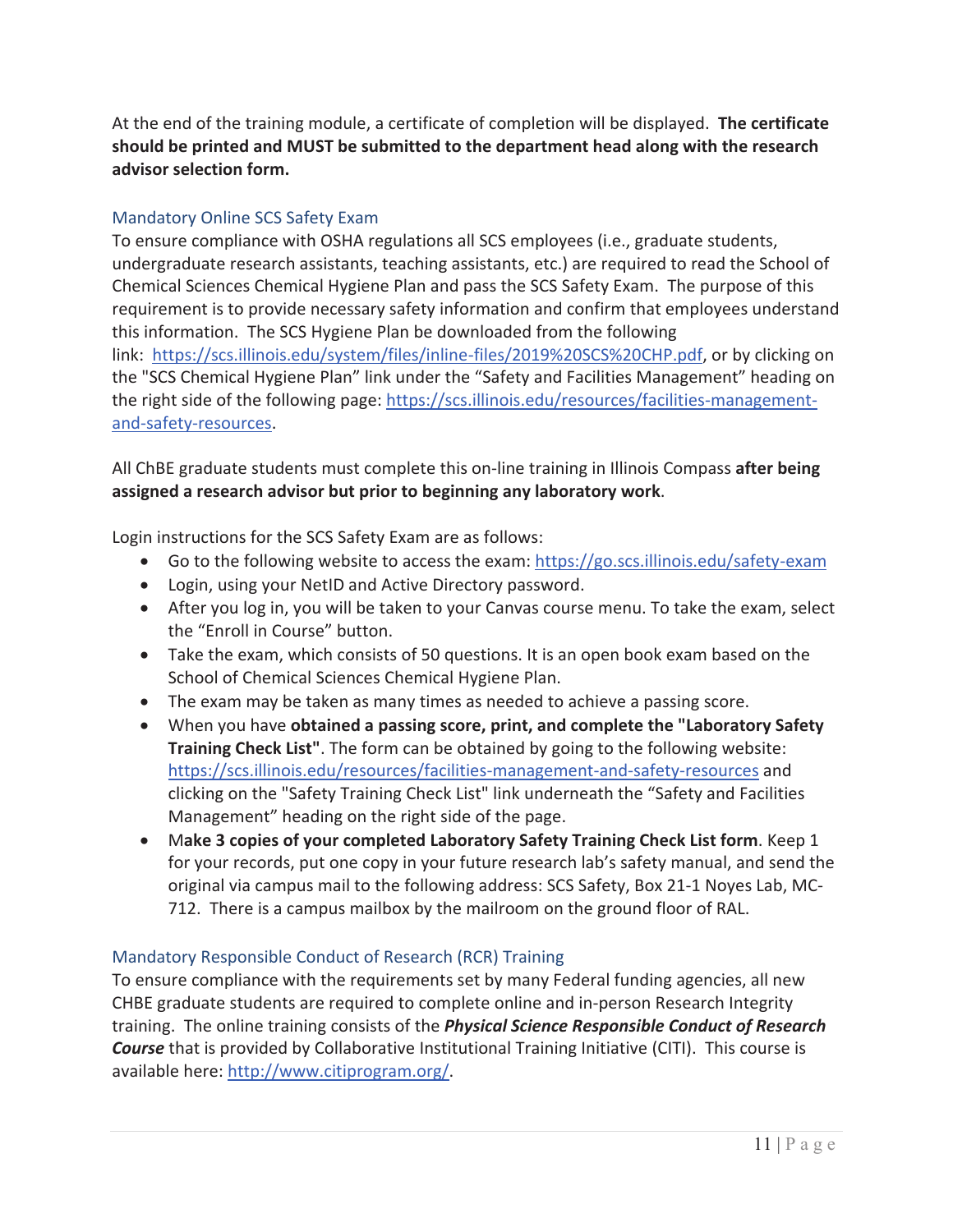Instructions for the on-line training are provided in the appendices. The purpose of this requirement is to provide necessary information about research ethics and confirm that graduate students understand the responsible conduct of research. All ChBE graduate students must complete this onͲline training and **email their completion certificate to the DGS and Graduate Program Coordinator when they submit their list of professors they would like to have assigned as a research advisor.**

All students are **also required to attend a seminar on Research Ethics**, which is typically held in October of the first year.

# University Code of Conduct/Ethics Training

The University Code of Conduct states: Those acting on behalf of the University have a general duty to conduct themselves in a manner that will maintain and strengthen the public's trust and confidence in the integrity of the University and take no actions incompatible with their obligations to the University.

With regards to professional conduct, those acting on behalf of the University should practice:

- Integrity by maintaining an ongoing dedication to honesty and responsibility
- Trustworthiness by acting in a reliable and dependable manner
- Evenhandedness by treating others with impartiality
- Respect by treating others with civility and decency
- Stewardship by exercising custodial responsibility for University property and resources
- Compliance by following State and Federal laws and regulations and University policies related to their duties and responsibilities
- Confidentiality by protecting the integrity and security of university information such as student records, employee files, patient records, and contract negotiation documents

The State of Illinois mandates that all employees are required to participate annually in on-line Ethics Training. Generally, the training window is the month of October. Failure to comply can result in disciplinary action including dismissal.

For guidance on issues or to report a violation, contact the University Ethics and Compliance Office 866-758-2146 or ethicsofficer@uillinois.edu.

### Title IX Training

To supplement the University's Nondiscrimination Statement (see above), the Statement on Sex Discrimination, Sexual Harassment, and Sexual Misconduct Statement "…prohibits and will not tolerate sex discrimination, sexual harassment, or other sexual misconduct (including sexual assault, sexual violence, and sexual abuse) of or by students, employees, or visitors and will take action to provide appropriate remedies when such conduct is discovered."

To that end, all students, staff, and faculty at the University are required to participate in Title IX (sexual misconduct) training. The *Sexual Assault Prevention: Graduate Students* coursework is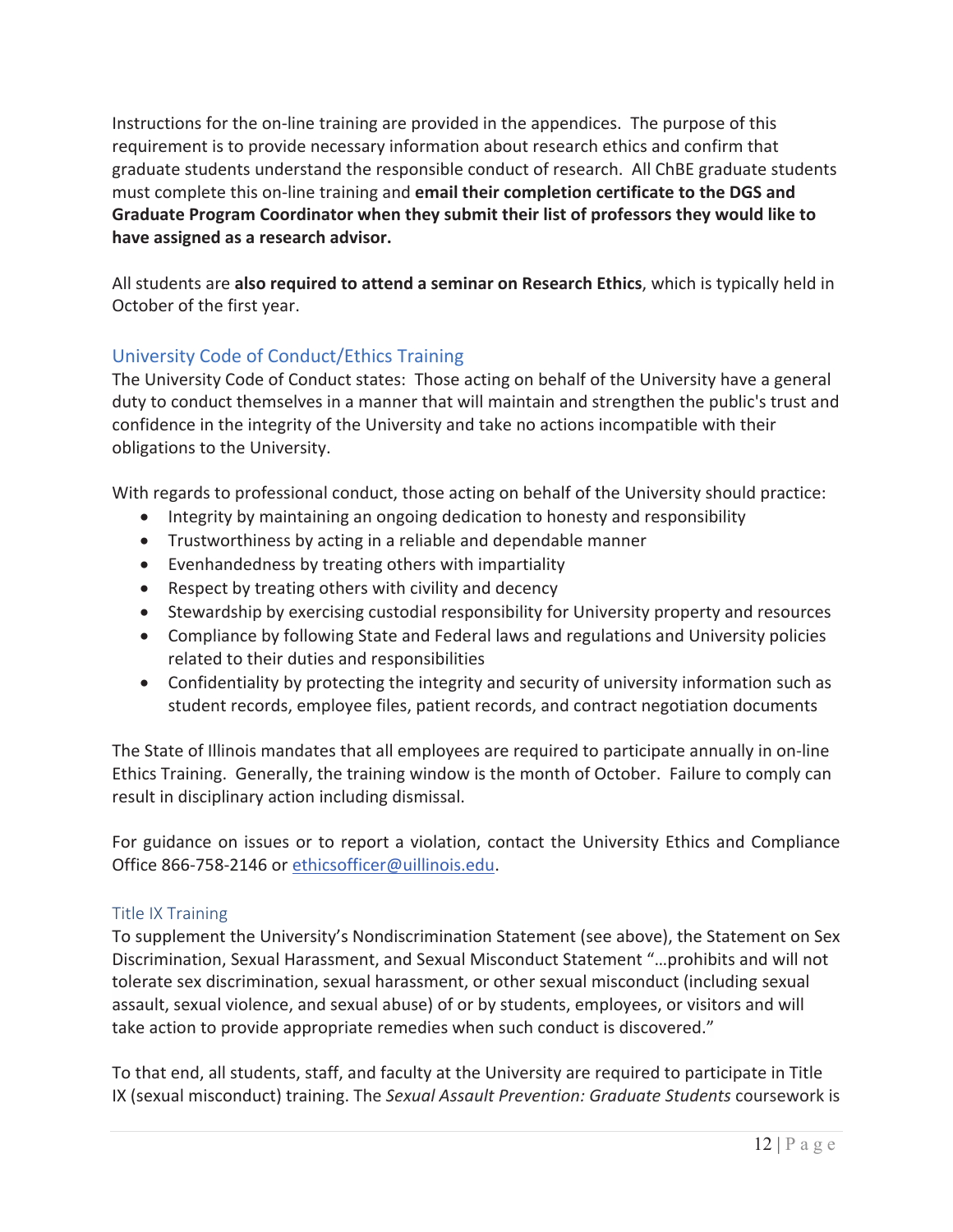designed for new and returning graduate students and must be completed before or during their first semester in the program. Failure to complete the course will result in a registration hold until training is complete.

The *Preventing Harassment and Discrimination* training is conducted annually. Employees will receive notification of the training, which is usually held in March. Failure to complete the training can result in disciplinary action up to dismissal.

Note that graduate students who hold assistantships are required to complete both training components, as they fall under the categories of student and employee. For more information regarding policies and procedures for UIUC, contact 217-333-3333 or titleixcoordinator@illinois.edu. To report a Title IX incident, go to wecare.illinois.edu. For additional resources, see Personal Safety Tips for Women below.

### Intellectual Property

Intellectual Property in the *General Rules Concerning University Organization and Procedure* (https://www.bot.uillinois.edu/governance/general\_rules#art3) stipulates that **all intellectual property**, which includes inventions, discoveries, original data, instrumentation, visualizations, computer programs, records of research and experimental finding, that is produced by any person through use of University resources such as facilities, equipment, funds, **belongs to the University**. The creator's obligation to assign rights to the University is stipulated by the Illinois Employee Patent Act. Failure to give rights for the research products listed on this checklist is a violation of University policy and State law and will jeopardize your ability to continue in the department.

### Satisfactory Academic Progress

All graduate students must maintain a **cumulative grade point average (GPA) of at least 2.75** to continue in the Chemical and Biomolecular Engineering Graduate Program.The cumulative GPA is computed on all courses taken for credit except thesis and seminar courses in which DFR, S, and U grades are recorded.

A student who fails to maintain a cumulative GPA of at least 2.75 will be placed on limited status. If the student's cumulative GPA is still less than 2.75 after one semester on limited status, he/she may not continue in the Chemical and Biomolecular Engineering Graduate Program, and further registration is prohibited. A degree candidate must have a cumulative GPA of at least 2.75 to receive a graduate degree. A cumulative GPA of at least 2.75 is also required in undergraduate courses taken for credit to remedy background deficiencies.

Graduate students may not use the "Credit/No Credit" option for 300-level and 400-level courses.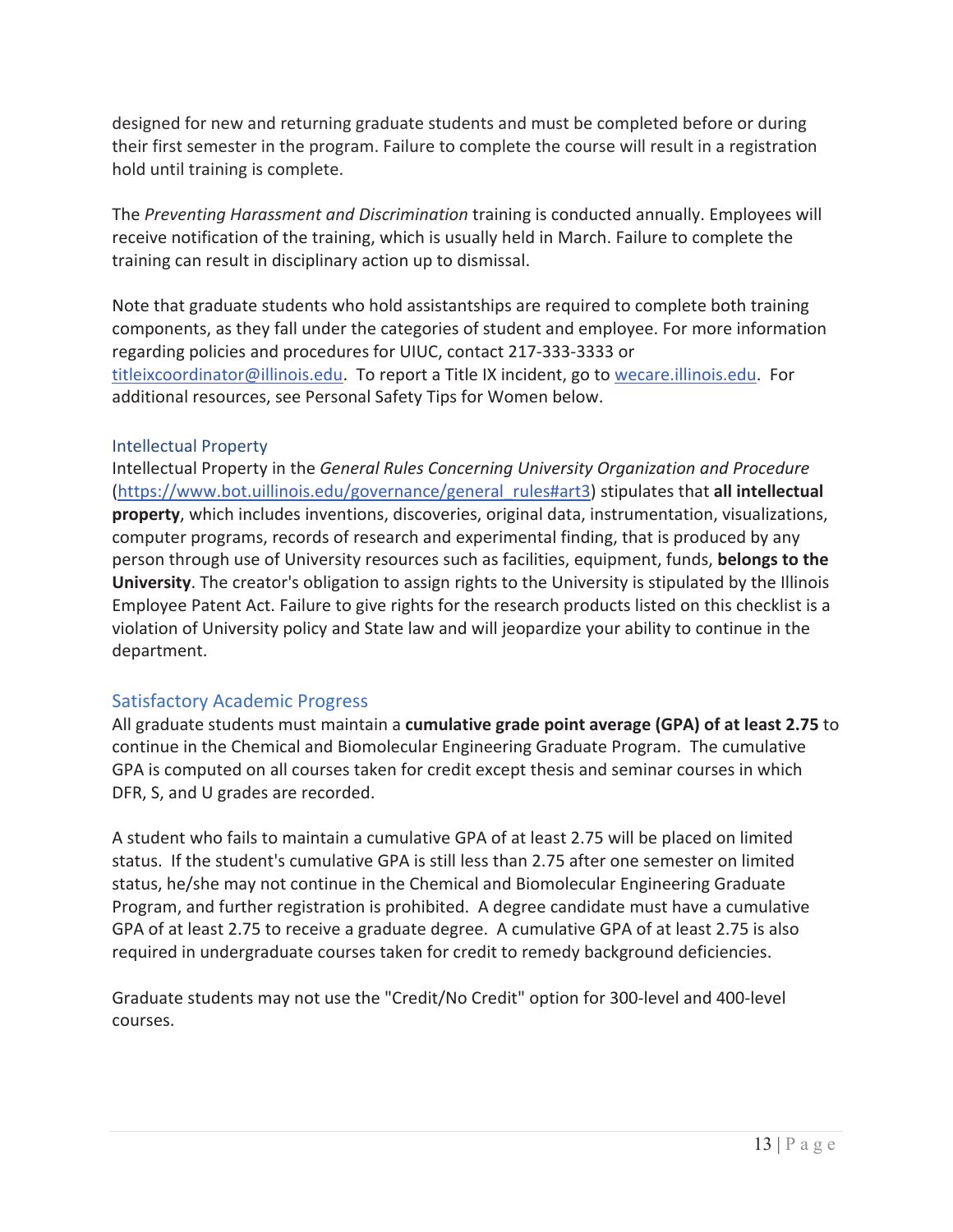### Academic Probation

Students whose GPA falls below 2.75 at the end of a semester is automatically placed on Academic Probation by the Graduate College the following semester. If the student's cumulative GPA is above 2.75, nothing needs be done for the student to be moved off probation the following semester. Note that if the student receives an unsatisfactory grade the following semester, they will remain on probation and could risk dismissal.

If the cumulative GPA also falls below 2.75, the student is given one semester to raise the cumulative GPA above 2.75. This can be accomplished by taking a graded course and obtaining a grade high enough to raise the GPA to the desired level. Failure to achieve this can result in dismissal from the program and University.

### Annual Academic Progress Reviews

The Graduate College requires that all units hold annual academic progress reviews for all graduate students.

Campus policy stipulates that graduate units must conduct annual academic progress reviews for all graduate students enrolled in degree-seeking programs at least once every academic year. A written copy of the review must be given to the student and be placed in the student's academic file.

ChBE academic progress reviews include the following elements:

- A student self-report and assessment of academic and research progress
- A review prepared by the adviser to focus on an assessment of degree progress and student strengths and weaknesses. A copy of this written review is given to the student.
- An opportunity for the student to discuss this review in person.

The annual review process is conducted during the summer. All graduate students will receive an email with instructions on how to complete their self-report and assessment of academic and research progress and a list of deadlines. Students are expected to comply with these deadlines.

### Changing Advisors/Switching Research Groups

Occasionally, a student and faculty advisor develop problems in their working relationship, or a student's research interests may change, and the student may consider changing research advisors. This option may be available pending the availability of openings in other labs. Students who are dissatisfied with their current faculty advisor are strongly encouraged to speak to the Director of Graduate Studies. Students must be aware that there is no guarantee another lab can be secured and depending on the student's year of study, it can delay graduation. For these reasons, every effort should be made to re-establish a satisfactory working relationship with the original advisor.

Because dissatisfaction with a faculty advisor can be stressful, graduate students are encouraged to contact the campus Counseling Center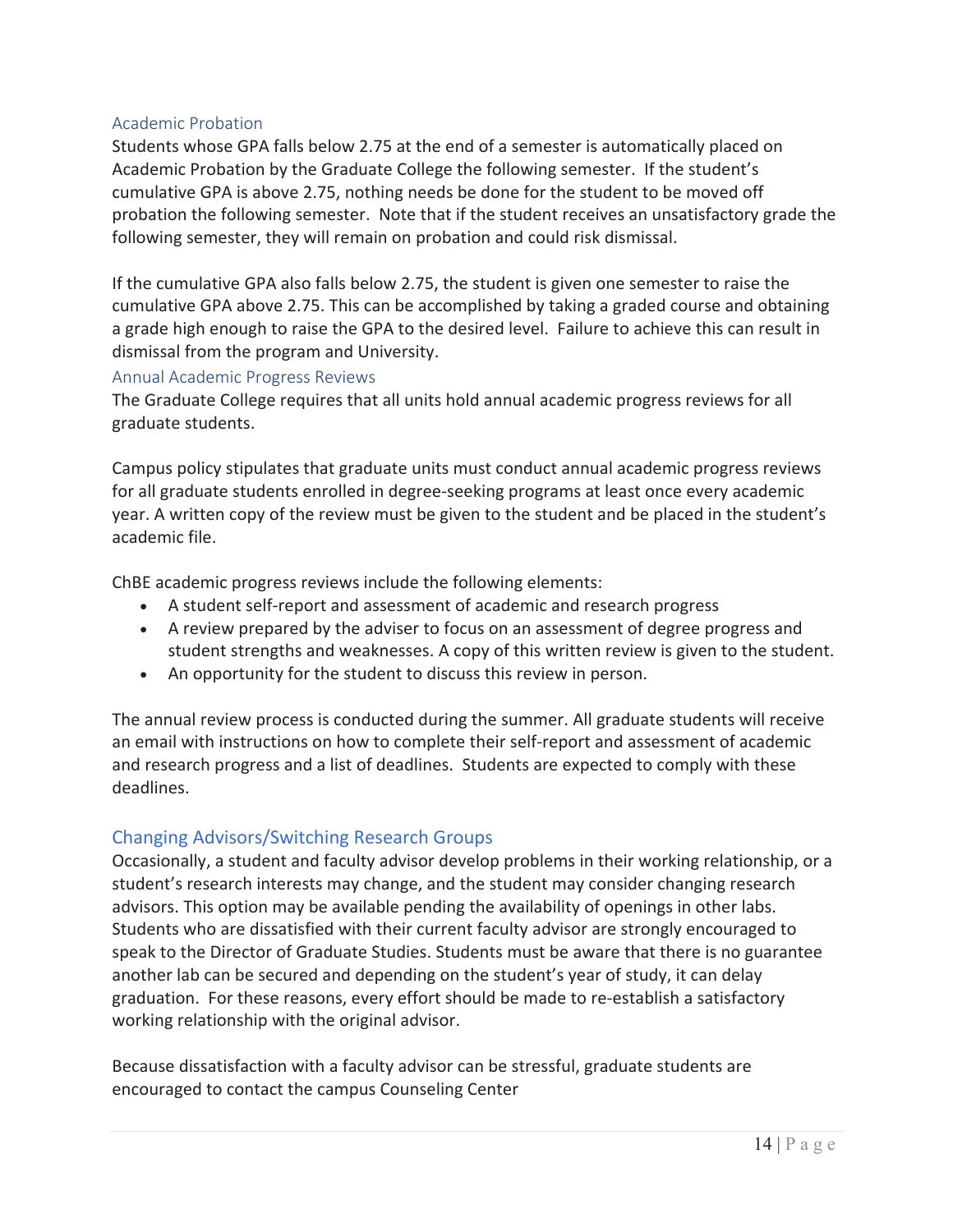(https://counselingcenter.illinois.edu/counseling) for support and help. A student who (after all above discussions) still wishes to change research groups must meet with the Director of Graduate Studies.

The responsibility to find an advisor who is willing to take them into their group rests solely on the student. When such an advisor is found, the student must inform the Director of Graduate Studies and complete a Group Transfer Checklist form (see appendices).

### Appeal and Grievance Procedures Resources

The Graduate College has resources and procedures to assist graduate students with resolutions. Please see the Chapter 9 of the Graduate College Handbook at https://go.grad.illinois.edu/handbook or the Student Code document http://studentcode.illinois.edu/ for further information.

### Teaching Requirement

All graduate students are expected to serve as Teaching Assistants as part of the educational requirements of the PhD program. TA duties may involve leading a weekly discussion section, grading homework and exams, and/or supervising undergraduate students in a laboratory course.Students are **typically expected to serve as a TA in three different semesters** (the number of semesters are dependent upon the program of enrollment; i.e. 3+2 or AUIP). For students with certain fellowships, one semester may be waived.

Prior to the start of each fall and spring semester, students who are eligible to TA will be given the opportunity to request to TA in certain courses. However, the department will make final TA and course assignments, after considering student preferences, as well as department needs and faculty preferences.

When serving as a TA, students are required to be present the entire semester, including the first week of class and for the final exam. Students that have scheduled a vacation that overlaps with the first week of class will need to cancel their vacation plans or they may not be allowed to TA.

All teaching assistants are required to attend the **mandatory Graduate Academy for College Teaching** program prior to their first teaching assignment. Students beginning their second year in the ChBE program will be registered by the Graduate Program Coordinator to attend the fall session, which is scheduled the week before classes begin. The Grad Academy is held over two days. Students are also required to schedule a 90-minute practice teaching session.

### Expectations of Students Who Serve as Teaching Assistants or Graders

The handout below is disseminated to all Teaching Assistants in ChBE. This document is also located on Compass and is included in the Appendices.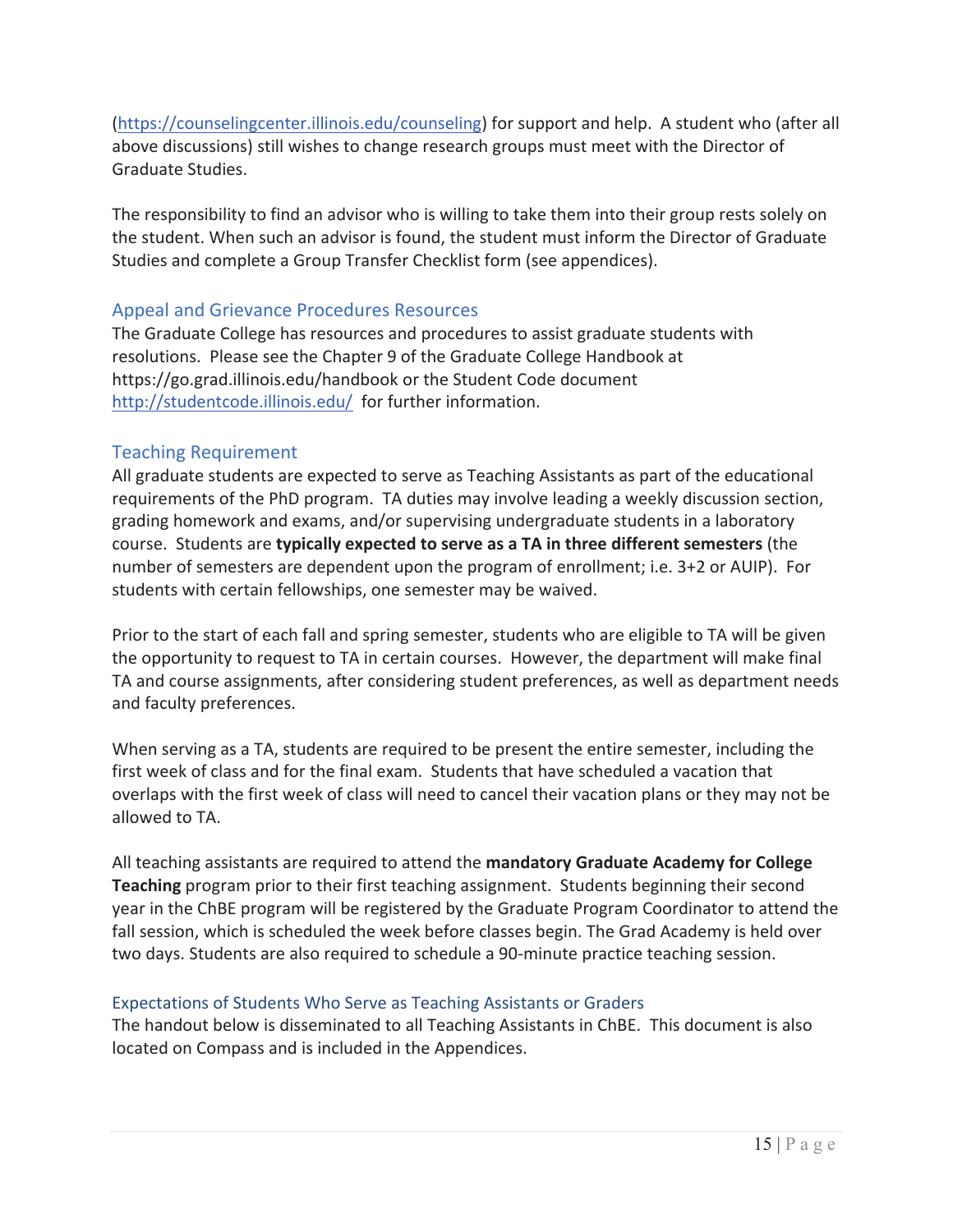#### **Expectations of Students Who Serve as Teaching Assistants or Graders Dept. of Chemical and Biomolecular Engineering University of Illinois at Urbana-Champaign**

#### Spring 2018

The purpose of this document is to establish general expectations for graduate students who serve as Teaching Assistants in the Department of Chemical and Biomolecular Engineering. Note that individual faculty or instructors will have specific guidance with regard to TA responsibilities that will supersede this document. The intention here is to establish a set of general expectations.

#### *Time Expectations*

Your responsibilities will require on average 10 hours of effort per week. This effort may be spread across attending lecture, leading discussion sections, office hours, problem set and exam preparation, proctoring, and grading. Individual TA responsibilities may differ within and between classes, but the total amount of work integrated over time should be equally distributed among all TAs.

#### *Attending Lecture | Understanding course content*

Individual faculty will communicate their expectations regarding you attending lecture. However, it is the expectation that all TAs both fully understand the course content and be able to teach others. This may require you to attend lectures regardless of instructor expectations.

#### *Discussion Sections*

Discussion sections are a critical part of the instructional model. They provide the opportunity to reinforce topics covered in lectures. Teaching discussion section is a critical responsibility for TAs. Instructors typically will communicate their specific expectations on a weekly basis regarding content to be covered (*e.g.*, teaching additional lecture material; solving specific problems). At times the instructor will ask the TAs to come up with appropriate material and problems for a discussion section. You are expected to adequately prepare for each section meeting (understanding the particular problems and solutions as well as the underlying theory) so that you are able to properly lead the section.

You are expected to engage with the students in your section(s) for the entire allotted time of each section. Simply posting solutions at the start of section, and/or ending the session early is unacceptable. Some courses have additional components (e.g., software-based assignments) that will require TAs to be available for additional office hours or to run specialized sections, for example in a computer lab. These expectations will be communicated to you by your instructor.

#### *Office Hours*

All TAs are expected to hold weekly office hours. Expectations for office hours vary class to class, but are typically in the range of  $1 - 4$  hours per week. You are expected to be available for the entire period of office hours. Office hours cannot be canceled or rescheduled without the instructors consent. You are expected to understand all problem set questions and their solutions (as well as discussion section questions/solutions) prior to attending office hours.

#### *CourseͲrelated Emails | UniversityͲprovided Email Accounts*

All course-related emails (either from the instructor or from students) need to be addressed promptly and completely. All course-related emails should be sent/received via your university-provided email address. Similarly, students are expected to communicate with the teaching staff using their own university provided email addresses (netid@illinois.edu). Do not send from/reply to a non @illinois account (like gmail; DO NOT use it!)

#### *Problem Sets | Exams*

Individual grading responsibilities will be communicated to you by the instructor. But graduate TAs will be required to facilitate creating or proofreading questions and solutions for problem sets and exams in a timely manner. Instructors will also communicate expectationsregarding proctoring exams and grading. It is the TAs responsibility to be available to assist with exam proctoring, grading, and grade entry for all exams, including the Final Exam.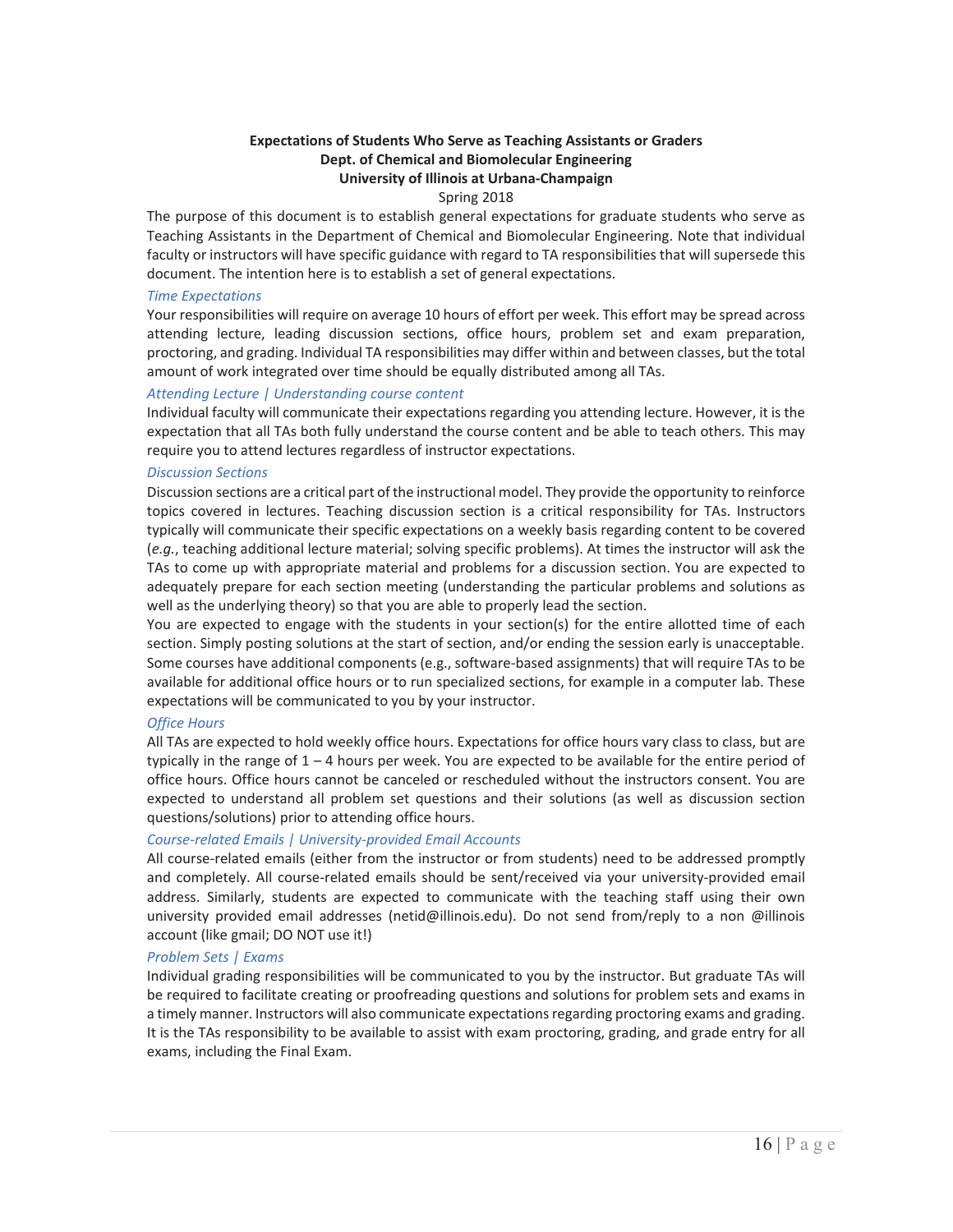#### *Grading*

Grade all assignments in a timely, fair and consistent fashion. Be sure to provide feedback (suggestions for improvement, rational for points deducted etc.) on all assignments and exams. Students desire and deserve feedback. That is how students learn from mistakes. Proper feedback is a critical component of the instructional model and is often the best indicator to students regarding their understanding of the problem. You will be responsible for both completing grading as well as recording grades in a manner that is timely and prescribed by the course instructor.

#### *Privacy and FERPA*

The Family Educational Rights and Privacy Act (FERPA) protects the privacy of student education records. Public-release of information other than 'directory information' (such as student name, address, telephone number) is not allowed. You are not allowed to discuss a student's progress with any other student or even their parents without express permission from the student. You are also forbidden to post grade or student-identifying information on freely available or searchable internet sites (e.g. google docs). The university provides secure web sites (e.g., compass2g, U. Illinois Box sites) for such information, and use of one of these sites is integral to most courses in ChBE.

### Qualification Exam in ChBE

The Graduate College does not require qualification examinations, but the ChBE program does. Qualification exams, usually given at the end of Stage I of the doctoral work, evaluate the student's knowledge in the field and preparation for the doctoral program. The format of these examinations are determined by the program, as described below. The ChBE program internally appoints committees to conduct these examinations.

### Qualification Exam on Research

Students will take a qualification exam on their research at the end of the first year (August). The research-based qualifying exam has two parts:

- Written report Students will submit a 5-page written report to the faculty 1 week prior to the exam. The written report should have the following sections: abstract, motivation, results (acquired by the student), proposed work, conclusions, references.
- Oral presentation Students will give a 20-minute presentation on their research to a subset of the faculty (3-4 faculty per panel), followed by 10 minutes of questions.

The goal of the oral research exam is to test the potential for conducting research, communication skills, experimental design, critical thinking, and general knowledge of chemical or biomolecular engineering.

The following criteria are considered in the evaluations:

- Definition of the research problem
- Knowledge of fundamental scientific principles
- Familiarity and knowledge of relevant literature
- Experimental design/approach to the solution
- Quality of preliminary results
- Ability to critically evaluate preliminary results and define future direction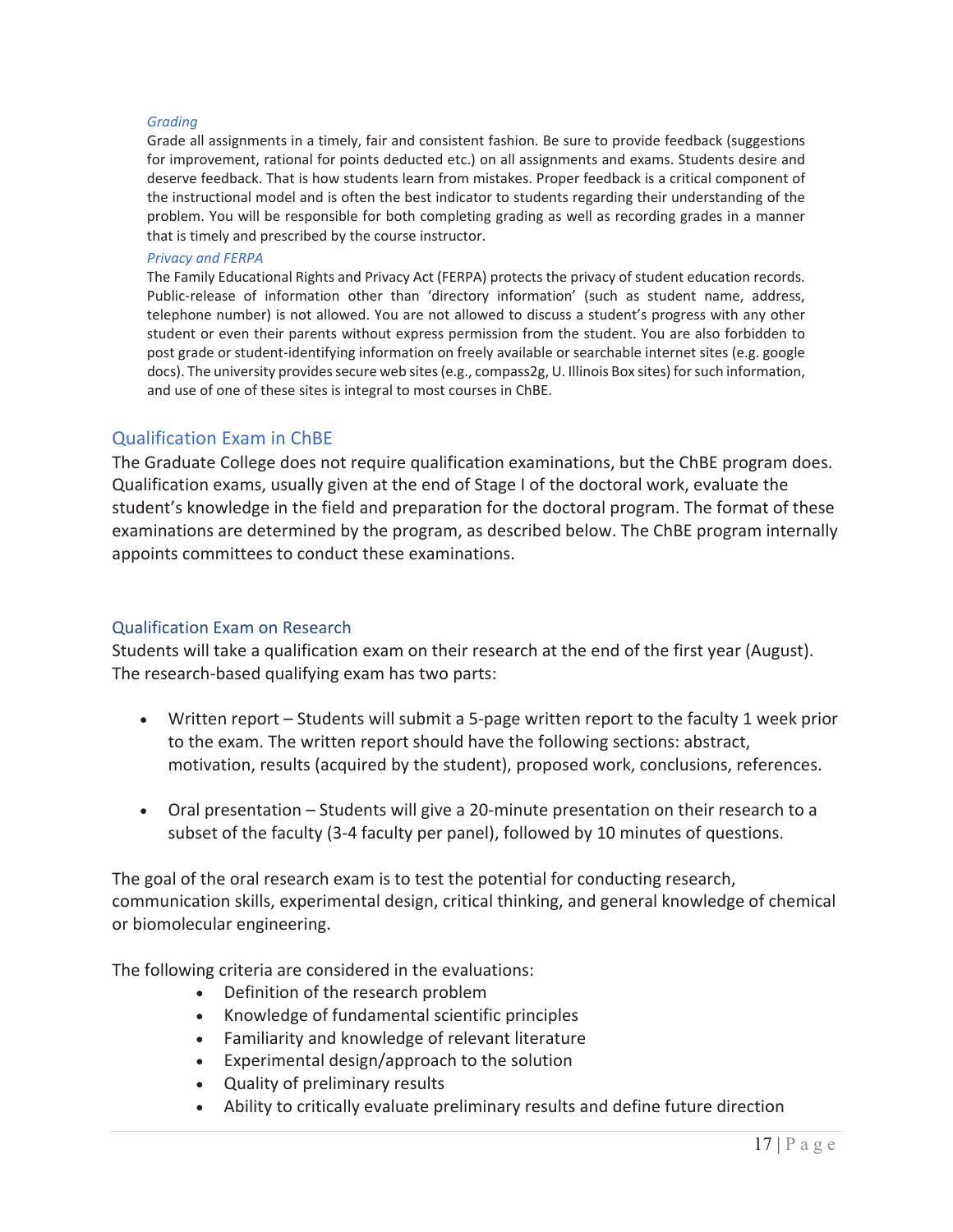• Quality of written and oral presentations

The following grading rubric is generally used to evaluate performance:

- Student can express him/herself well in written form
- Student can express him/herself in oral form
- Student is poised under pressure
- Student clearly understands the research project and the relevant, fundamental science and engineering background
- Student can gauge the context of his/her work relative to prior work
- Student is productive, or shows signs of productivity
- Student understands the tools used in the work, expected results, meaning of the results, and can draw deeper conclusions
- Student can effectively define and understand the path forward

Possible outcomes/scoring:

- x **High Pass** Excellent performance and excellent proposal; exceptionally strong in all aspects; student exceeded the expectations of the faculty. Student is functioning at the level of a highly productive graduate student.
- x **Pass** Reasonable to solid performance. Successful proposal and presentation. No further action required.
- x **High Retake** Student is capable of passing with a better performance. A second retake exam would help to polish and bring out the best in the student. The decision of requiring a second oral exam is up to the committee and is one possible option as the outcome. A second possible option would be to require the student to clarify the points that were unclear (*e.g.*, proposed experiments, experimental design), in which case the reply may be submitted in writing, and a second oral exam is not required. The decision regarding the outcome and follow-up lies with the judgment of the committee and will be made considering the best interest of the student.
- **Retake** With a much better performance, the student is capable of passing. Retake is necessary to demonstrate the ability of the student to succeed in research, and to demonstrate mastery of skills. Student will be asked to retake the oral exam within two months (*e.g.*, no later than October of Year 2). On the second (retake) exam, the student is required to receive a minimum score of Pass to remain in the program. If the student receives any score lower than a Pass, then the student will be asked to leave the program with a terminal Master's degree.
- **Fail** Student was far below the acceptable level of a graduate student in the program. There were serious concerns that the student cannot make successful progress to obtain a PhD degree in the program. Student does not understand basic concepts in the field. One outcome is that the student will be asked to leave the program with a terminal Master's degree, without the possibility of a retake exam. A second outcome is that the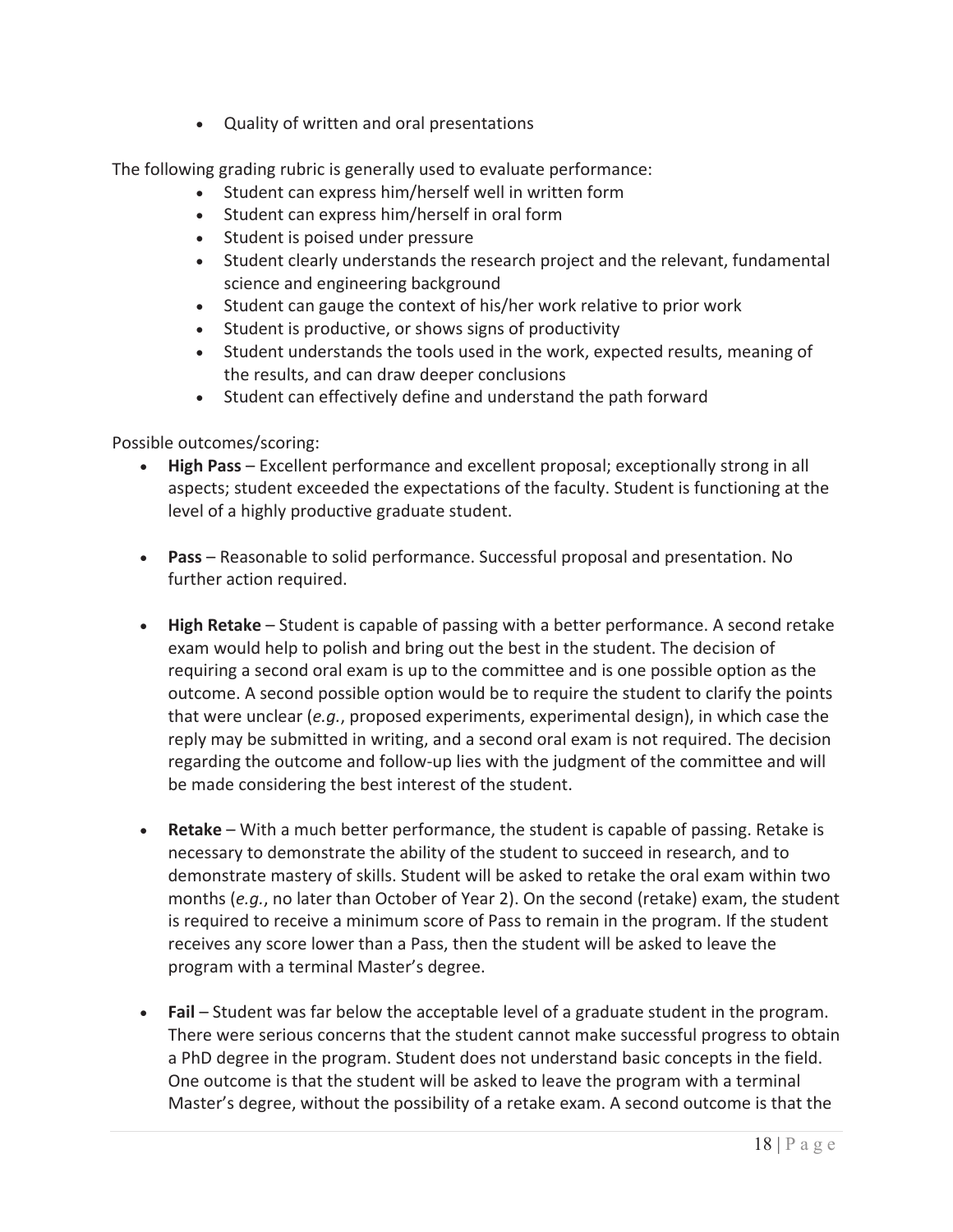student will be asked to retake the oral exam within two months (*e.g.*, no later than October of Year 2). On the second (retake) exam, the student is required to receive a minimum score of Pass to remain in the program. If the student receives any score lower than a Pass, then the student will be asked to leave the program with a terminal Master's degree.

### Internships

Internships are not required of ChBE students but may enhance the educational experience for some. For information on internships, students should speak to their advisor or the School of Chemical Sciences Career Services Office located in 105 Noyes Lab.

Most internships are conducted over the summer semester. Students are expected to register for CHBE 510 for 0 hours the semester in which they are interning. Because the student will be employed off-campus, they will not receive a waiver-generating Research Assistantship appointment. If the student received a waiver-generating assistantship in the spring semester, an automatic summer waiver will cover the summer registration for 0 hours. The summer waiver does not cover health insurance/services, which must be purchased by the student (or provided by the internship). Additionally, 0-hour registration fees do not include on-campus services (ARC, transportation, library system). Students may opt to purchase those services on their own.

Students who choose to participate in an internship during the academic year will not be covered by a tuition waiver and are expected to pay the 0-hour registration tuition costs (roughly \$1700 per semester) in addition to health care and health service fees. Again, students may opt to purchase other University services not provided with 0-hour registration.

Students must complete the CHBE Internship Checklist to verify that they are aware of the costs associated with an internship and an agreement to pay said costs. The form will also be used to track what companies are offering CHBE students internships and expected salary rates.

**If a student accepts an internship, it is imperative they notify the ChBE Director of Graduate Studies, Graduate Program Coordinator, and the Associate Director for Finance and Administration** *at least one semester prior* **to the beginning of the internship**.

### MS Degree Options

The MS degree in ChBE is intended primarily for students planning to continue in the PhD program, or for those in the 3+2 BS/MS degree programs. As a result, the Department currently admits only students interested in the PhD program. The only exception is for those applying to the 3+2 BS/MS degree program.

There are currently two options to earn a Master of Science in Chemical Engineering. The first option is a thesis-based research program requiring a thesis. The second option is a non-thesis Master of Science in Chemical Engineering, which is a coursework-only option. The MS degree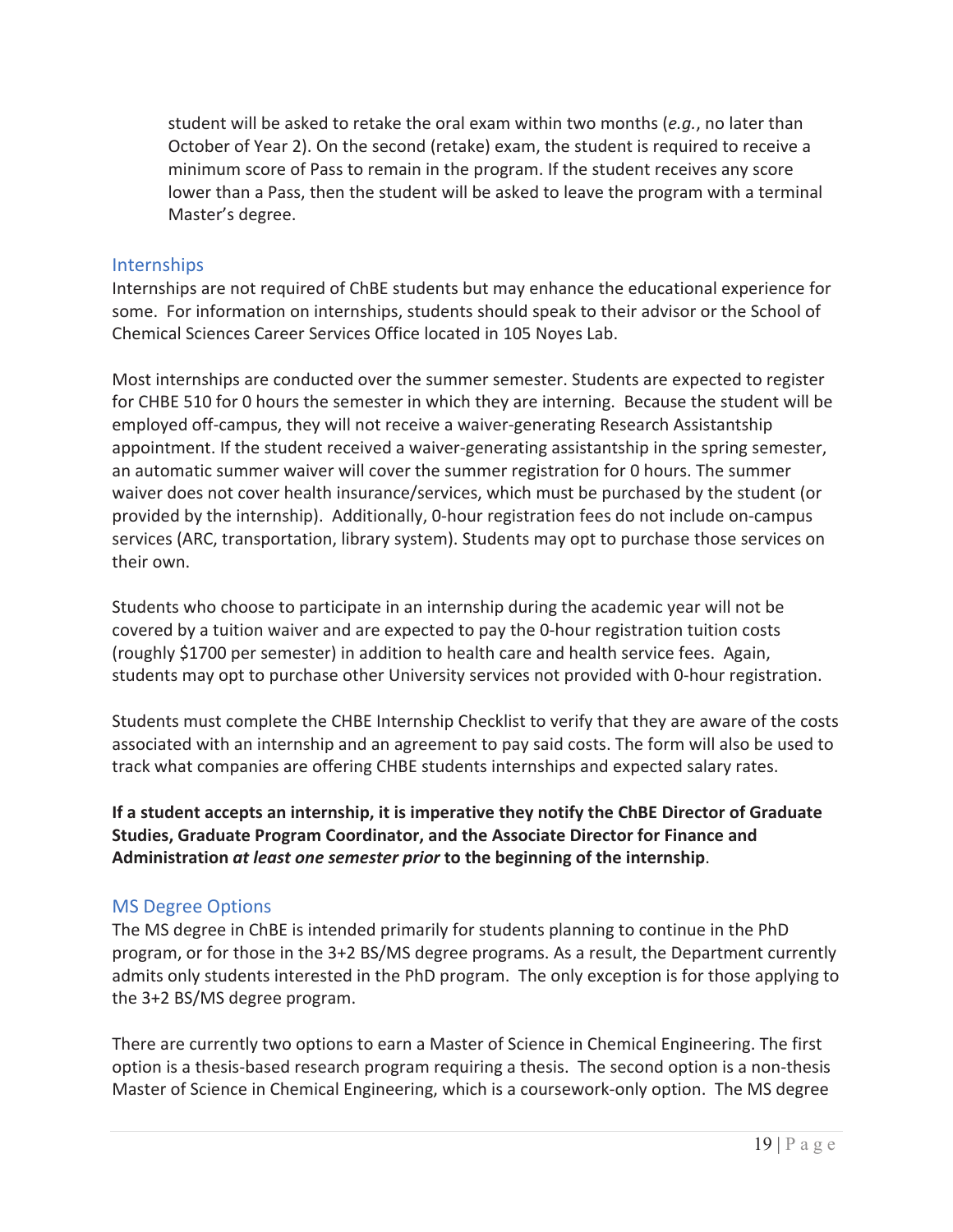is optional for students in the PhD program. With few exceptions, a second MS degree in Chemical Engineering is not offered to students that already have a MS degree in Chemical Engineering from another institution.

The following sections outline the requirements for the two MS degree programs that have been approved by the University and are published in the Academic Catalog.

### Thesis-based MS Degree in Chemical Engineering

- **Coursework Requirements** The thesis-based MS in Chemical Engineering requires completion of a minimum of 32 credit hours in total, which includes a minimum of 20 credit hours in courses and 12 credit hours in CHBE 599 (Thesis Research). Courses must include 8 hours of 500-level or greater ChBE courses and 12 hours of 500-level or greater courses overall (e.g.,  $8$  h ChBE + 4 h non-ChBE or 12 h ChBE), all of which must be approved for graduate credit. The remaining 8 hours may be chosen from 400-level or greater courses from any department. In addition, all courses must form a coherent program of study approved by the student's advisor. Finally, a minimum of 12 credit hours in CHBE 599 (Thesis Research) is required for the degree. A minimum GPA of 2.75 is required for completion of the degree.
- **Master's Thesis** The thesis-based MS degree in Chemical Engineering requires completion of a thesis based on original research conducted with an advisor who is a member of the Graduate Faculty. The advisor has the responsibility for directing the research and approving the thesis. Only the advisor and the Department Head are required to sign the Certificate of Committee Approval (CCA); no committee is required.

The Department does not impose specific format or length requirements. However, the advisor should ensure that the thesis includes review and critical analysis of relevant scientific literature, reports original research results, and incorporates appropriate analysis and discussion of data in a form appropriate for submission to a peer-reviewed journal.

Students will be assigned a thesis advisor as described below for the PhD program.

**Time Limits** - MS candidates are expected to complete all degree requirements by no later than the end of the third year in the graduate program. Students should pass their prelim before applying for their MS degree. Students are required to complete a petition to request conferral of the MS degree in Chemical Engineering as soon as the requirements are completed. Please contact the Graduate Program Coordinator for assistance with the petition.

### Non-thesis MS Degree in Chemical Engineering

**• Coursework Requirements** - The non-thesis MS in Chemical Engineering requires completion of a minimum of 32 credit hours in total, which includes a minimum of 30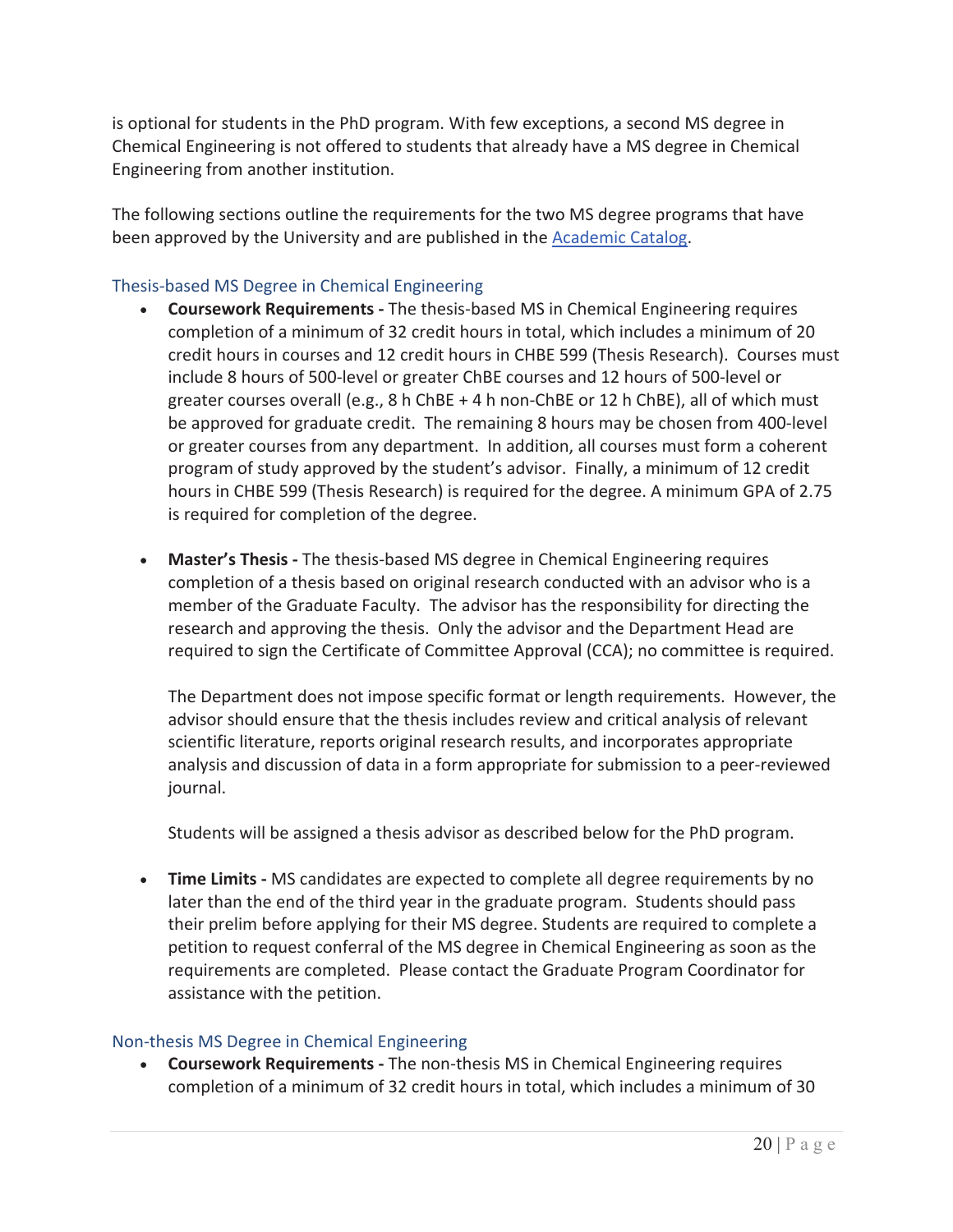(or 32) credit hours in courses and 2 (or 0) credit hours in CHBE 565 (ChBE Seminar). Note that CHBE 565 must be taken each semester that the student is in residence, but only a maximum of 2 credit hours can be applied to the non-thesis MS degree option. The remainder of the courses must include 12 hours of 500-level or greater ChBE courses and 16 hours of 500-level or greater courses overall (e.g., 12 h ChBE + 4 h non-ChBE or 16 h ChBE), all of which must be approved for graduate credit. The remaining 16 hours may be chosen from 400-level or greater courses from any department. In addition, all courses must form a coherent program of study approved by the student's advisor. A minimum GPA of 2.75 is required for completion of the degree.

**Time Limits** - MS candidates are expected to complete all degree requirements by no later than the end of the third year in the graduate program. Students should pass their prelim before applying for their MS degree. Students are required to complete a petition to request conferral of the MS degree in Chemical Engineering as soon as the requirements are completed. Please contact the Graduate Program Coordinator for assistance with the petition.

### Graduate College Requirements for the PhD Degree

### Credit and Residence

Doctoral degrees require successful completion of a minimum of 96 semester hours of graduate credit, except for those programs approved otherwise. Doctoral degrees also require successful completion of the preliminary and final examinations.

### Degree Stages

The doctoral degree is comprised of three phases or stages of progress, with each stage having unique components and milestones.

- **Stage I:** A doctoral student is considered to be in Stage I from initial enrollment in the Graduate College to completion of a Master's degree or its equivalent. Transfer credit can only be applied to Stage I. The ChBE department's criteria for evaluating a student's progress at this first stage of doctoral work includes GPA, satisfactory progress in research, and whether the student passed the qualifying examination. Evaluation of progress in Stage I, whether by examination or other formal review, should take place no later than the end of the second year after a student enters the doctoral program. The evaluation results should be communicated in writing to the student. Students who apply to the ChBE doctoral program having already completed a master's degree equivalent to that awarded by the ChBE Department at the University of Illinois are generally considered to be in Stage II of the doctoral program. However, they still need to complete the qualifying exam at the beginning of Stage II.
- **Stage II:** A doctoral student is considered to be in Stage II from completion of the Master's degree or equivalent to completion of all departmental requirements (except the defense and deposit of the dissertation), including passing the Preliminary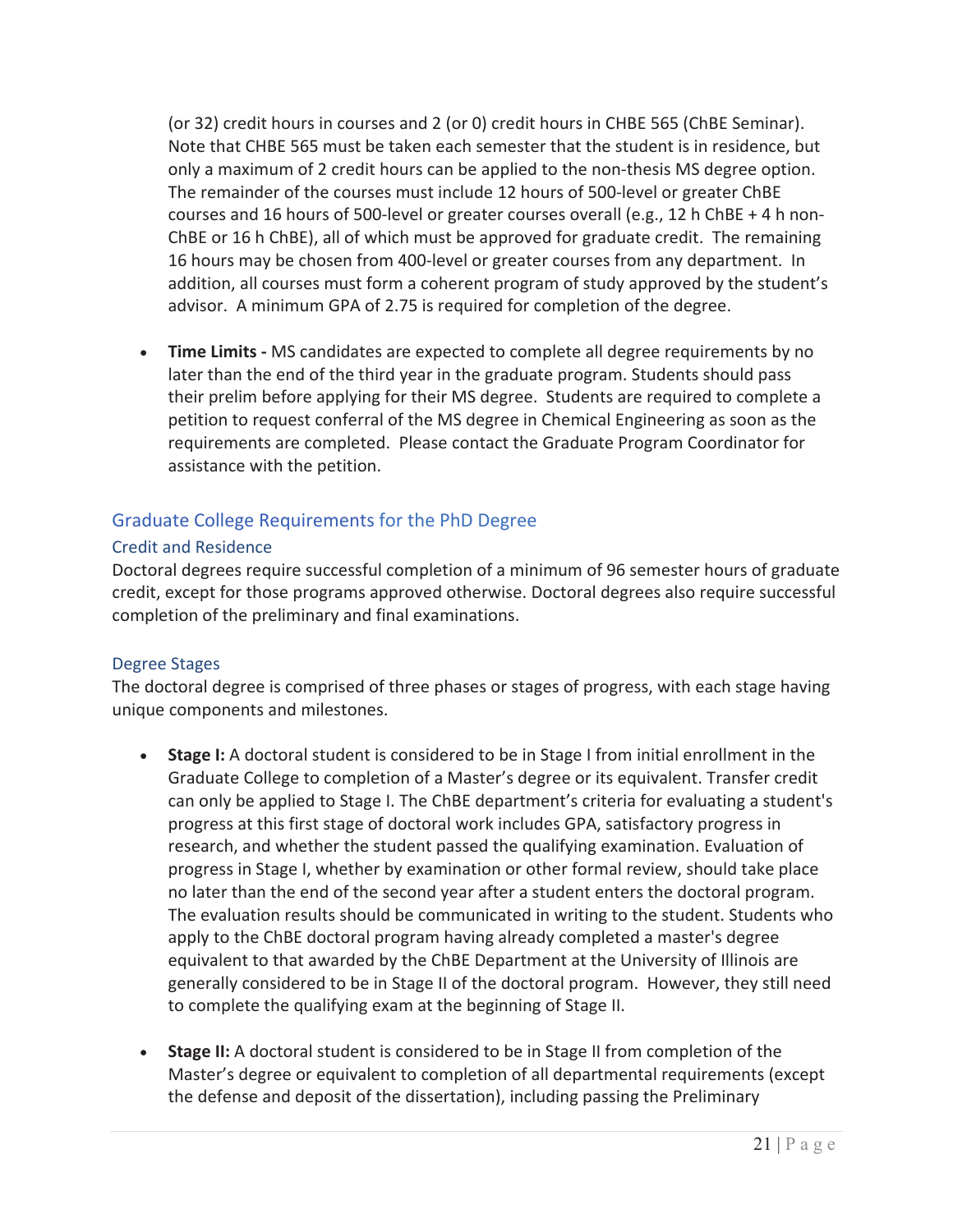Examination. In CHBE, doctoral students entering with a master's degree will take a Qualifying Examination early in Stage II. Stage II consists of one or more years devoted to course work and research in preparation for the preliminary examination. A student who passes the Preliminary Examination has completed Stage II and is often referred to as being "ABD" (all but dissertation). A student who has completed Stage II is formally a candidate for the doctoral degree.

**Stage III:** Stage III is the time from the completion of Stage II to passing of the final defense and deposit of an approved dissertation. See the Graduate College web site (https://grad.illinois.edu/students) for deadline dates for final examinations and deposits.

### Time Limits

The time by which a doctoral candidate is expected to complete all degree requirements varies depending on whether the student was accepted with a master's degree that will fulfill Stage I requirements. A doctoral candidate who must complete all three stages of the degree is expected to complete all degree requirements within seven years of first registering as a degree-seeking student in the graduate degree program. If the doctoral candidate has completed a master's degree at the University of Illinois at Urbana-Champaign within the last three years that will fulfill Stage I requirements, the student is expected to complete the Stage II and III requirements within six years of first registering as a doctoral student in the graduate degree program. Students who have not completed Stage III by the end of year seven of a doctoral program if the student entered as Stage I, or by the end of year six if the student entered at Stage I will be put on academic probation. Stages of a doctoral program are described below. Exceptions to these time limits are reviewed on a case-by-case basis through the Graduate College petition process.

### Preliminary Examination– Graduate College Policies

### Timing of the Preliminary Examination

In the Department of Chemical and Biomolecular Engineering, all graduate students in the PhD program are required to take the Preliminary Exam *no later than their 6th semester* in the program, which is during their 3<sup>rd</sup> academic year (by the end of the Spring semester of Year 3). If the student does not take the Preliminary Exam by this time, then their status in the PhD program can be considered in jeopardy due to a lack of satisfactory progress towards the degree.

The Preliminary Examination is one of the Graduate College requirements for completion of Stage II of graduate study.

• The student, committee chair, and at least one additional voting member of the committee must be physically present for all oral components of the examination (i.e., presence by video or teleconference is not acceptable). If the committee has more than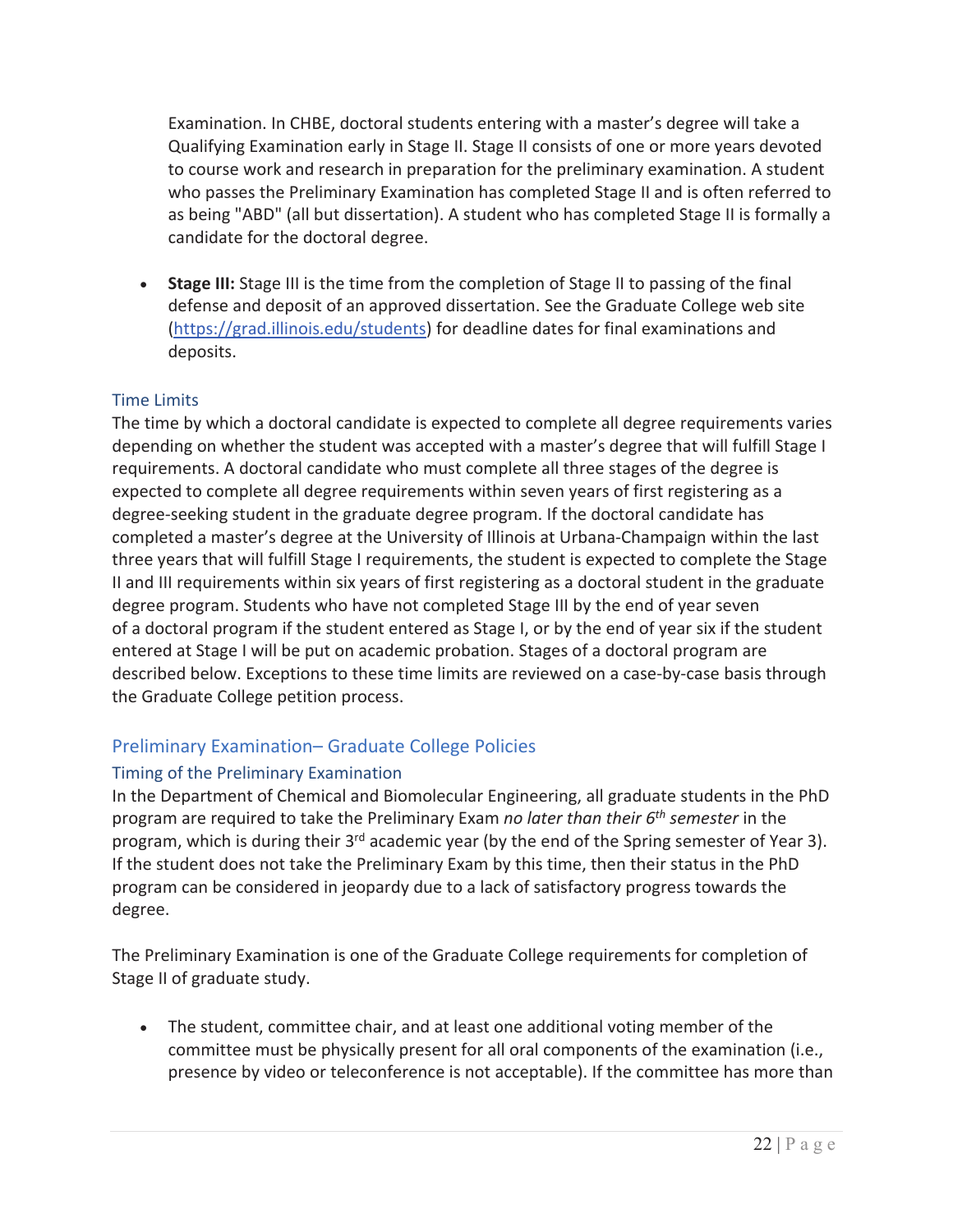one chair, all chairs must be physically present; in these cases, no additional voting member is required to be physically present.

• All voting members of the committee must be present in person or participate via teleconference or other electronic communication media during the examination, deliberation, and results determination of all oral components of the examination.

### Registration and Enrollment Requirements

The Graduate College requires that all doctoral candidates **must be registered for the entire academic term during which they take the Preliminary Examination**. For this purpose only, "academic term" is defined as extending to and including the day before the first day of the following academic term. If enough thesis credits have been accumulated, registration for zero hours is acceptable. See for more information about enrollment in GC 599 for loan deferral. For students in approved joint degree programs at UIUC and in the Medical Scholars Program, registration in either program during the academic term in which they defend meets the enrollment requirement. (If enrolled in a joint degree program with an external institution, enrollment requirement must be fulfilled at the University of Illinois and student should confirm whether any additional requirements exist with the external institution's degree program).

### Preliminary Exam Committee Appointment Process

The Preliminary Examination is conducted by a committee appointed by the dean of the Graduate College upon recommendation of the executive officer of the unit. The committee must be appointed before the exam takes place, and the Graduate College strongly recommends submission of the Request for Appointment of Doctoral Examination Committee form at least three weeks in advance of the exam date.

In ChBE, the preliminary examination committees are assigned by the Director of Graduate Studies (DGS), with input solicited from the student's research advisor. Final assignments are contingent upon approval from the graduate college. At the start of each semester, the DGS emails the ChBE faculty, requesting the names of students who plan to take their preliminary exam that semester. The DGS also asks for the approximate date of the exam (i.e., late November or early February), a list of 4 potential ChBE faculty for the committee (of which 2 must be tenured), and the name of one committee member from a department outside ChBE. Students should discuss which faculty they would like to have on their committee with their advisor but should not contact any ChBE faculty to serve on their committee or send requests to the DGS. After consulting with their advisor, students are required to contact the potential committee member who is not a member of the ChBE faculty and obtain verification that the outside faculty member is willing to serve on the committee.An email is suitable verification, and it needs to be forwarded to the DGS. The DGS will then assign a committee that meets the departmental and graduate college requirements, which are listed below.

Once a committee has been appointed it remains active for 180 days or until a Pass or Fail result is submitted to the Graduate College, except in the case of a Defer result, see below. Any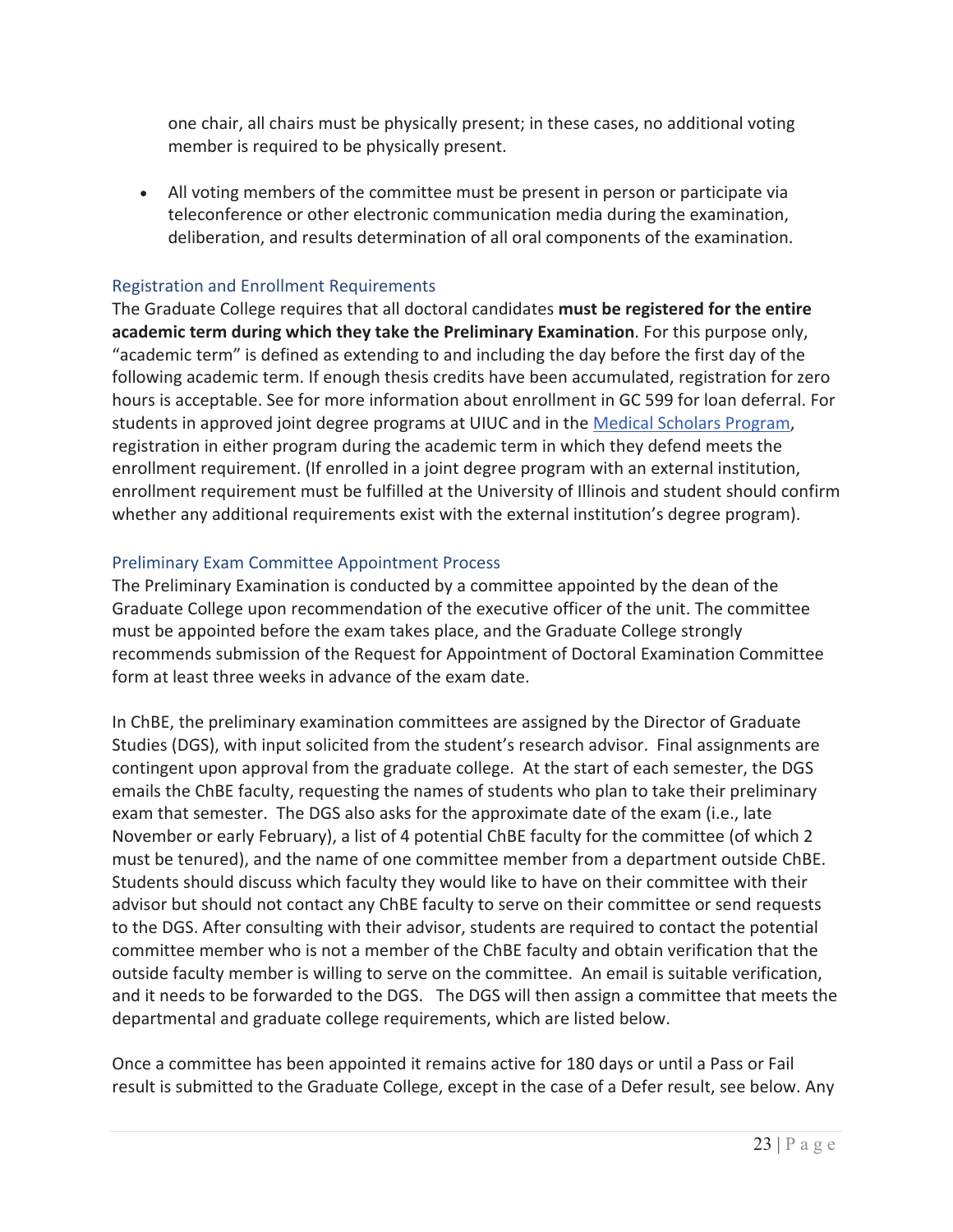revisions to the membership of an active committee must be approved by the Graduate College in advance of the examination.

### Preliminary Exam and Final Examination Committee Membership Requirements

The Graduate College requires that the preliminary examination committee must include at least four voting members, at least three of whom must be members of the Graduate Faculty, and at least two of whom must also be tenured at the Urbana-Champaign campus of the University of Illinois. **Please note:** the ChBE department requires that one of the four members of the committee is a faculty member from another department at the University of Illinois. Faculty with primary appointments in departments outside of ChBE may be counted either as the external committee member or as the internal member, whichever is desired. In addition, the chair of the examination committee must be a member of the Graduate Faculty that is also a faculty member in the ChBE department. The DGS will appoint a ChBE faculty member to serve as the chair of the committee for students whose advisor is not faculty in the ChBE department. Note that the Graduate College allows for faculty that are not the student's dissertation adviser (or director of research) to serve as the chair of the committee.

- The dean of the Graduate College must approve, in advance, the inclusion of non-Graduate Faculty members that have an earned terminal degree in their field of study who make a significant contribution as a voting member on the committee. To request the approval of a non-Graduate Faculty member to vote, a curriculum vitae for the individual and a justification from the chair of the committee must be submitted to the DGS.The DGS will submit this material with the request for appointment of the doctoral committee.
- The tenure requirement can be met by term members of the Graduate Faculty who retired or resigned with tenure for a period following their resignation or retirement, according to the Policy on Graduate Faculty Membership.
- If there are more than four voting members on the committee, at least half of the voting members must be members of the Graduate Faculty.
- Non-voting members may be appointed but are rare on preliminary examination committees.

### Results

Decisions of the Committee for the Preliminary Exam are recorded on the Preliminary Exam Result form. The voting members of the committee must make one of three decisions:

 $\bullet$  Pass the candidate. The candidate passes the preliminary exam if the Director(s) of Research and all Committee members vote Pass.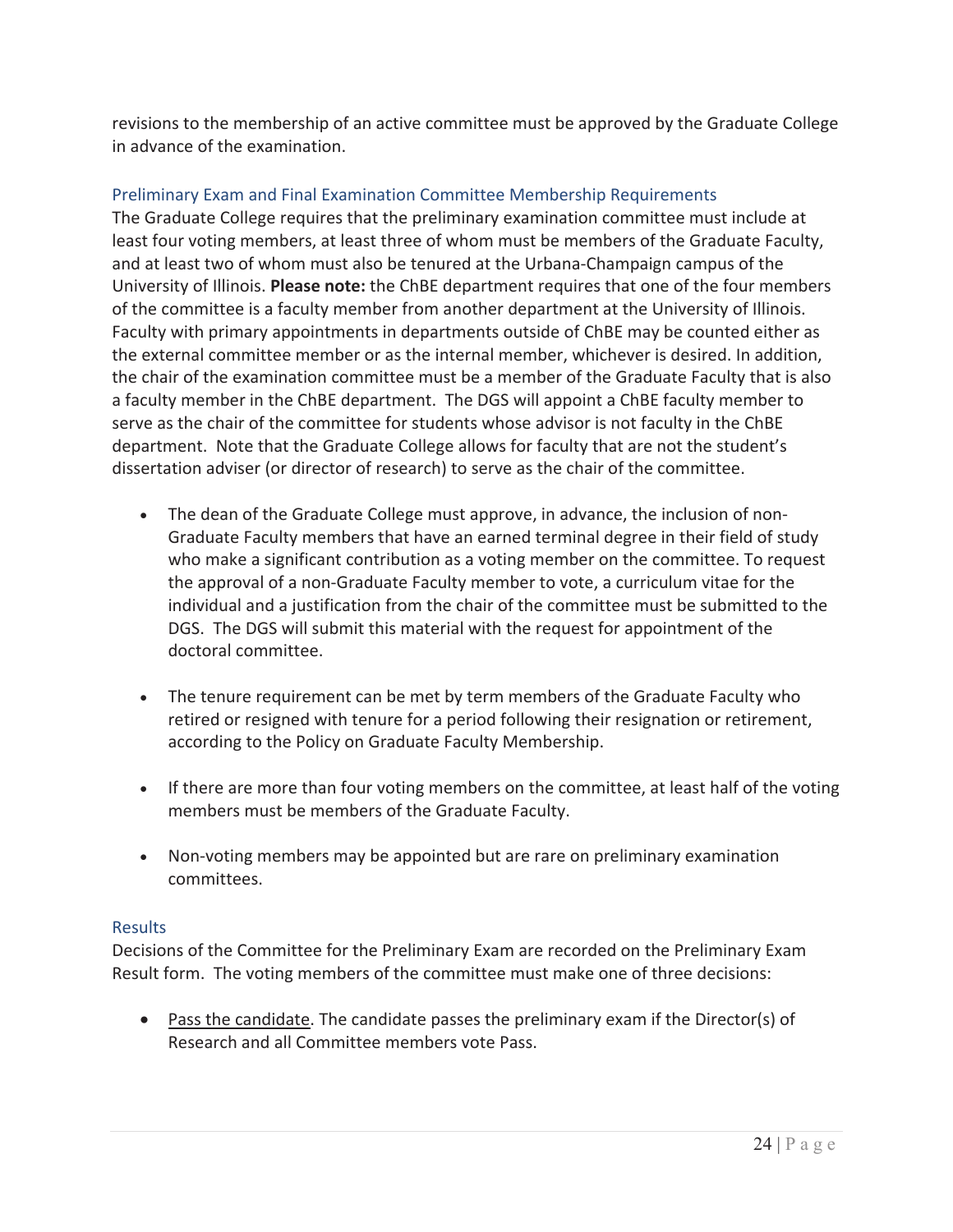- Fail the candidate. The candidate fails the Preliminary Exam the Director of Research or any Committee member votes Fail. A program may, but is not required to, grant the student another opportunity to take the preliminary examination after completing additional research or writing, as recommended by the committee. However, a new committee must be appointed by the Graduate College. The new committee may, but does not have to, consist of the same members as the original committee.
- Defer the decision. If this option is chosen, the same committee must re-examine the student, the second exam must occur within 180 calendar days of the date of first exam, and the outcome of the second exam must be pass or fail.

### Number of Attempts

After a fail result, a student will only be allowed to take the preliminary examination one additional time while working toward the completion of any one program of study.

### Preliminary Exam Result Form (PER)

All results must be recorded with the Graduate College on the Preliminary Exam Result form. All voting members of the committee must sign the Preliminary Exam Result form. Decisions of the committee for preliminary exam must be unanimous.

The result of the examination is communicated to the student and to the Graduate College as soon as possible at the conclusion of the exam. If this office is not informed of the result of the preliminary examination within six months after the scheduled examination date, the committee is considered dissolved. If the examination took place, but the committee failed to submit the results within six months, a petition must be submitted to the Graduate College requesting that the result be accepted from the committee after the 6-month deadline (https://grad.illinois.edu/gsas/gradpetition). If the examination did not take place within six months of the scheduled date, then a new committee must be appointed before the examination occurs. The newly appointed committee may, but does not have to, consist of the same members as the dissolved committee.

### Second Preliminary Exam

If more than five years elapse between a doctoral student's preliminary and final examinations, the student is required to demonstrate that his or her broad knowledge of the field is current by passing a second preliminary examination.

### Guidelines for the Preliminary Examination in ChBE

Per the instructions of the Graduate College (https://grad.illinois.edu/gradhandbook/2/chapter6/committees-exams) both the written and oral portion of the Preliminary Exam should:

- Clearly state the goals of research and progress to date
- Clearly state the plans for moving forward and proposed work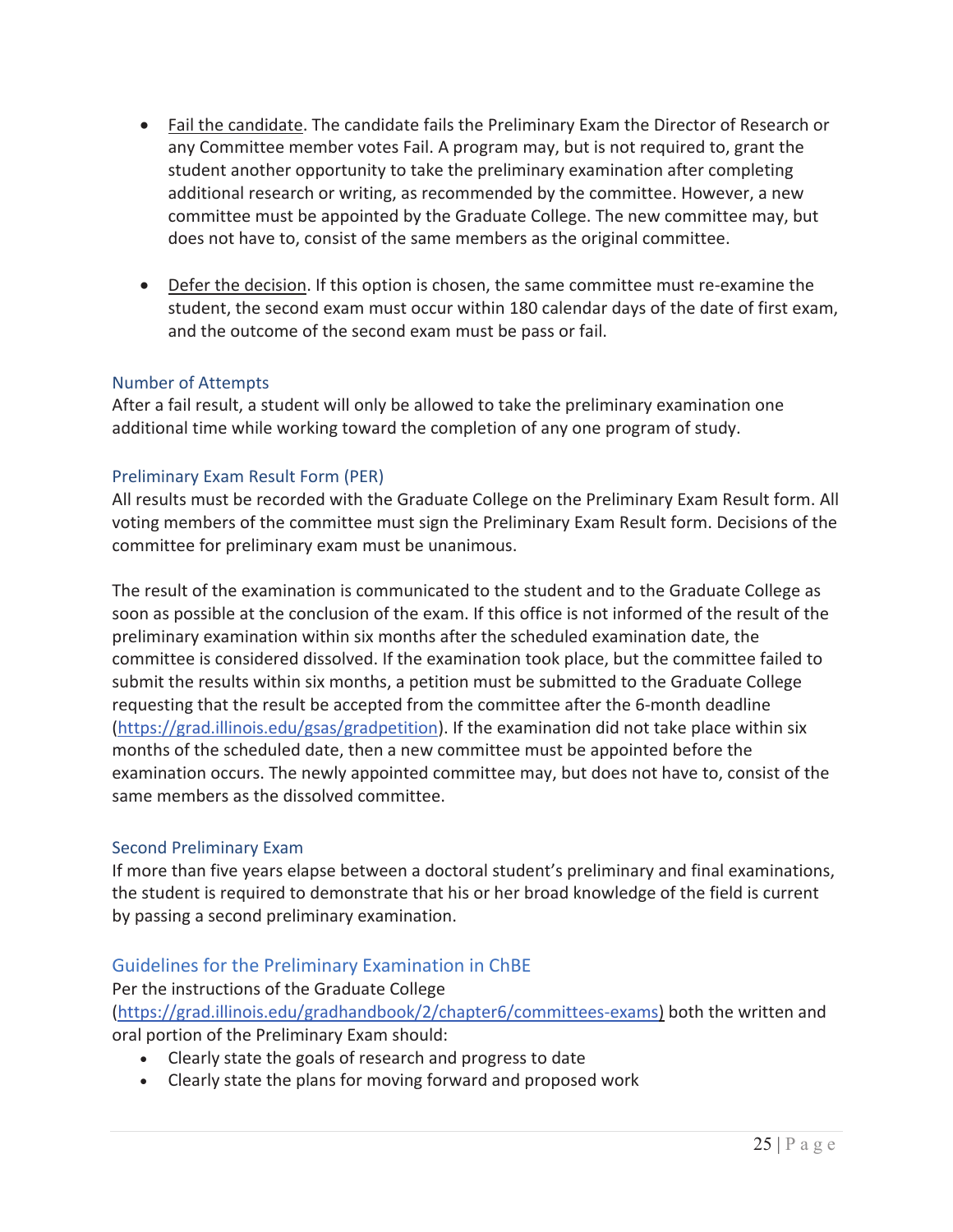Please note the importance of the second point above: students must spend ample time explaining and detailing the proposed (future) work. Students must also provide sufficient justification for pursuing this work. For example, planning for only 1-2 slides on future work in a 45-minute presentation is not sufficient.

We recommend an equitable balance between prior results and future (planned) work, for example, a 70% / 30% balance between prior results and future (planned) work in both the written and oral presentations is appropriate. This would equate to ~10-12 slides in a 40-slide presentation dedicated to proposing and discussing future research to finish the PhD.

### Guidelines for the Written Report of the Preliminary Exam

The written report should adhere to the following guidelines and **must be submitted electronically\* to your committee members no later than seven calendar days from the date of your exam**:

- x **Required Sections**
	- $\circ$  Title page (title of the research project, your name and advisor(s)).
	- o Abstract (<250 words)
	- o Introduction (background, motivation, goals of research)
	- o Prior results (research results obtained to date)
		- Completed work (explicitly listing publications that have resulted or are expected to result from the accomplished work)
		- Ongoing work and plans to complete the work (explicitly listing publications that will result from this work)
	- $\circ$  Proposed research (explicitly listing envisioned publications)
	- o Summary/conclusion
	- $\circ$  Timeline for completion of work and finishing the PhD degree. Include the writing of individual publications and the PhD thesis. This should be in form of a Gantt chart or a stand-alone table.

**\***Please note that committee members may request hard copies instead of or in addition to the electronic format submission.

### x **Format Requirements**

- o Page layout: standard US letter, 8.5 by 11 inches, with 1-inch margins.
- o Overall Length:No longer than **15 pages**, including main text, figures, references, and timeline, but excluding title page.
- $\circ$  Main text: Font no smaller than 11 point for Arial or no smaller than 12 point for Times New Roman, written with line spacing of 1 to 1.15.
- $\circ$  Figures and Tables: Numbered sequentially, embedded in the text near the first place they are referenced in the text. The font of the captions shall be no smaller than size 10.
- $\circ$  References: Line spacing single spaced, font size no smaller than 10 point for Arial or no smaller than 11 point for Times New Roman.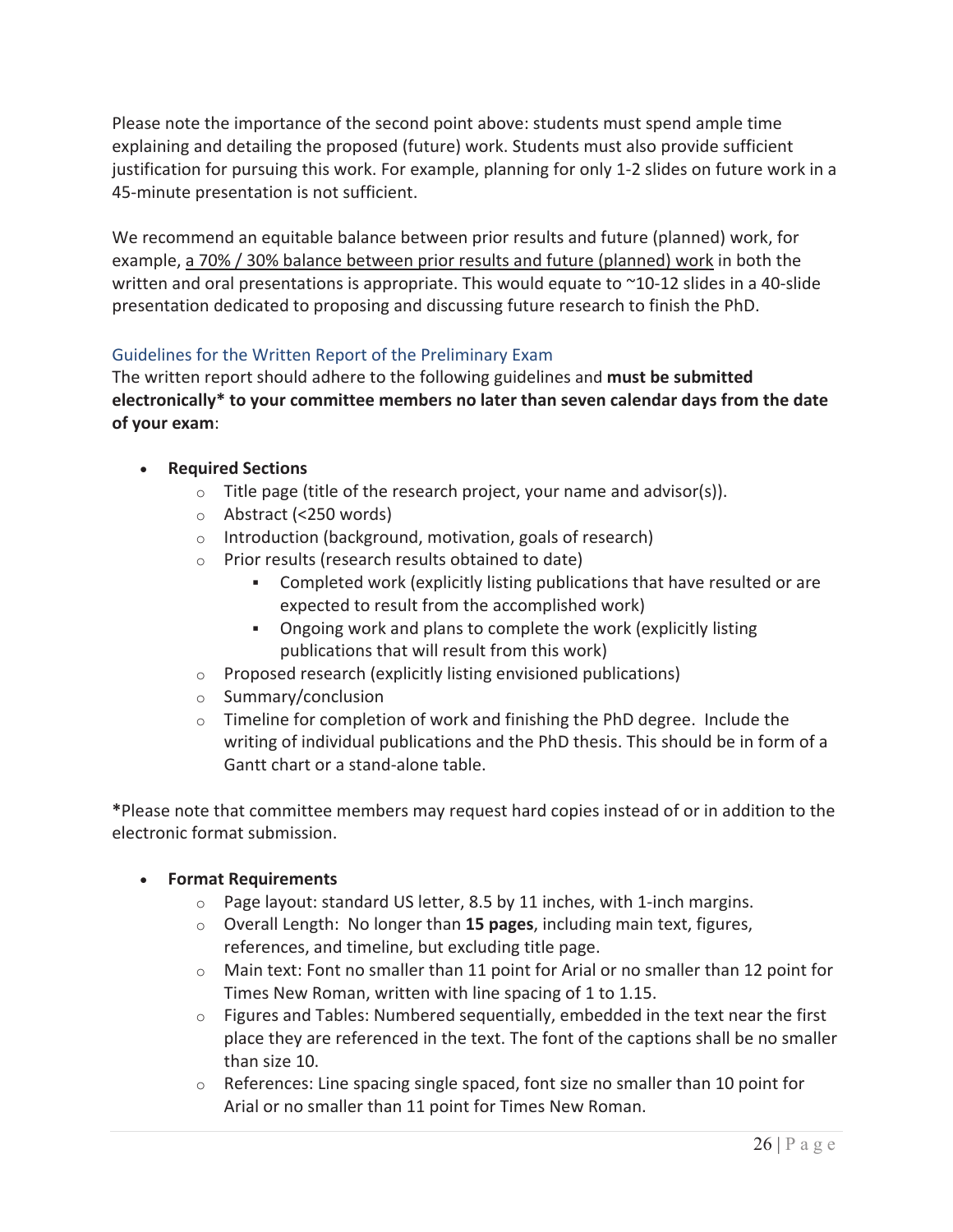### Guidelines for the Oral Presentation of the Preliminary Exam

- x **Required Content**
	- o Introduction (background, motivation, goals of research)
	- $\circ$  One or more sections with prior results (research accomplishments to date). This section typically included currently ongoing work, as well as plans how to finish this work. Include explicitly what publications have resulted are expected to result from each effort.
	- $\circ$  Proposed work (at least 10 slides). Include what publications are expected to result from the proposed research.
	- o Conclusions
	- $\circ$  Timeline for completion of work and finishing the PhD degree. Include the writing of individual publications and the PhD thesis. This should be in form of a Gantt chart or a stand-alone table.
	- $\circ$  Acknowledgments (very brief; emphasize scientific collaborators within your group and outside your group, as well as funding)

### x **Format Requirements**

- o Slides: PowerPoint presentation (or similar).
- $\circ$  Design / layout of slides: In preparing your slides, keep in mind the suggestions provided in the "Presentation on Presentations" given in the Grad Start Program. A professional presentation is expected for the Prelim exam, with attention given to readability, style, appearance, and logical flow of ideas. Considerations include appropriate choice of fonts types, font sizes, transitions, word-to-image ratio, appearance of plots (e.g. readable font sizes and labeled axes), and overall readability.
- o Length:Plan for an **oral presentation** that would last *no longer than 45 minutes* without questions. A two-hour period should be scheduled for the entire exam, but most preliminary exams should be **completed in <1.5 hours**.
- o Number of slides: **No more than 40 slides** for the main presentation, including title slides and transition slides. Additional backup slides may be used to answer questions, but these should not be part of the main presentation

### Final Examination – Graduate College Policies and ChBE Departmental Requirement**\***

**ChBE Department requires student to submit an electronic\* version of your dissertation to your committee members no later than seven calendar days from the date of your exam/defense.** Please note that committee members may request hard copies instead of or in addition to the electronic format submission.

### Registration and Enrollment Requirements

The Graduate College and ChBE department does not require that students be registered at the time of deposit (of master's or doctoral thesis). The Graduate College does require **that all**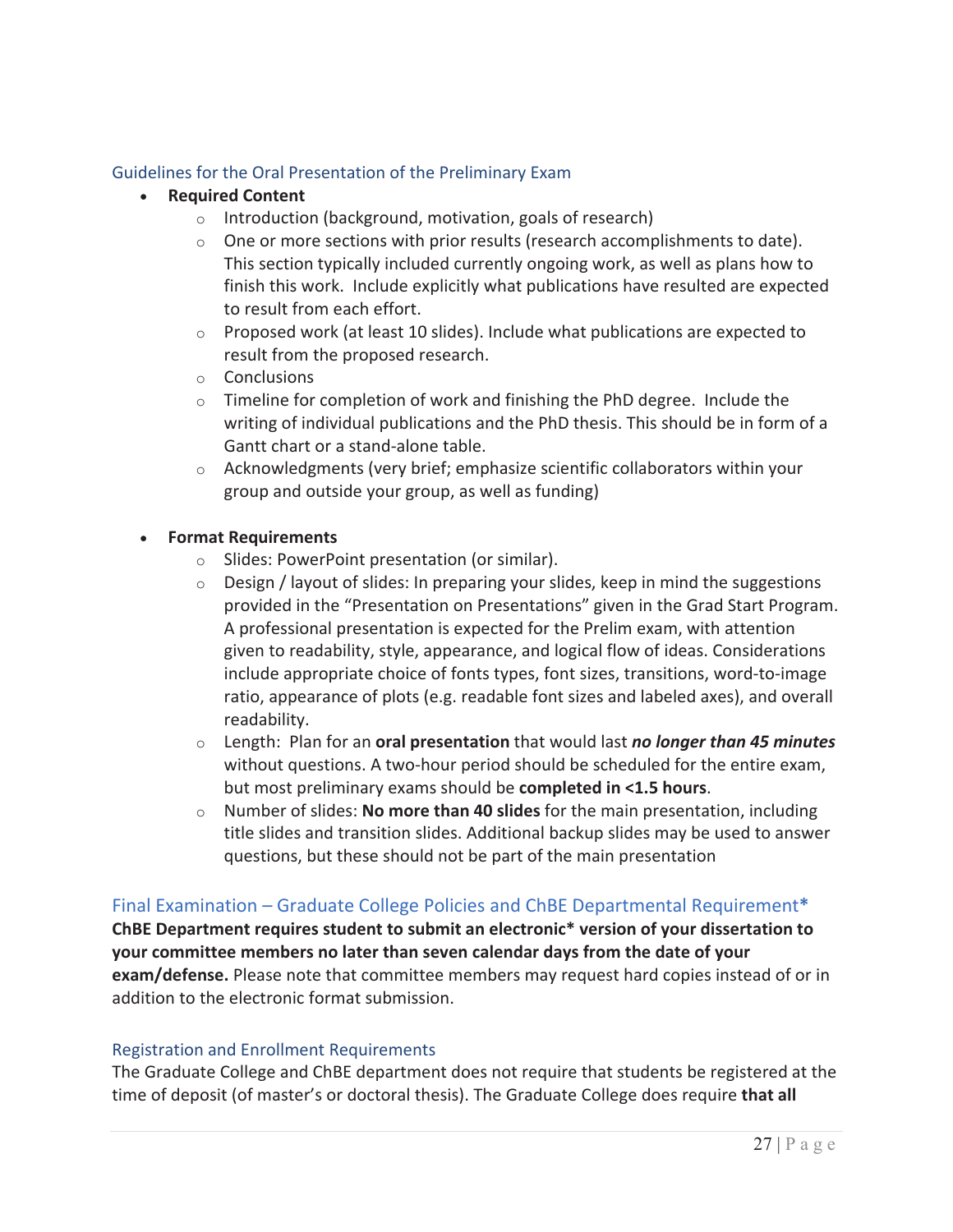**doctoral candidates be registered for the entire academic term during which they take the Final examination (have their final defense), regardless of when the dissertation (thesis) will be deposited or when the degree will be conferred.** For this purpose only, "academic term" is defined as extending to and including the day before the first day of the following academic term. If enough thesis credits have been accumulated, registration for zero hours is acceptable. See the Enrollment Requirements section for more information about enrollment in GC 599 for loan deferral. For students in approved joint degree programs at UIUC and in the Medical Scholars Program, registration in either program during the academic term in which they defend meets the enrollment requirement. If enrolled in a joint degree program with an external institution, enrollment requirement must be fulfilled at the University of Illinois and student should confirm whether any additional requirements exist with the external institution's degree program.

### Committee Appointment Process

The final examination committee is appointed by the dean of the Graduate College, upon recommendation of the unit executive officer. The committee must be appointed before the exam takes place, and the Graduate College strongly recommends submission of the Request for Appointment of Doctoral Examination Committee form at least three weeks in advance of the exam date.

The process for appointing the final examination committee is similar to that of the preliminary examination committee. Again, the Director of Graduate Studies (DGS) assigns the committee, with input from the student's research advisor, and the assignment is contingent upon approval from the graduate college. Final examination committees may contain the same or different members as the preliminary examination committee. The following process must be followed even if the desired members of the final examination committee are the same as the members of the preliminary examination committee.The DGS will email all faculty at the start of each semester asking for the names of students that will take their final exam that semester, the approximate date of the exam, a list of 4 potential ChBE faculty for the committee (of which 2 must be tenured), and the name of one committee member from a department outside ChBE. Students must contact the potential committee member that is not faculty in ChBE, obtain verification that the outside faculty member is willing to serve on the committee, and email this verification to the DGS. The DGS will then assign a committee that meets the departmental and graduate college requirements, which are described below.

Once a committee has been appointed, it remains active for 180 days or until a Pass or Fail result is submitted to the Graduate College. Any revisions to the committee membership must be approved by the Graduate College in advance of the examination.

### Membership Requirements

Same as for preliminary exam, see previous section entitled Preliminary Exam and Final Examination Committee Membership Requirements.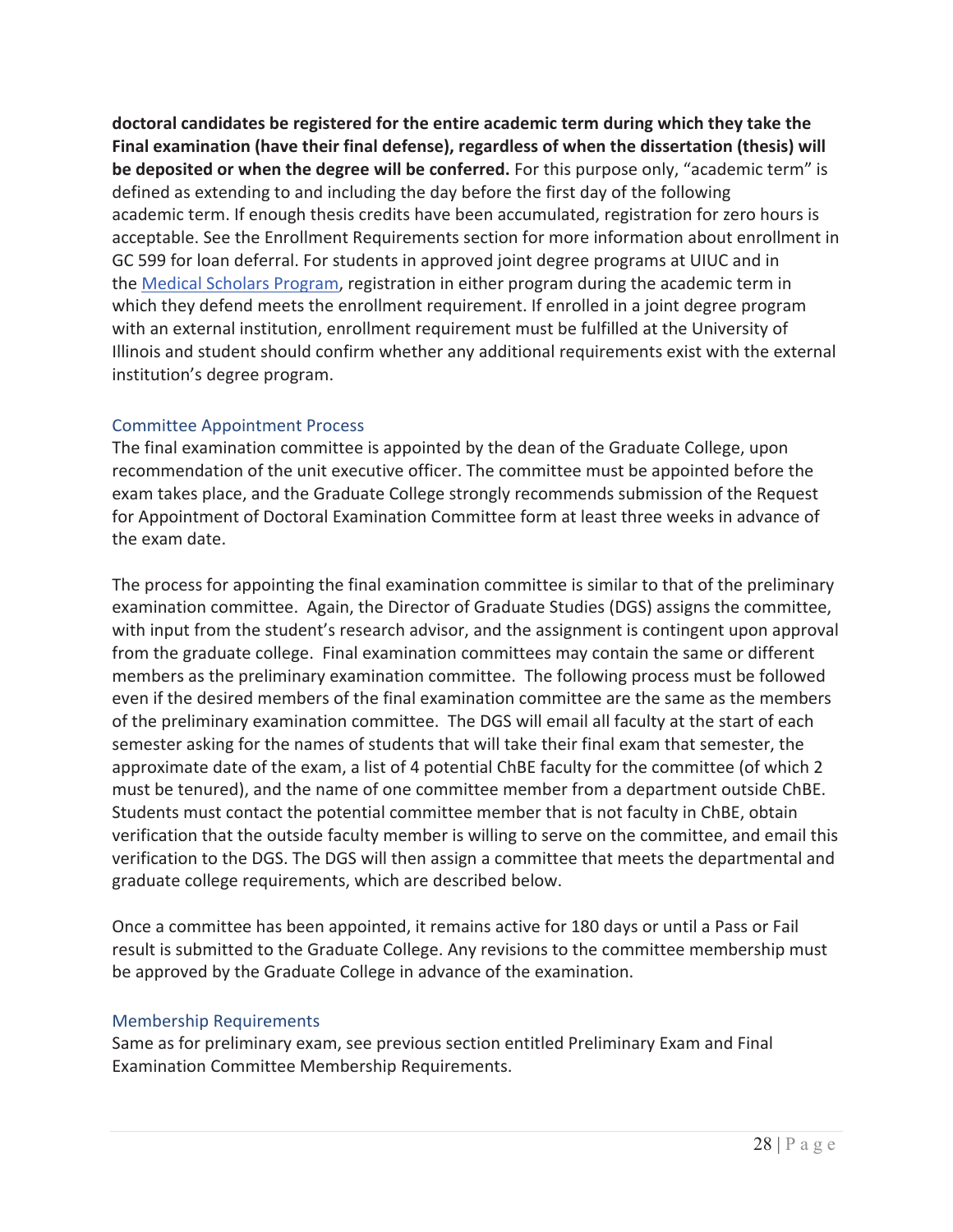### Results

Decisions of the committee for final examinations do not need to be unanimous and are recorded on the Final Exam Result form (see below). The committee may make one of three decisions:

- $\bullet$  Pass the candidate. The candidate passes the final exam if the Director(s) of Research vote Pass and no more than one of the remaining Committee members votes Fail. The Committee will indicate on the Final Exam Result form if revisions are required.
	- $\circ$  Pass the candidate with no revisions required. In this case, the committee will sign the Dissertation Approval Form after the completion of the examination.
	- $\circ$  Pass the candidate with revisions required. In this case, the committee will sign the Dissertation Approval Form after the completion of any required revisions.
- Fail the candidate. The candidate fails the Final Exam if a Director of Research votes Fail or if two or more Committee members vote Fail. A program may, but is not required to, grant the student another opportunity to take the examination after completing additional research or writing, as recommended by the committee. However, a new committee must be appointed by the Graduate College. The new committee may, but does not have to, consist of the same members as the original committee.

### Number of Attempts

After a fail result, a student will only be allowed to take the final examination one additional time while working toward the completion of any one program of study.

### Final Exam Result Form (FER)

All results must be recorded with the Graduate College on the Final Exam Result form. Voting members of the committee must sign the Final Exam Result form.

The result of the examination is communicated to the student and to the Graduate College as soon as possible after the conclusion of the exam. Examination result decisions are maintained by the Graduate College.

If the Graduate College is not informed of the result of the final examination within 180 calendar days after the date on which the Graduate College appointed the committee, the committee is considered dissolved. If the examination took place, but the committee failed to submit the results within 180 calendar days, a petition must be submitted to the Graduate College requesting that the result be accepted from the committee after the 180 day deadline (https://grad.illinois.edu/gsas/gradpetition). If the examination did not take place within 180 calendar days after the date on which the Graduate College appointed the committee, then a new committee must be appointed before the examination occurs. The newly appointed committee may, but does not have to, consist of the same members as the dissolved committee.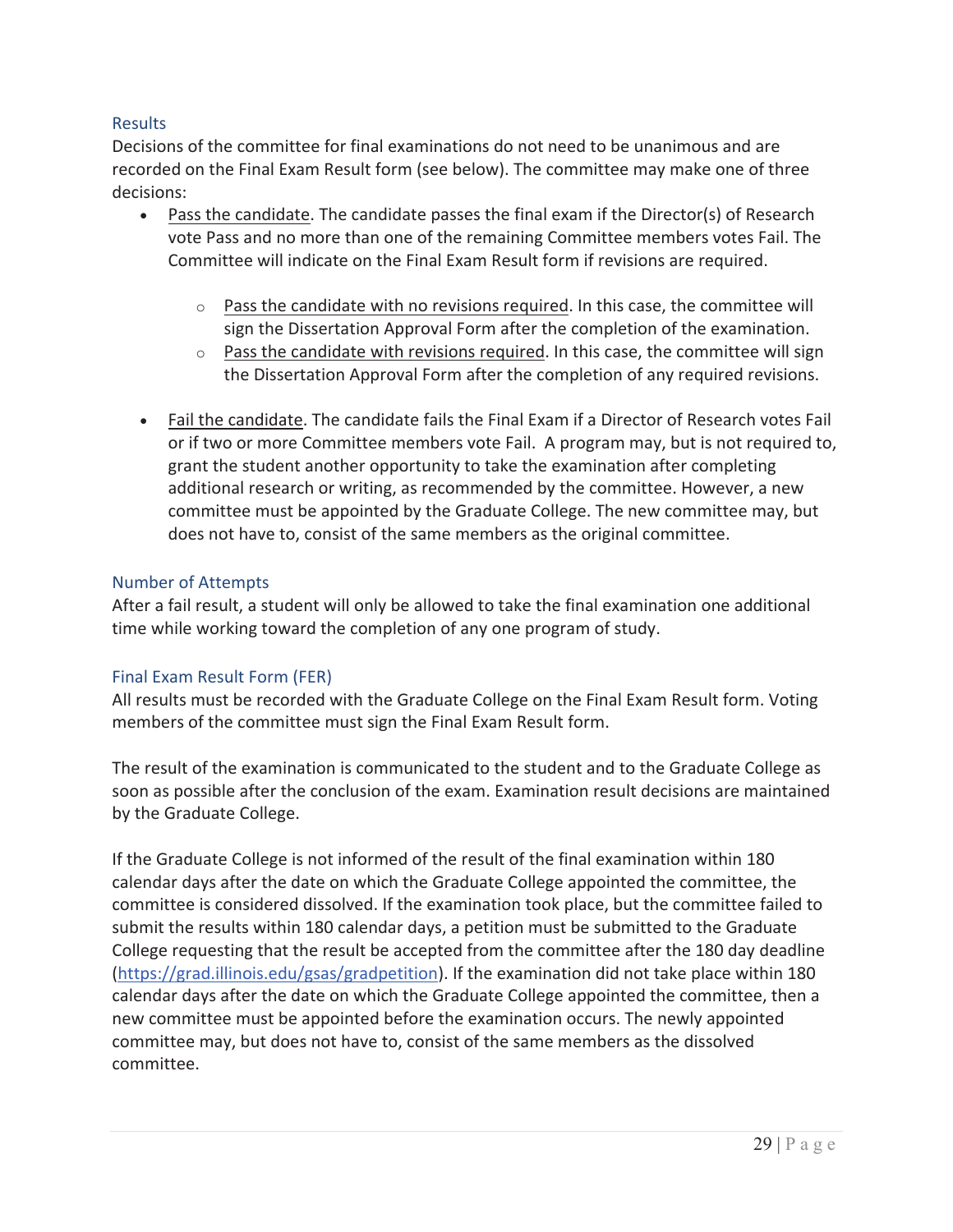### Dissertation Approval Form

The Dissertation Approval Form (aka TDA) must be signed by all voting members of the committee before the student will be allowed to submit the thesis for department or Graduate College format review or deposit.

### **Graduation**

### Appointment Information for Soon to be Graduates

To be eligible for an assistantship tuition and fee waiver, a student must hold a waivergenerating appointment of between 25%-67%, for at least 91 days of a fall or spring term, or 41 days of the summer term. The 91-day period must be contained in the period between the first day of class and the last day of final exams. See the Grad College Toolkit for more details (http://www.grad.illinois.edu/faculty-staff/toolkits/91days).

Graduate Student Assistants who have a tuition and fee waiver will be billed for tuition and fees if they withdraw from the University before completing three-fourths of the academic term of service. *The student, and not the advisor, is responsible for paying these tuition and fees.*

There are two exceptions to the 91-day requirement:

- Students who resign their assistantship appointments before working for at least threefourths of the term, will be assessed tuition and fees unless they withdraw from the University on or before the last day of the assistantship appointment.
- Students who complete all degree requirements for graduation, including depositing their thesis, within seven calendar days of the resignation of their assistantship.

See Chapter 7 of the Graduate College Handbook (https://go.grad.illinois.edu/handbook) for specific information. Further questions concerning this policy should be directed to the Graduate College Fellowship Office, 333-0036.

### PhD/MS Checklist

Please note that students should download the PhD Degree Checklist form for a list of requirements that need to be met at least *a semester prior to considering graduation*. A copy of the form is located on Compass and in the appendices.

### Applying for Graduation

To receive a degree, a student must apply to be on the degree list for the appropriate graduation date. Students should apply for graduation using the UI-Integrate Self-Service system. Deadlines for each graduation date are noted on the Graduate College Academic Calendar (https://grad.illinois.edu/general/calendar/current). Applying for graduation is not the same as applying to participate in departmental or campus commencement ceremonies (see Graduation Ceremony registration below).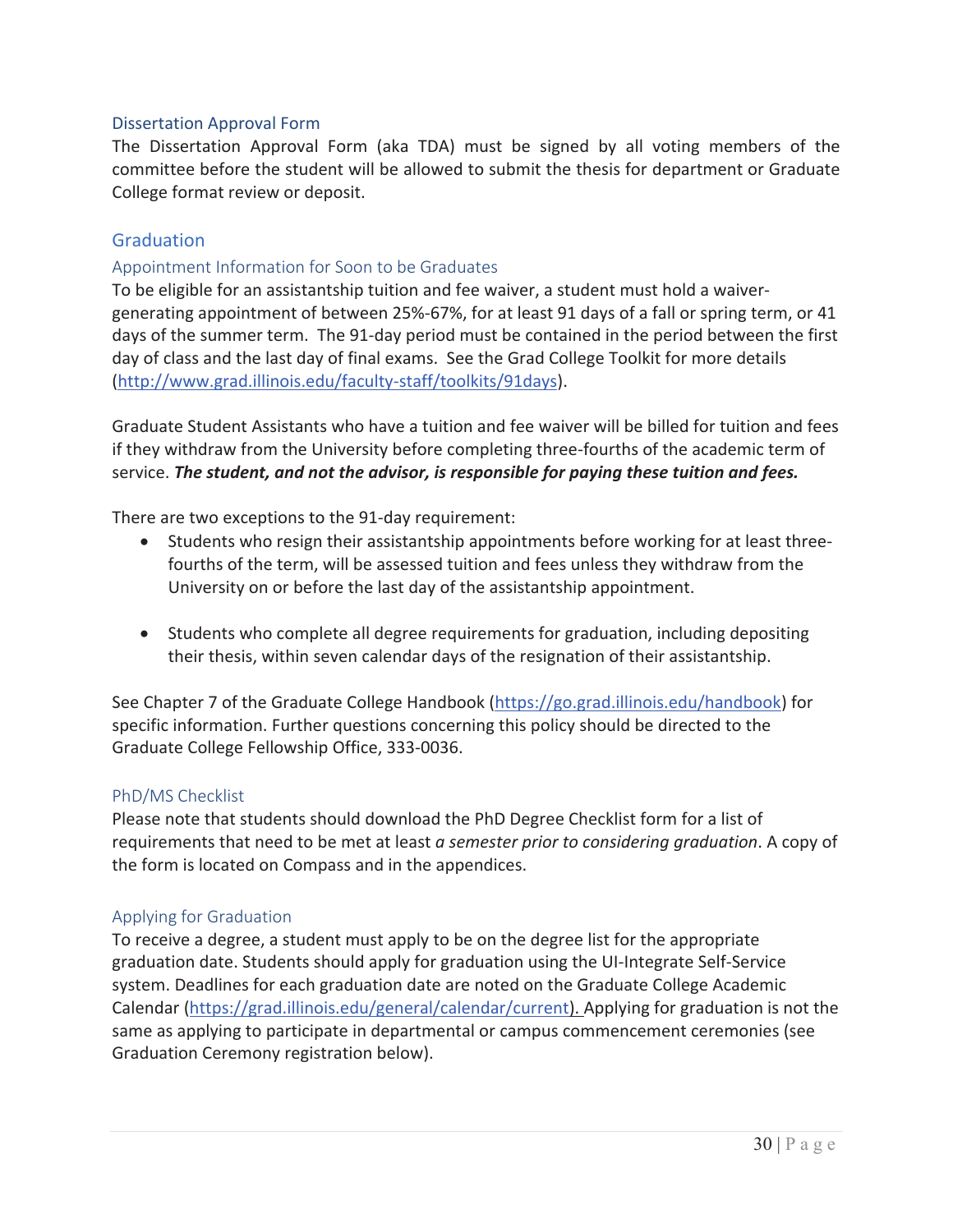A student may not receive a degree with a grade of I, NR, or DFR (in any course except thesis research) on their graduate record without an approved petition.

### Exit Checklist/Interviews

Students are required to complete the ChBE Departure Information Form before depositing their thesis. This form is a checklist of items that must be completed before exiting the department. Please see the appendices for a copy of the form. Note that students are required to complete a final exit interview with both the Director of Graduate Studies and their advisor.

### Department Thesis Review

Once students have obtained adviser/committee approval on their thesis, they will need to submit the thesis to the department thesis reviewer, who will ensure that the format of the thesis meets any departmental/Graduate College requirements. Presently, the Graduate Program Coordinator is the assigned thesis reviewer.

Upon completion of the departmental format review, the thesis reviewer will notify the Graduate College that the thesis has been approved by submitting the Dissertation Approval Form. The Thesis Office will not begin its review of any thesis until they have received notification of approval from the departmental thesis reviewer. Students should review the Graduate College Thesis Office page for formatting requirements and the deposit process at: https://grad.illinois.edu/thesis/departmental-approval.

The graduate college maintains a checklist for graduating students, which can be accessed here: https://grad.illinois.edu/faculty-staff/graduatingstudentchecklist

### Graduation Ceremony Registration/Regalia

Graduates may wish to participate in one or more of the following graduation ceremonies: the University Wide Commencement ceremony and/or the ChBE Convocation ceremony.

For participation in the campus ceremony, graduates should use this link to find out more information: https://commencement.illinois.edu/

Note that Doctoral candidates are invited to participate in the University Wide Commencement ceremony at Memorial Stadium, but they will not be hooded at the event. Doctoral candidates are hooded at the Graduate College Doctoral Hooding Ceremony (https://grad.illinois.edu/hooding/ceremony). The following site will be updated with information about eligibility, the ceremony, parking, tickets, regalia, and designating a hooder: https://grad.illinois.edu/hooding/event-details

Information regarding the Convocation ceremony in the Department of Chemical & Biomolecular Engineering can be found here: https://chbe.illinois.edu/undergraduate/currentstudents/convocation/. Graduate students need to complete the Departure Information Form/Checklist INSTEAD of items 1 and 2 on this webpage.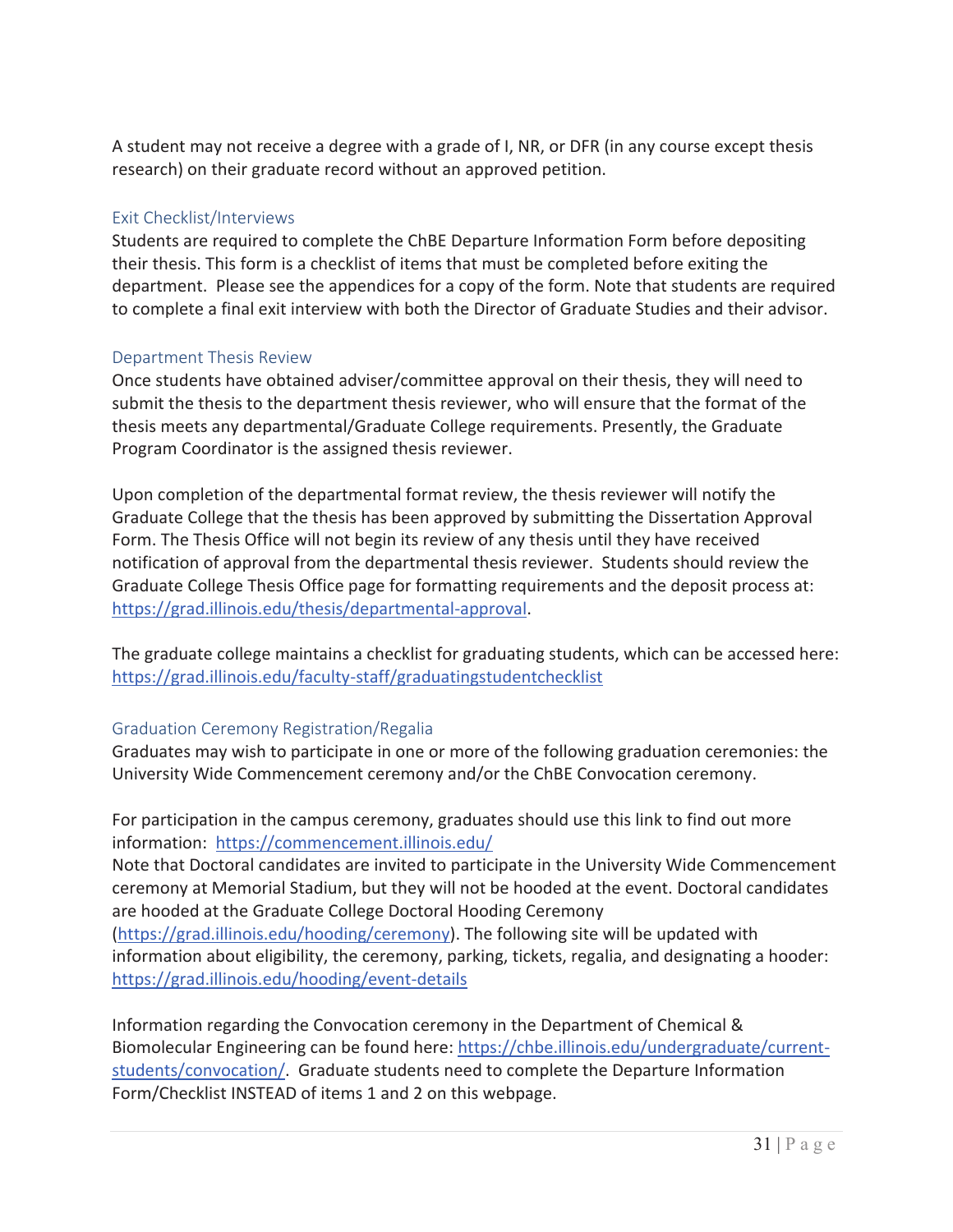Students will need to rent or purchase their regalia (the cap and gown students must wear to attend either commencement or convocation ceremony). Deadlines, pricing, and other logistics of renting or purchasing regalia can be found on these links:

https://commencement.illinois.edu/may-commencement/graduates/academic-attire/ https://commencement.illinois.edu/may-commencement/graduates/academic-attire/orderingrental-academic-attire/

### Email Forwarding

Graduating students should also set up email forwarding. For information regarding discontinuation of access to email, please refer to the following website of Technology Services at Illinois: https://answers.uillinois.edu/illinois/page.php?id=51006. Students with further questions regarding email and network access should contact the Technology Services Help Desk at (800) 531-2531.

### Degree Certification Letter

Some employers require proof of graduation before employment can begin. Final transcripts showing the degree conferral can take up to nine weeks to process. Graduates may request a Degree Certification Letter from the Graduate College. Instructions on how to request a degree certification letter for your future employer can be found here: https://grad.illinois.edu/thesis/post-deposit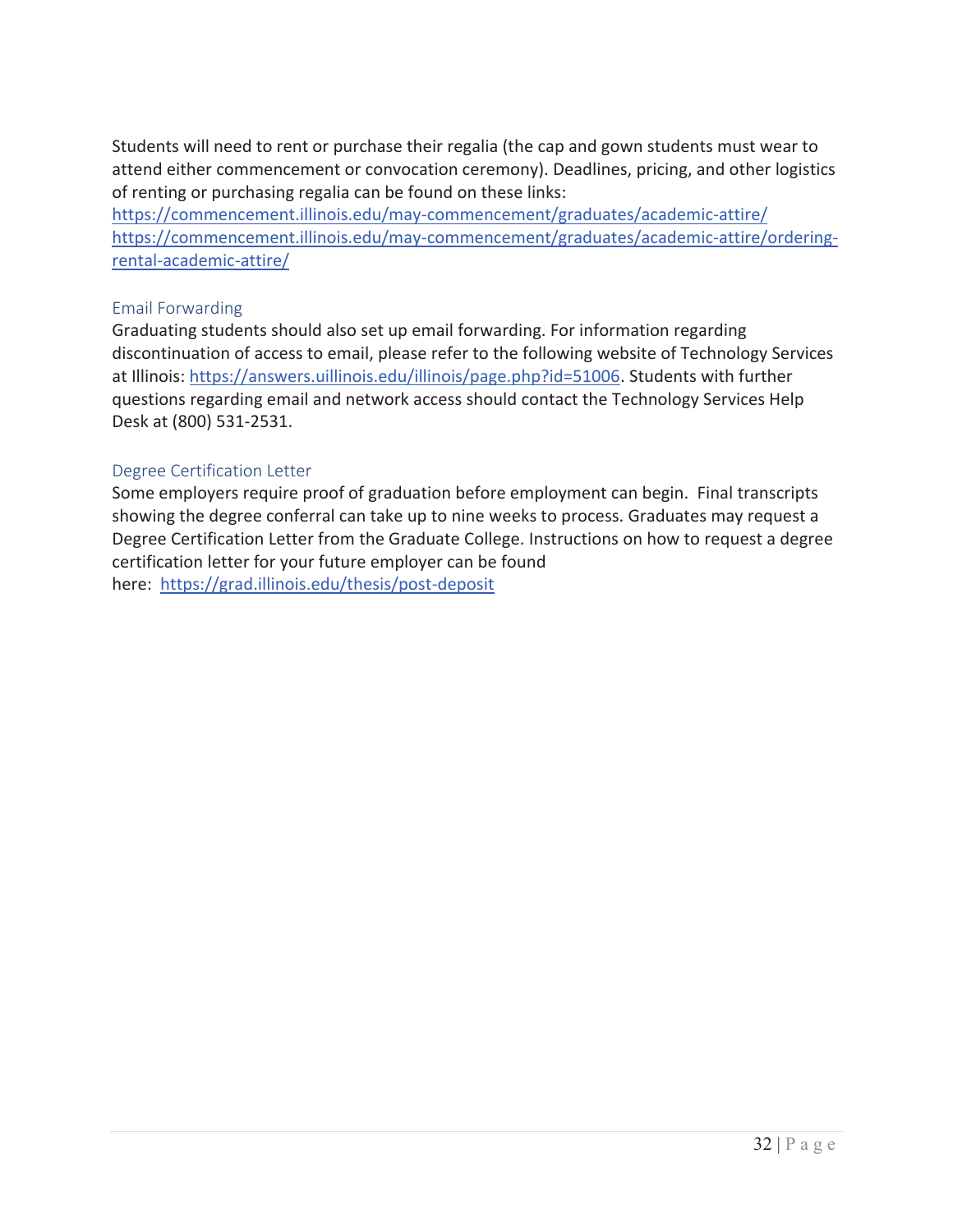# **Chapter 3: Requirements and Guidelines for International Students**

Check-in at International Student and Scholar Services (ISSS) Upon arrival, international students are required to check-in at ISSS.

# General Information for International Students

International students must register for full-time enrollment in every fall and spring term and must register by the tenth day of instruction to comply with SEVIS requirements. International students require the prior approval of International Student and Scholar Services (ISSS) (http://www.isss.illinois.edu/) to drop below full-time enrollment, and they should see the explanation of full-time status in the Graduate College Handbook

(https://grad.illinois.edu/gradhandbook/2/chapter2/course-loads) for more information.

### Enrollment

### Full-time Enrollment

International students on a F-1 or J-1 visa are required to maintain full-time enrollment for purposes of Student Exchange and Visitor Information System (SEVIS) reporting. For purposes of load, each required or recommended ESL course taken as a result of the English as a Second Language Placement Test (EPT) will count as the equivalent of 4 graduate hours, even if the course credit is recorded as zero hours of credit toward the degree. International students with questions about full-time enrollment should contact ISSS.

Simultaneous enrollment at another institution may not be added to hours enrolled at the University of Illinois at Urbana-Champaign to determine full-time status. For the Graduate College, enrollment in off-campus or online courses offered through the University of Illinois at Urbana-Champaign counts toward full-time enrollment.

Students with questions about registration load and loan deferment should consult their lenders (school, bank, or loan agency). Students may also contact the Office of Student Financial Aid (https://osfa.illinois.edu/) or finaid@illinois.edu, for advice or referral to the appropriate office or agency. Verification of full-time enrollment may be ordered online from the Office of the Registrar (https://registrar.illinois.edu/academic-records/enrollment-degreeverification/).

# Department and Campus Policies on English Proficiency (International Students) English Placement Test (EPT) and English Proficiency Interview (EPI)

• The Admissions Office notifies the student if the EPT or EPI is required based on student's Test of English as Foreign Language (TOEFL) score. Students with low scores or no official TOEFL score reported at the time of admission, including TOEFL scores *dated more than 2 years from the day of the admitting semester* are required by the department to pass the EPT and/or EPI.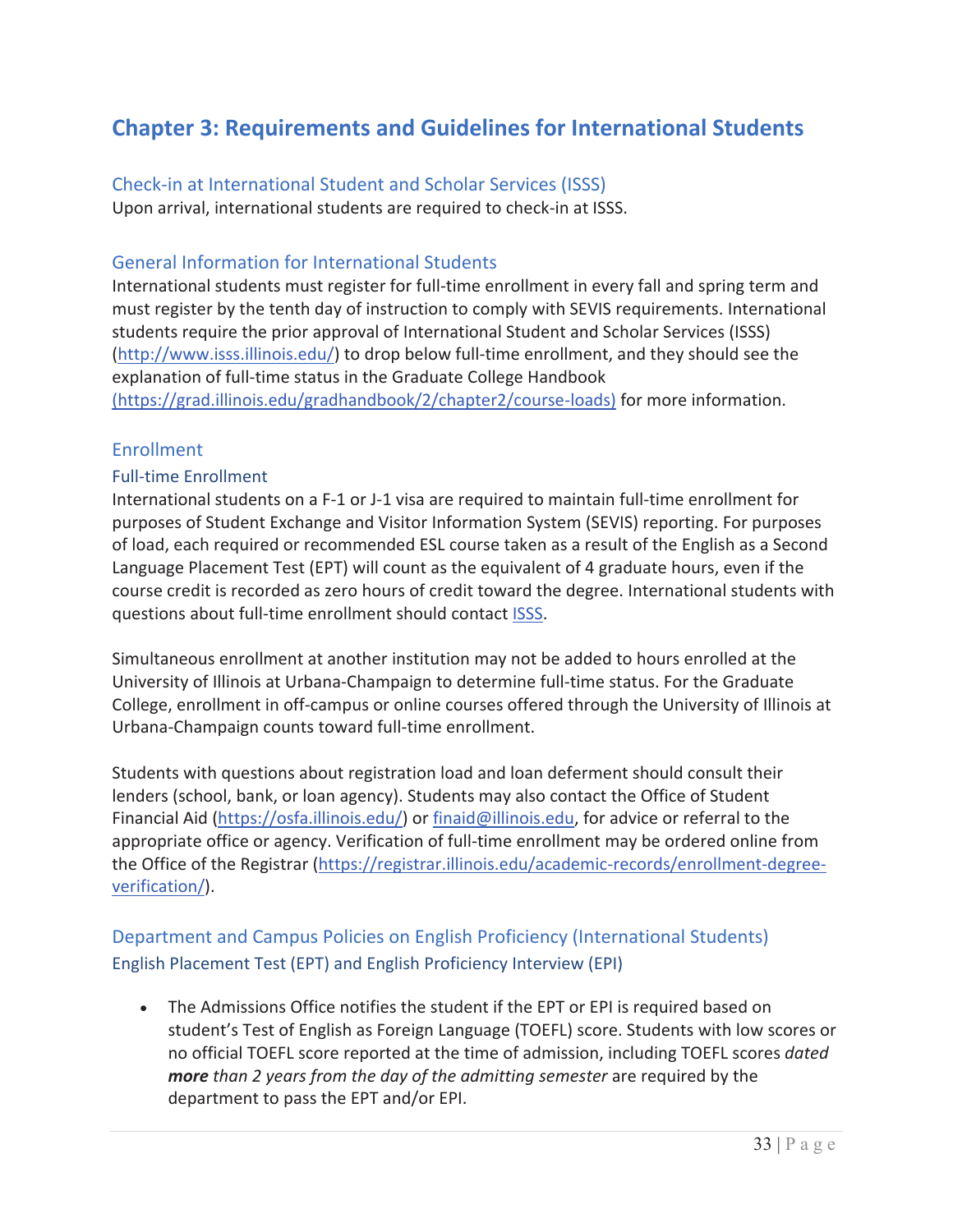- Students register for EPT per their Admissions letter.
- If the score on the Test of English as Foreign Language Internet-Based Test (TOEFL iBT) falls within the range 79 – 102, the student must take the EPT and take any English as a Second Language (ESL) courses required/recommended.
- If the score on the spoken section of the TOEFL IBT is below 24, the student must take EPI. The EPI is offered once each semester. The department will coordinate the examination registration on behalf of the students.
- Students who take the Test of Spoken English (TSE) and receive score 50 or above or take the International English Language Testing System (IELTS) academic exam and receive a score of 8 on the spoken section are exempt from taking the EPI. Scores lower than listed will require passage of the EPI.

### ChBE Department Policies

All international graduate students and domestic graduate students that attended high school outside the USA or in Puerto Rico must pass the EPI, or receive a satisfactory score on the Speak portion of the TOEFL, before they are allowed to serve as a Teaching Assistant. Graduate students admitted to the ChBE PhD program are required to serve as a Teaching Assistant for up to 3 semesters in Chemical Engineering in order to graduate (students admitted to other programs have varying requirements and should see the Graduate Program Coordinator for further information).

- Students will enroll in the basic ESL courses required or recommended on the EPT report (if any) and are required to take these courses their first semester on campus.
- ChBE will register students for the EPI during their first semester on campus.
	- $\circ$  Students enroll in and are required to attend a basic ESL course (ESL 504) during their first semester on campus to prepare for the EPI.
	- $\circ$  If the student passes the EPI (with a clear passing score of 5 or 6) no further action is required.
	- $\circ$  If the student fails the EPI (or receives a conditional pass score of 4CP), the faculty advisor is notified and the Director of Graduate Studies meets with student to lay out a path forward. The department will verify that the student is registered for the ESL course recommended in the Center for Innovation in Teaching and Learning (CITL) result letter. This ESL course must be taken at the first possible opportunity after the EPI (i.e., if the EPI is taken during the Fall semester, the recommended course must be taken in the Spring semester). For students with a conditional pass (4CP), once the CITL recommended course is completed, no further action is required.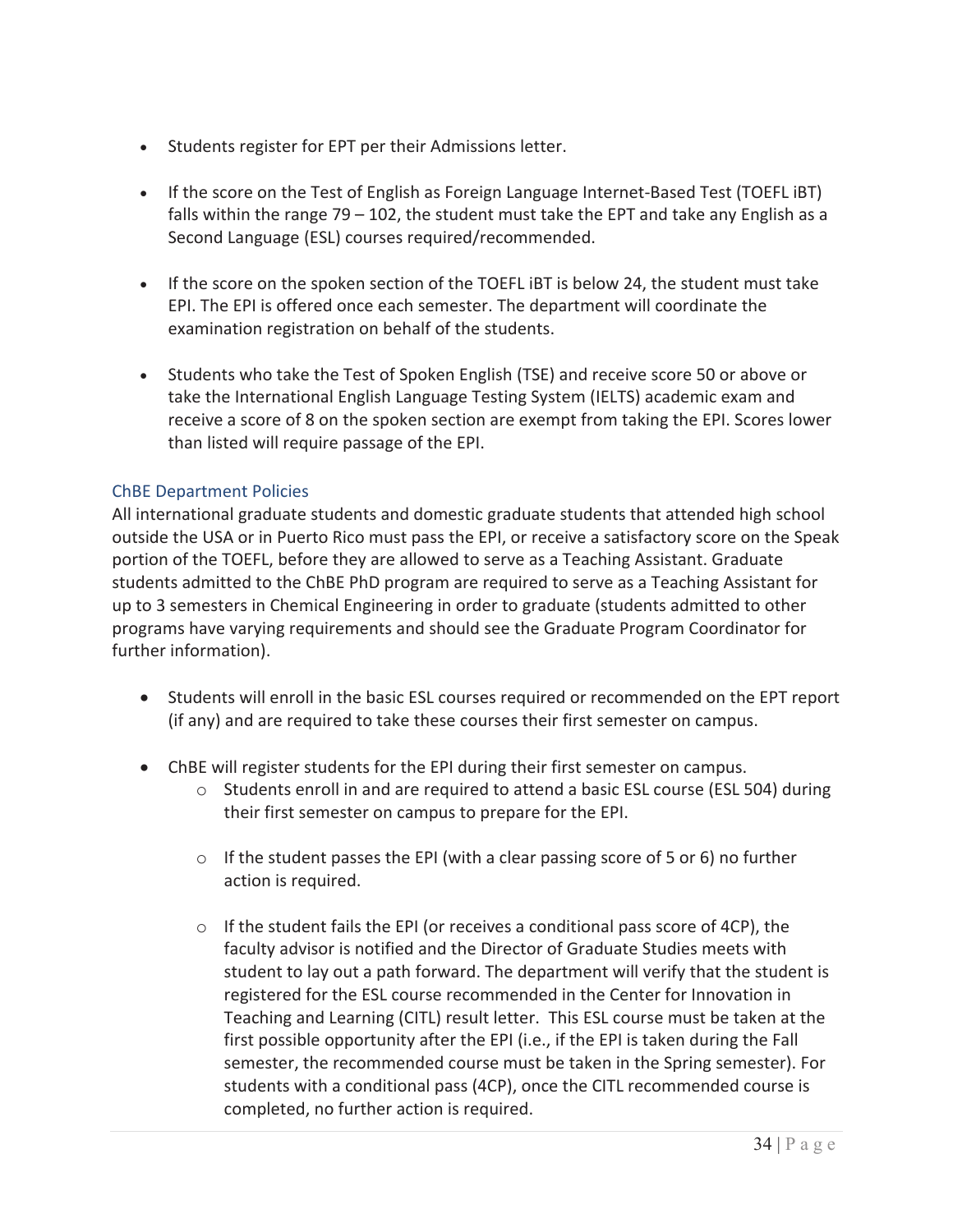- Students receiving a failing score (4 or below) on the first EPI must continue in the ESL courses that they are currently enrolled in, and must enroll in the CITL recommended course for the subsequent semester. The department will also work with the student to arrange for tutoring**\*** prior to the next EPI date (at the department's expense, as this is compulsory). The department will sign the student up for  $2<sup>nd</sup>$  EPI during the next testing period.
	- $\circ$  If student fails 2<sup>nd</sup> attempt of EPI, the student must prepare for the next testing opportunity by continuing the ESL course currently enrolled in, and also enrolls in the next ESL course recommended in the CITL EPI result letter. The department verifies that the student is registered for the next ESL course recommended in the CITL EPI result letter. The Director of Graduate Studies also meets with student and advisor again to lay out a path forward. The department will also work with the student to arrange for tutoring**\*** prior to the next EPI test date (at the department's expense, as this is compulsory).
	- $\circ$  After completion of second full semester of ESL and tutoring, the department will sign the student up for the 3<sup>rd</sup> and final EPI. The student must pass the exam in order to TA and meet graduation requirements.
	- $\circ$  Should the student fail the third (and final) EPI, the student must arrange to complete and pass the TOEFL iBT Speak Test (the TOEFL is taken at the student's expense; the department does not pay for this). This test can be taken repeatedly until a passing spoken score of 24 or above is achieved. Again, the TOEFL is taken at the student's expense; the department does not pay for this.
	- $\circ$  The Director of Graduate Studies will meet with the student and their advisor to work out a path forward.

### **\* CITL Tutoring Policy**

• Students must meet with the tutor at least once a week for a minimum of **8 weeks**. (The CHBE department typically requires more than 8 weeks of weekly tutoring.)

• Students that received a 4 on their last EPI must complete a minimum of 10 hours of tutoring. (The CHBE department typically requires more than 10 weeks of weekly tutoring.)

• Students with an EPI score of 3 must complete a minimum of 20 hours of tutoring before retaking the EPI.

• Students must ask their tutor to submit a completed EPI Tutor Form to the EPI Coordinator at least one week before the test date.

• Students who don't complete the required amount of tutoring will not be allowed to retake the EPI.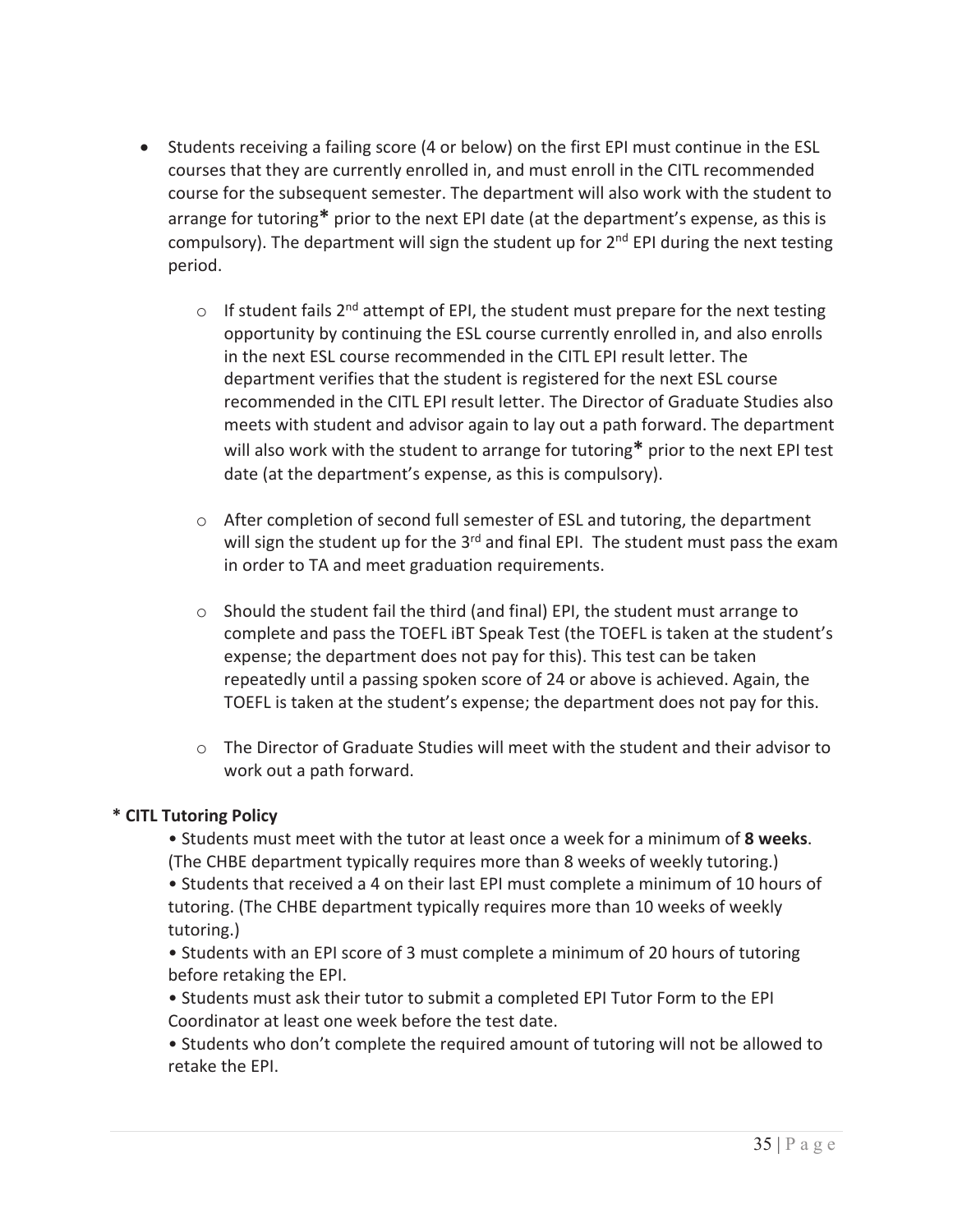### When and Where is the EPI?

The EPI will take place once each semester. Students can only be enrolled by the ChBE department Graduate Program Coordinator. Students should allow ample time to find the testing location as any student that is late will not be allowed to participate in the interview. Test takers should arrive 15 minutes before their scheduled exam time. Late students will not be allowed to participate in the interview, will be deemed a no-show, and this missed appointment will count as one of their three allowed attempts (this policy also applies for those who no-show and/or do not call to cancel 7 days or more prior to the exam date). For additional information regarding the EPI, please see the CITL FAQ page (https://citl.illinois.edu/citl-101/measurement-evaluation/english-proficiency-interview/faqsfor-students?src=cte-migration-map&url=%2Ftesting%2Foral\_eng%2Fepi\_faq.html#Top).

To change the date or time of a scheduled exam, or to cancel an exam, *departments* must notify the EPI coordinator at least 7 working days prior to the scheduled exam (Failure to show or arrange to cancel in advance counts as one of the three allowable attempts).

### How much does the EPI Cost?

There is no cost to take the EPI.

### Preparing for the EPI

Although there are no practice materials (as each interview is different – a conversation that develops naturally), CITL recommends practicing by having conversations with a partner and answering questions she/he may pose.

- $\bullet$  Campus resources for improving oral English follow this link
	- o http://cte.illinois.edu/resources/english.html
- $\bullet$  List of approved EPI tutors follow this link https://linguistics.illinois.edu/languages/english-second-language/internationalteaching-assistant-focus/epi-tutors
- External resources for improving oral English follow this link
	- o http://www.englishcentral.com/videos

### Tips for Taking the EPI

- Arrive 15 minutes before your scheduled interview.
- Take a deep breath and relax.
- The EPI is a live interview. Ask for clarification if you do not understand the interviewer's questions.
- $\bullet$  Try to sound as natural as possible. Do not produce speech that you have memorized; instead give authentic, spontaneous-sounding responses.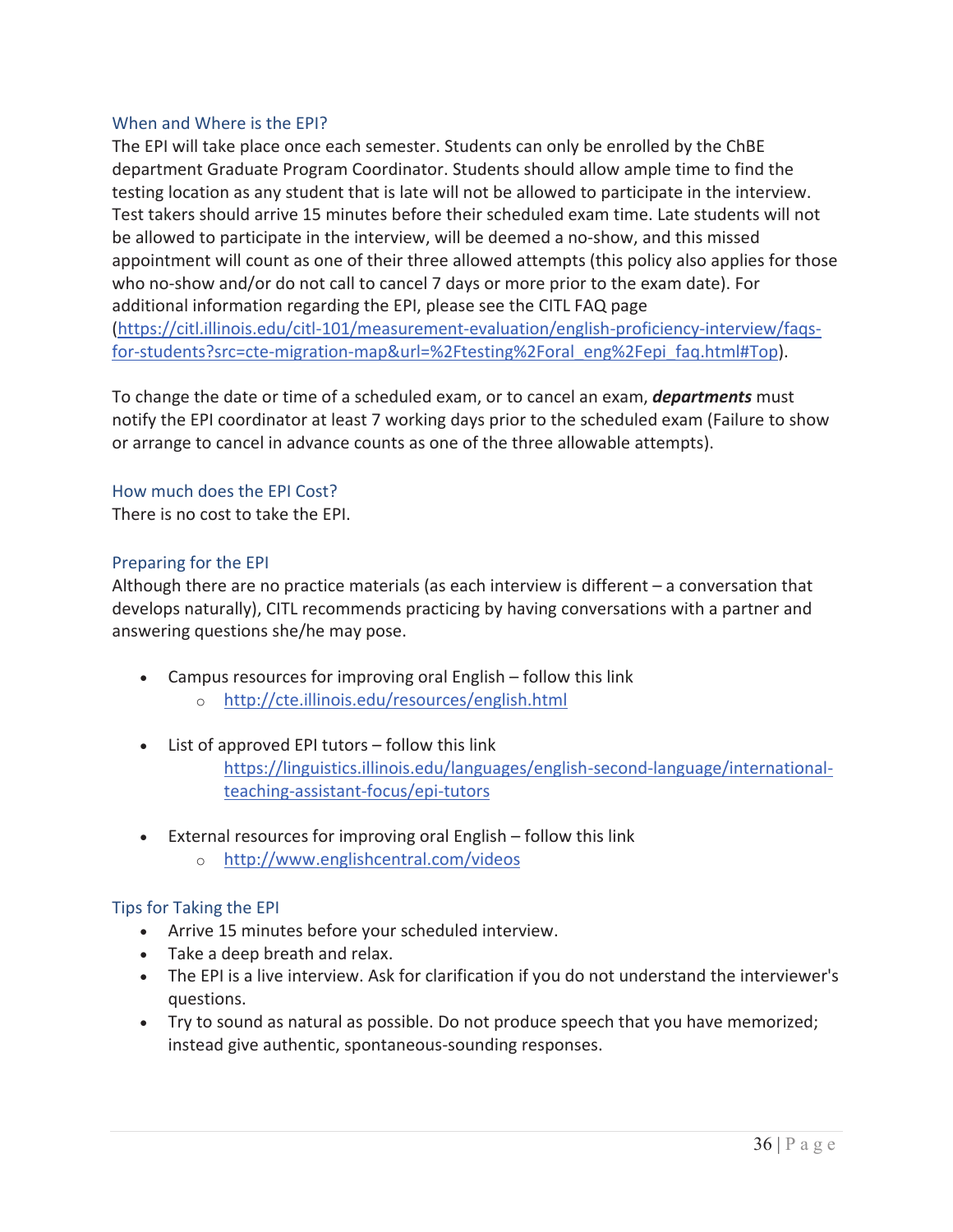### International Tax Laws

Most international countries have special tax laws and treaties with the United States. Prior to completing the W-4 form, international students must make an appointment with the University Payroll Customer Service office (265-6363 or paying@uillinois.edu). The International Student and Scholar Services (ISSS) web site has information on resources and lists some frequently asked income tax questions at https://isss.illinois.edu/resources/incometax.html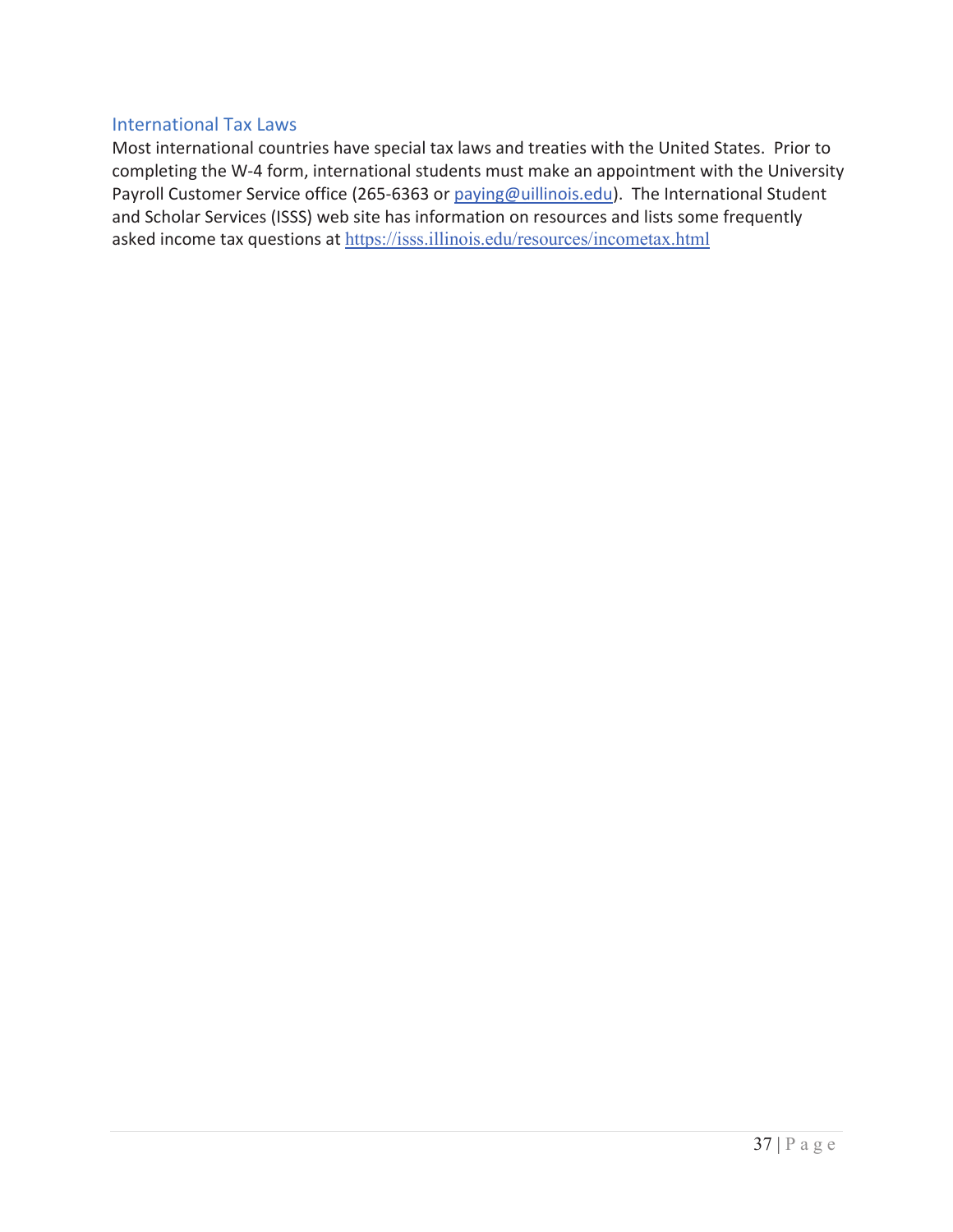# Chapter 4: Support

### Financial Support

### Stipend for PhD Students

Students in the ChBE PhD program are guaranteed financial support for current and future years assuming that they remain in good academic standing and are making satisfactory progress toward their degree. In addition, ChBE will cover tuition and most, but not all, fees. Students will be responsible for normal living expenses, including housing and other costs.

Stipends will be covered through various appointments from various sources. These include departmental fellowships, teaching assistantships, research assistantships on corporate, state, or federal grants, as well as external fellowships.

### Research Assistantships

Research Assistantships, or RAs**,** are usually given to a student through the laboratory in which he/she has chosen to do thesis research work. If a student's advisor changes, the funding source will also change. A 50% appointment is considered a full-time assistantship, and RA appointments are generally assigned at 50%. Under some circumstances, students receive 25% appointments, with the salary adjusted accordingly. This typically occurs when the student also has a 25% appointment as a teaching assistant, which will pay the other half of the salary. Most advisors expect students with 50% RAs that are not enrolled in courses to be working in the lab on their thesis research 40 hours a week. Fewer hours may be expected of students that are enrolled in coursework.

Some RAships are more demanding than others. Students will need to discuss with the professor what duties will be expected of them and what time commitment is involved. It is generally up to the professor and student to work out the specifics of the RA, and to make sure the appointment is in place for each semester.RA's are generally appointed for **11Ͳmonth appointments**. The appointments cover the two academic semesters plus two months in the summer.**Most students do not receive a paycheck in August**, so students should plan accordingly.

### Teaching Assistantships

All ChBE students are required to teach at least three semesters. As with RAships, some Teaching Assistant appointments are more demanding than others.TA duties can run from grading of exams and papers, the supervision of lab experiments, running of discussion sections, to the actual teaching of courses. Generally, the professor in charge of the course and to whom the TA reports, determines the responsibilities of the appointment. They are also the main source of information regarding coursework or questions. (See "Chapter 2. Teaching Requirement" for additional information.)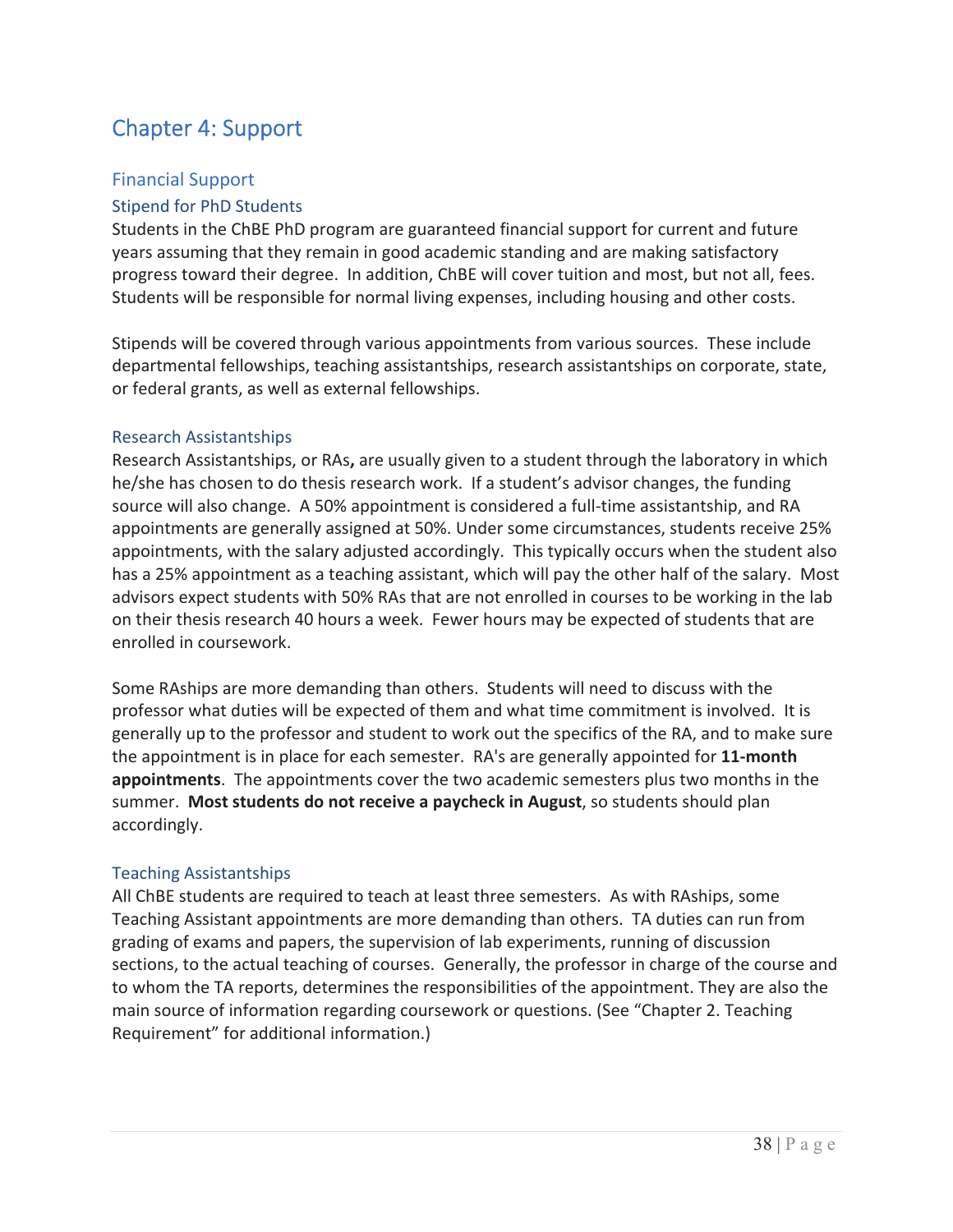### Fellowships and Training Grants

There are a few fellowships and training grants available through the University and various departments.These awards are *competitive* and are based, primarily, on *scholastic* achievement. Students must be nominated by ChBE to be considered for most of these awards. If awarded one of these fellowships or training grants, students may have to meet certain criteria or fulfill certain requirements specific to the award. Notification of these requirements will be given upon receipt of an offer of support. Fellowships are not normally taxed, but are considered taxable income.

### Tuition Waivers

Tuition waivers are automatically granted for graduate students in the College of Liberal Arts and Sciences who hold a University 25-67% TA or RA appointment. The service fee is also waived however, students are responsible for health service and miscellaneous University fees (some of which can be refunded, upon request). The student must be enrolled for at least 12 hours and must have continuous employment for 91 days to qualify for the tuition waiver for an academic semester. Over the summer, enrollment for 4-8 hours is required, with continuous employment for 41 days.

### Illinois Residency

It is strongly encouraged that all students apply for Illinois residency as soon as possible. Tuition for non-residents is much higher (almost 3 times more!!) than for residents of the State, and advisors' funding can go a lot farther, and help more students, if ChBE students are residents. Students should visit the Residency website at www.usp.uillinois.edu/residency.cfm to determine if they qualify.

To apply for residency, students may pick up an application in the Office of the Registrar or go on-line to https://www.uaps.uillinois.edu/cms/one.aspx?portalId=808247&pageId=883256. Questions should be referred to the Registrar's Office at 333-6565 or registration@illinois.edu. It is possible that approval for residency may not be granted on the first, or second, attempt. If it is not, please try again as soon as possible.

### Sick Leave and Vacations

The information below is taken from the Illinois Human Resources web page:

http://humanresources.illinois.edu/employees/current-employees/graduateemployees/graduate-assistant/payroll&benefits.html

Graduate students on a monthly paid assistantship will receive 13 work days of non-cumulative sick leave per year. This means if the days are not used by the end of the academic year, they will not carry over to the next academic year, nor will students be compensated for the days.

Graduate students on appointments under 12 months do not receive official vacation days. Because most students are on 11-month appointments, they do not receive pay for the month of August. That is generally considered their "vacation" and is equivalent to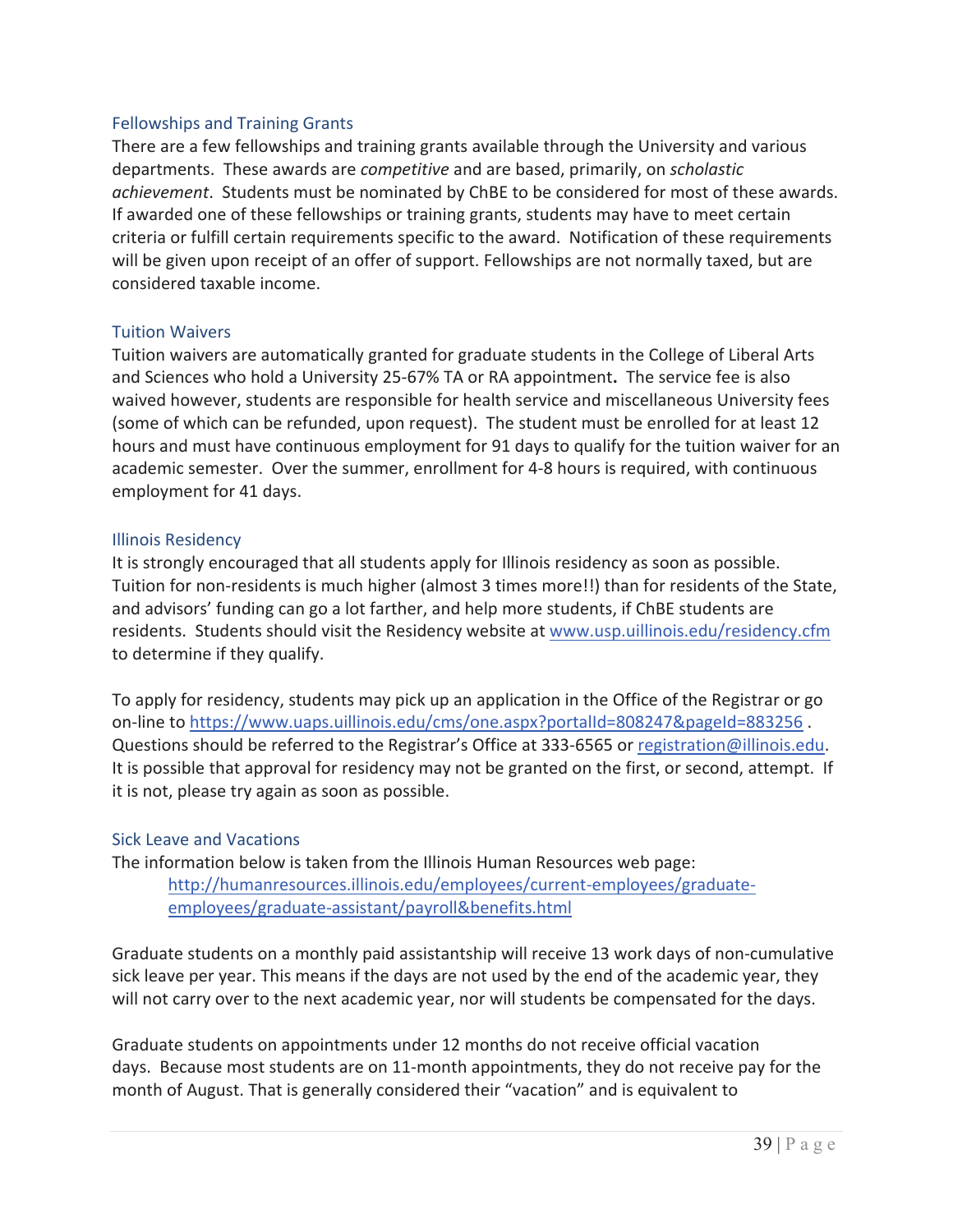approximately 21 days. However, because it is hard on the lab to have all their students gone for an entire month, most advisors will allow their students (unofficially) to spread those days out over the year.

Graduate students are also eligible for the official *University* holidays – the days other employees receive. Those days are: New Year's Day (January); Martin Luther King, Jr. Day (January); Memorial Day (May); Independence Day (July); Labor Day (September); Election Day, Thanksgiving and the day after Thanksgiving (November); Christmas Eve, Christmas Day, and the Day After Christmas (December) and the "gift" days between Christmas and New Year's Day given by the Chancellor and President over the past several years.

Note: Graduate students are not eligible for the week in the spring known as Spring Break or the week of Thanksgiving break, or other breaks (except for the days that fall on official University holidays). Only undergraduate students are only eligible for those weeks off and extended breaks between semesters.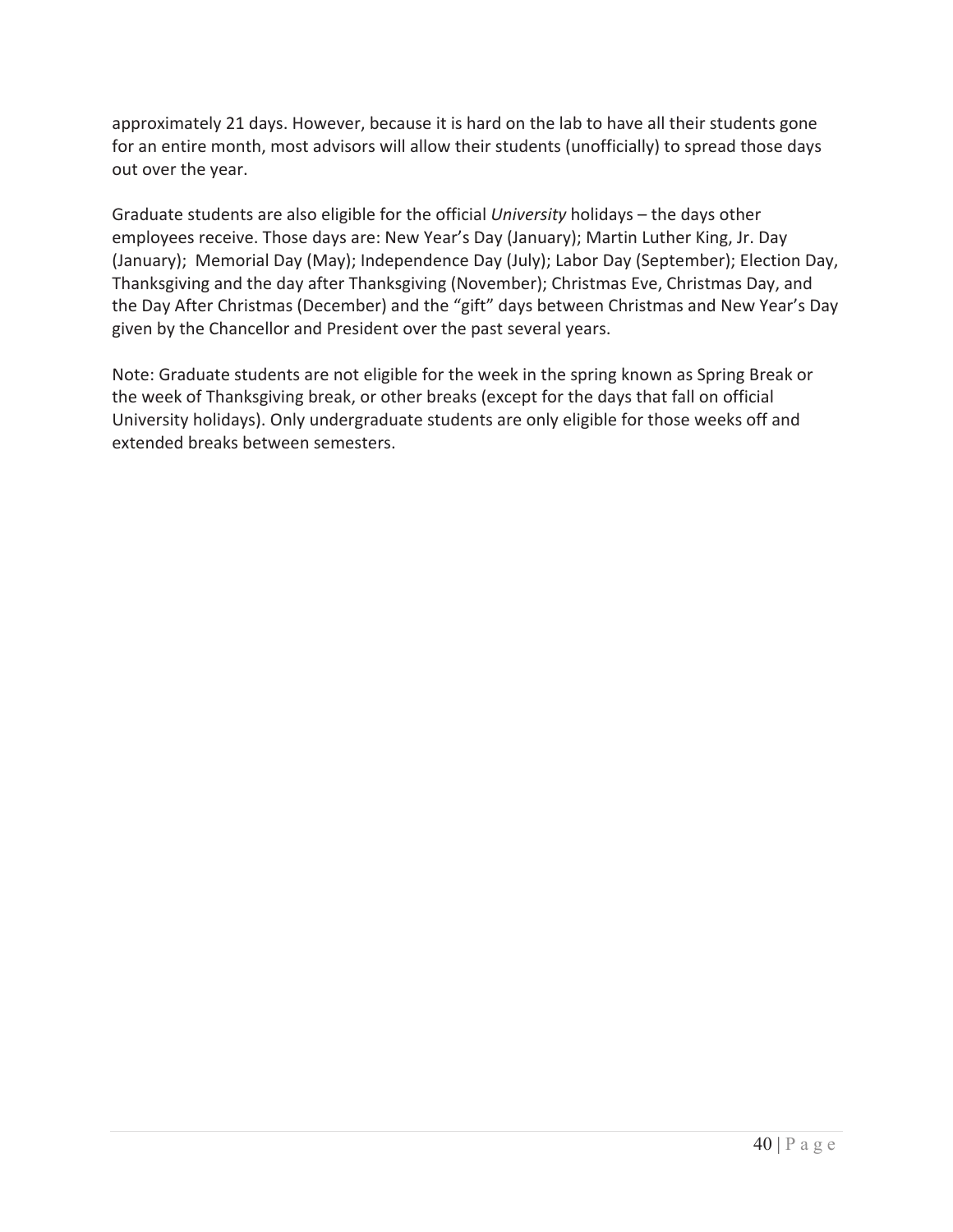# **Chapter 4: Miscellaneous Information**

### General Information

### US and Campus Mail

Graduate student mailboxes are located in 114 RAL. Mail is sorted by last name; no one has individual mailboxes. Students should check for mail at least once every week or two.

Please advise all correspondents of the correct addresses below:

The official **US mail** address and **Fed EX or UPS** delivery address is:

The **campus** mail address is:

Chemical and Biomolecular Engineering University of Illinois at Urbana-Champaign 114 RAL, Box C-3, MC-712 600 S Mathews Avenue Urbana, IL 61801 USA

Chemical and Biomolecular Engineering 114 RAL, Box C-3 MC-712

Also, please note the format of the above addresses. It is important to use these formats when mailing items on or off campus.

- Campus addresses must contain the person's name, department, building location, and mail code (MC-###). Campus mail, which requires no postage, is to be used for *official University business only*.Greeting cards, catalogues, personal bills and letters, etc. are not acceptable. Campus mailboxes are located throughout the campus, and marked accordingly.
- US mail, which requires postage, must include a person's name, street address, city, state, and zip code.
- Mail with an international address, may be sent via US mail, using the correct postage (rates can be obtained at any US Post Office) and must contain the postal code/city, with *only* the country of destination on the bottom line of the address. For more information on the United States Postal Service, please visit their web site at www.usps.com

### I-Card

Students will need to go to the University ID Center to obtain their I-Card. The ID center is located at the Illini Union Bookstore at 809 South Wright Street, Champaign. The I-card will enable all U of I students to ride the MTD buses in Urbana and Champaign for free, and gains entrance to the library and use of the athletic facilities, as well as various other campus facilities. It can also be used for access to some campus and ChBE rooms.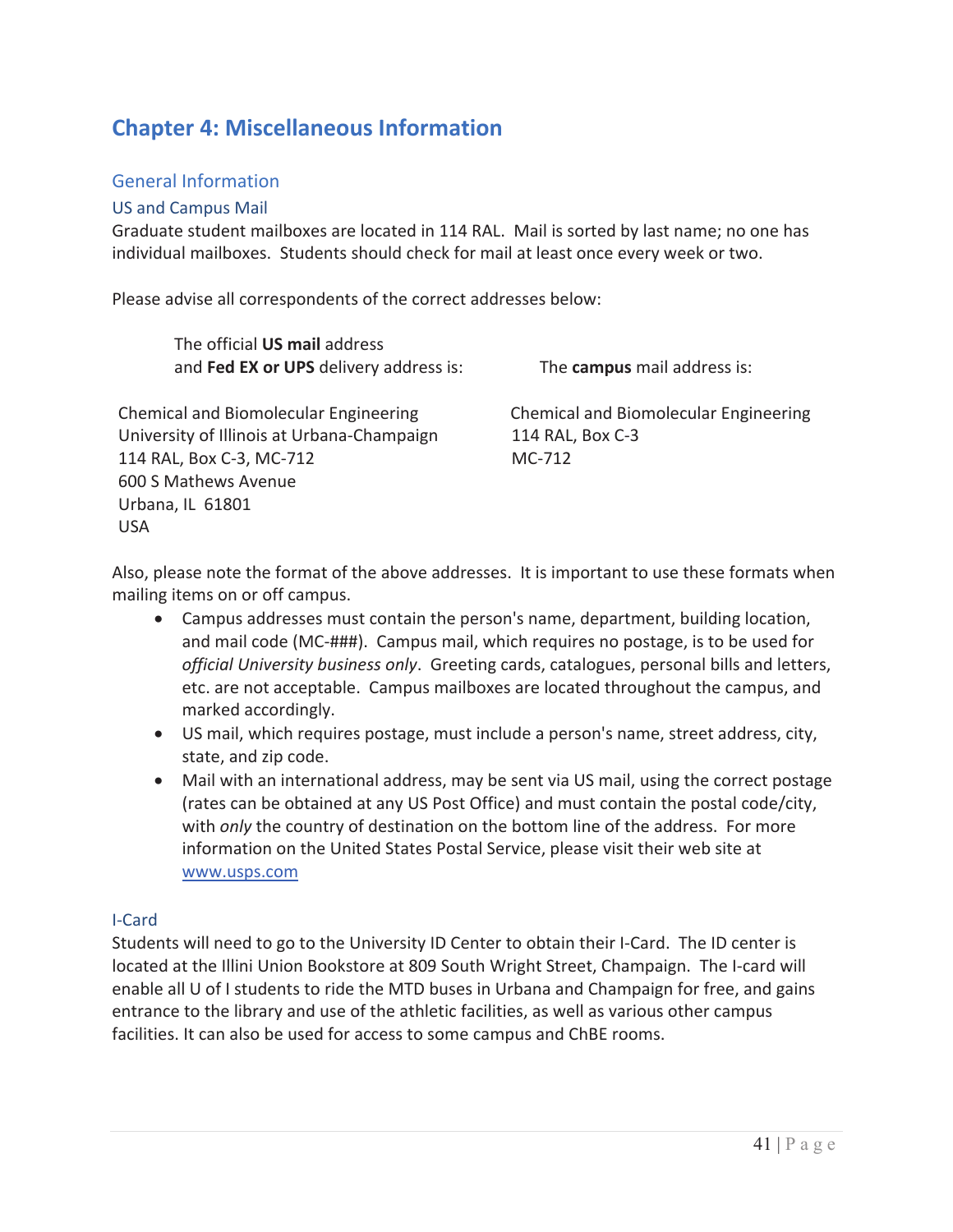### Keys

Graduate students will be issued a key to the building and once their advisor has been set, keys to the lab.

### Professional Photo Shoot

All incoming graduate students are required to attend a professional photo shoot, scheduled the week prior to the beginning of the fall semester. These photos will be used on the official graduate student poster, which will be located outside 114 RAL. In subsequent years, students may attend the photo shoot to update their photos.

### Seminar Notices and Announcements via Compass

Seminar notices and other announcements of interest to graduate students will be posted on the Illinois Compass 2g website (https://compass2g.illinois.edu/webapps/login/). All graduate students are given access to this site. To log-on students must use their NetID and password. The system is protected and will require an authentication method (receive a text or phone call for an additional code). Students should check Compass weekly for seminar and symposium announcements, fellowship opportunities, and job postings.

### Paychecks

Graduate students on RA, TA, or Fellowship appointments receive their pay on the 16th of each month. If the 16th of a given month falls on a Saturday, Sunday, or holiday, their pay will be issued on the last working day *prior* to the 16th.

Students are required to receive their earnings via direct deposit into a personal bank account (which needs to be set up upon arrival in town). Having the earnings deposited directly into a bank account is more convenient and allows for a little more freedom. Students can rest assured that the money will be in their account on the  $16<sup>th</sup>$  of every month. And, as an added bonus, some banks don't charge their customers for checking and savings accounts if they use direct deposit.

The first check should be directly deposited, though it is wise to verify with the banking institution that the money has been deposited before making transactions against the account. It can take one month, sometimes two, for the request for direct deposit to be processed.

### Computer Access

All graduate students will have access to the ChBE computer lab located in 308 Noyes Lab (across the street from RAL). Computers and printers are available for use.

### Encumbrances

If any money is owed to the University (library fines, parking fines, tuition, or fees) or a University requirement (official transcripts from previous University, non-compliance with state immunization laws) has not been completed, an encumbrance may be placed on a student's registration.These encumbrances *must* be cleared up by *5:00pm on the first day of instruction***,**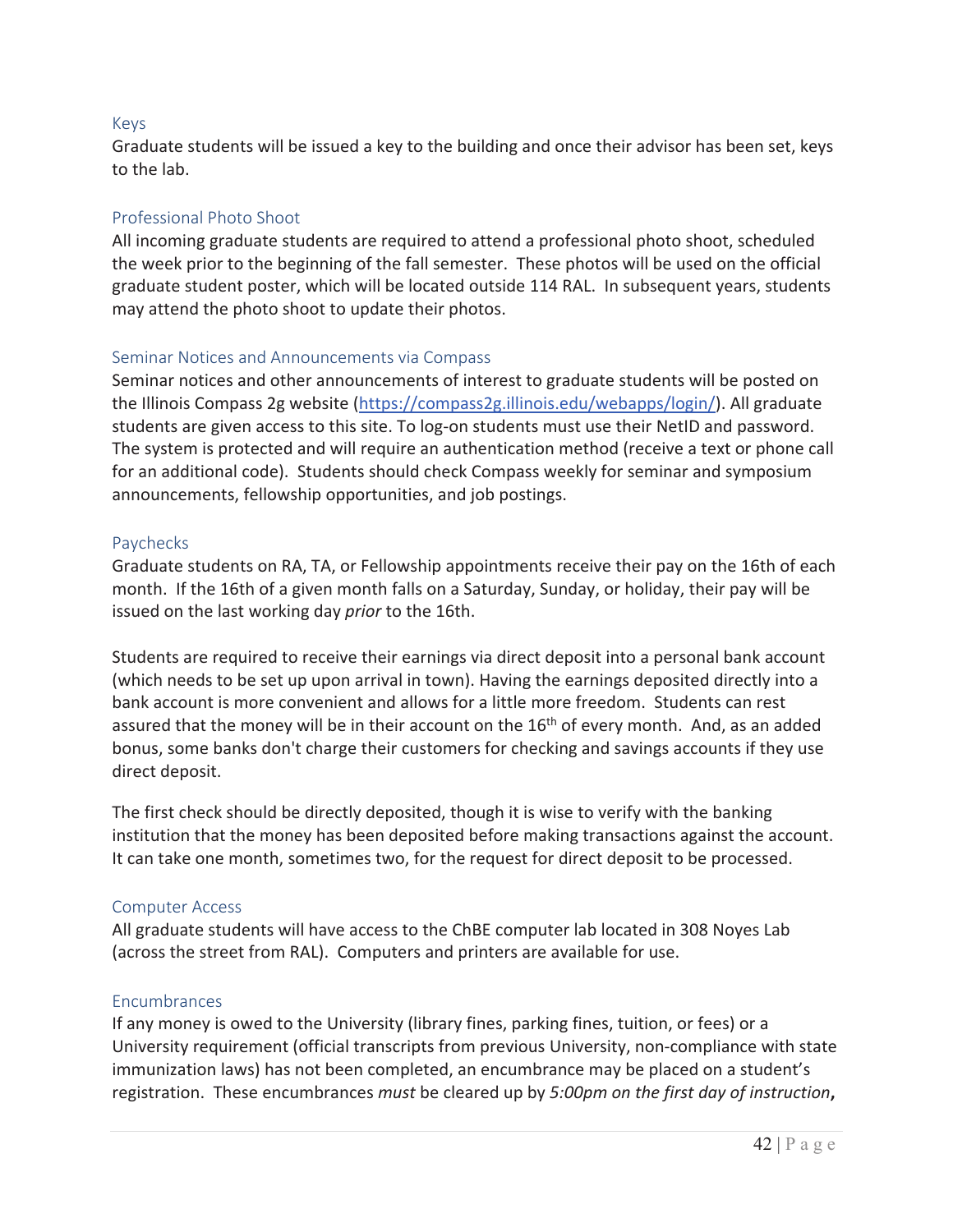or registration will be cancelled for that semester and further registration will not be allowed until the encumbrances have been cleared.

### Chemical and Biomolecular Engineering Graduate Student Advisory Council (GSAC)

GSAC is a student-run organization, governed by 2<sup>nd</sup> year ChBE graduate students. The group has elected officials, including President, both an internal and external Vice-President, Treasurer, Secretary/Webmaster, Professional Development Chair, Outreach Chair, and a Symposium Chair. GSAC has organized receptions and picnics, recruiting social events, and has sponsored a successful Graduate Research symposium for many years.

We encourage new students to attend the group's activities and to volunteer to serve as officers in their 2<sup>nd</sup> year. Meeting with other students on a regular basis will help students to learn about other areas of chemical engineering perhaps otherwise unknown to them. It may also help with networking opportunities after graduation.Who knows, we may have future Nobel Prize winning scientists in our department right now! Visit their Facebook page at https://www.facebook.com/ChbeGsac.

### Travel and Expense Reimbursements via TEM

The University utilizes the TEM (Travel Expense Management) system for processing employee reimbursements, employee advances, and miscellaneous voucher payments such as honoraria, prizes and awards, non-employee reimbursements, etc. When requesting reimbursement for travel expenses incurred while on University business or purchases on behalf of the University, students must set up an account in TEM. To do this, please send an email to: scs-temcfops@scs.illinois.edu and request access. Once access has been granted, the next step is to complete a voucher yourself (tricky at best) or set up a ChBE proxy who can assist you with the actual TEM report. For Parr or GSAC reimbursements, contact the Graduate Program Coordinator. For reimbursements made on behalf of the lab, contact 114 RAL.

### Department Contacts

- Graduate Program Coordinator Connie Knight, cknight4@illinois.edu
- Director of Graduate Studies Dr. Mary Kraft, mlkraft@illinois.edu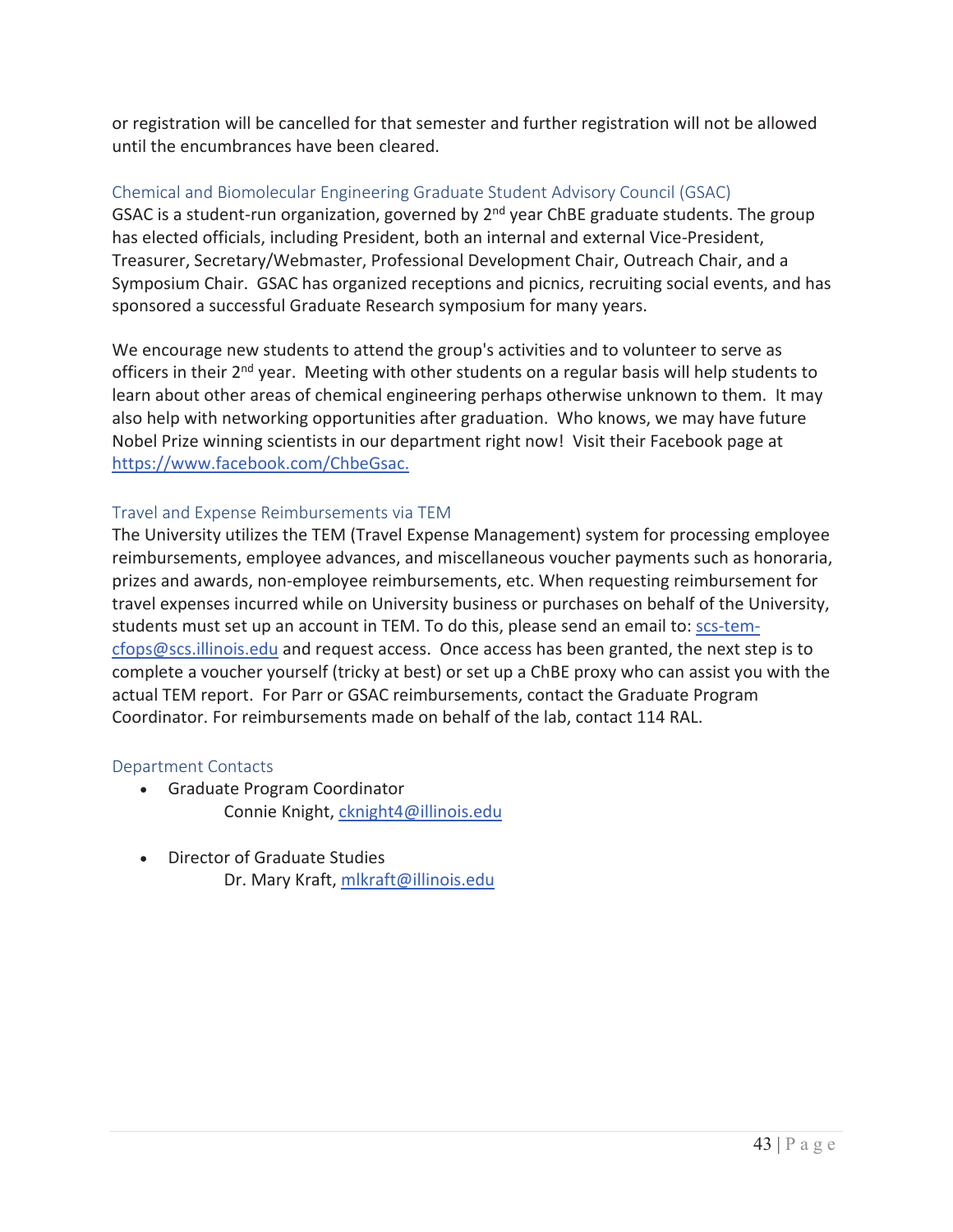# Chapter 6: Safety Precautions

### Personal Safety

Although Urbana-Champaign is a relatively safe environment, sometimes unfortunate incidents occur, which prompted us to include a section on safety precautions.Many of these precautions have been disseminated campus-wide by the University Police and the Chancellor's office to keep U of I students as safe as possible.It is important to **always be alert!** Unfortunately, we live in a world today where, to protect our possessions and ourselves, we must be suspicious and *always* on guard. Predators are everywhere and are looking for an opportunity to strike. This doesn't mean we have to live in constant fear, just constant *awareness* of what is happening around us.

We hope our students never have to use these safety tips, but everyone should familiarize themselves with the information in this section. It may seem unusual to have this section included in a student handbook, however, we feel it is important to make students aware of the possible dangers that do exist in a campus setting, even at a relatively quiet Midwestern university.We hope it will give our students peace of mind to be informed of how to protect themselves in an emergency, whatever the situation. It may even save a life.

### Reporting Criminal Activity

If something unfortunate should happen, it is important to report the incident *immediately* to the appropriate local authorities (all numbers are in the 217 area code).

| <b>Life-threatening Emergency</b> | 911      | 9-911 from campus phones        |  |
|-----------------------------------|----------|---------------------------------|--|
|                                   |          |                                 |  |
| <b>University Police</b>          | 333-1216 | Non-life threatening situations |  |
| <b>Emergency Dean of Students</b> | 333-0500 | 5:00pm-8:30am                   |  |
| Urbana/Champaign Police           | 333-8911 | Non-emergency                   |  |
| Crimestoppers Program             | 373-TIPS | To anonymously report a crime   |  |

Current crime statistics on and around campus must be reported by law and can be found at: police.illinois.edu, under Crime Reporting. Urbana-Champaign and campus area crime reports are also available through the local newspapers or the Daily Illini (the campus paper).

If someone has been victimized, they should try to remain calm; call the police immediately; and get as detailed a description of the assailant as possible (hair color, eye color, clothes, height, weight, race, tattoos, scars, marks, skin complexion). If a vehicle was used, take note of the license plate number and description of the car.

### Be Prepared

It is a good idea to plan ahead for an emergency situation.The Division of Public Safety has a website with some helpful suggestions: police.illinois.edu/emergency-preparedness. Check out their Run>Hide>Fight video police.illinois.edu/emergency-preparedness/run-hide-fight/ for tips.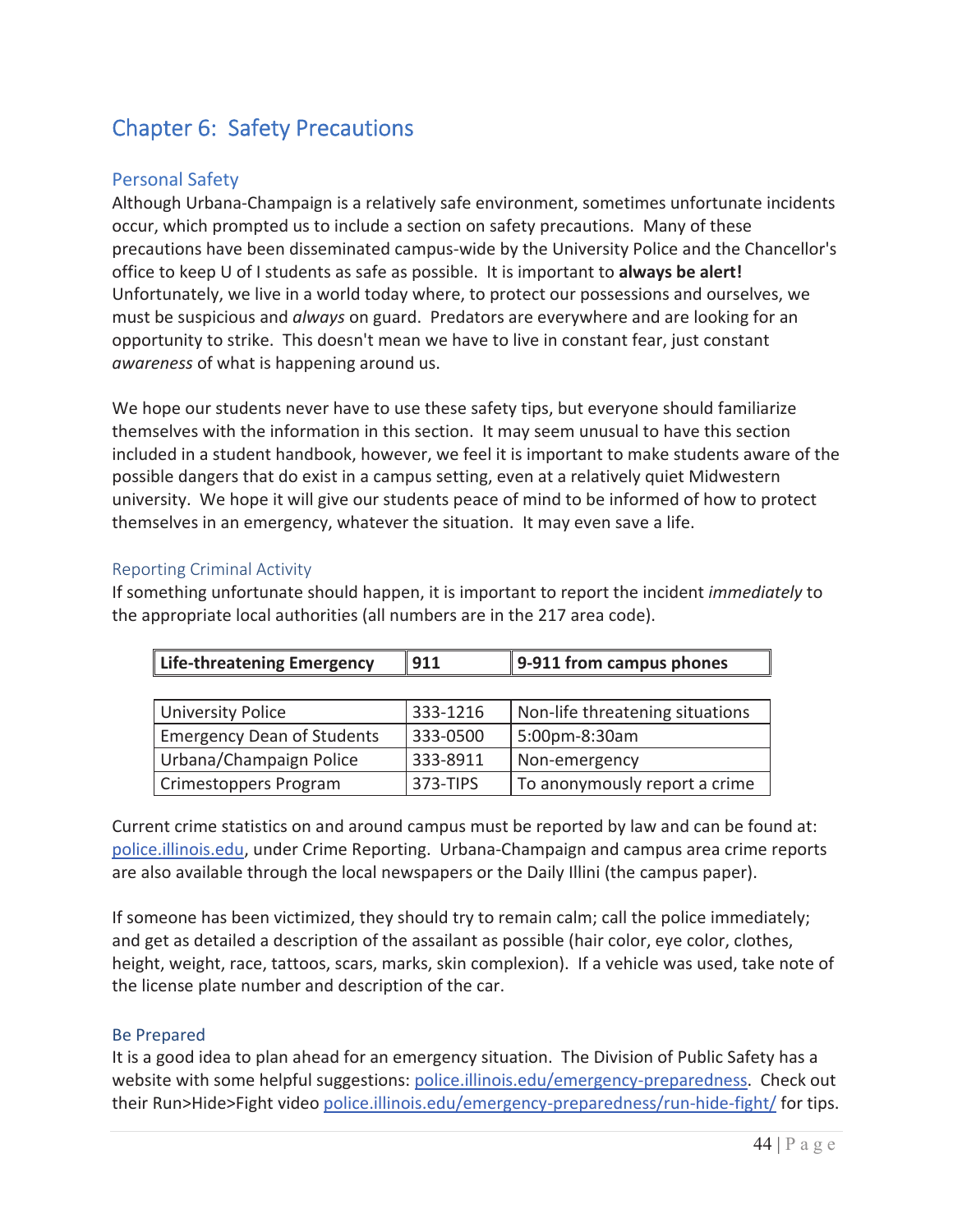All students should sign up for **Illini Alert** to receive notification via text messages, emails, social media, and web alerts regarding any campus emergency: police.illinois.edu/services/stayinformed/illini-alerts. Types of alerts include fires, chemical spills, tornado warnings, bomb threats, criminals at large on campus.Luckily, all of these occurrences are rare.

### Be Proactive

Included below are some general tips on staying aware while walking on campus (or anywhere). These precautions were gathered from various sources and are widely disseminated annually.

- x Walk alertly and *keep your mind on your surroundings*, and on who is in front and behind you.
- Communicate the message that you are confident and know where you are going.*Stand tall, walk purposefully, and make eye contact* with people around you.
- Trust your instincts! If you feel uncomfortable in *any* situation, leave as quickly as possible.
- Use *well-lit* and *busy sidewalks*. Try to avoid deserted sidewalks, vacant lots, alleys, construction sites, and wooded areas.*Always* take the safest route, even if it's a little longer.
- Walk facing traffic to see approaching cars.
- Don't wear earbuds or talk on cell phones while walking or jogging they prevent you from hearing what is going on around you.
- If you feel you are being followed, cross the street; head for nearest well-lit, populated area; yell for help; and call the police using 911 (9911 from campus phone).
- Take note of the emergency call boxes located around campus.
- Carry a cell phone, whistle, or personal alarm to alert people you need assistance.
- Put an ICE (In Case of Emergency) entry in your cell phone, with the name and phone number of a loved one who can be contacted by emergency services workers in case of an emergency.
- Walk in pairs or groups whenever possible.
- Never, never, never hitchhike (take a ride in a vehicle of someone you do not know).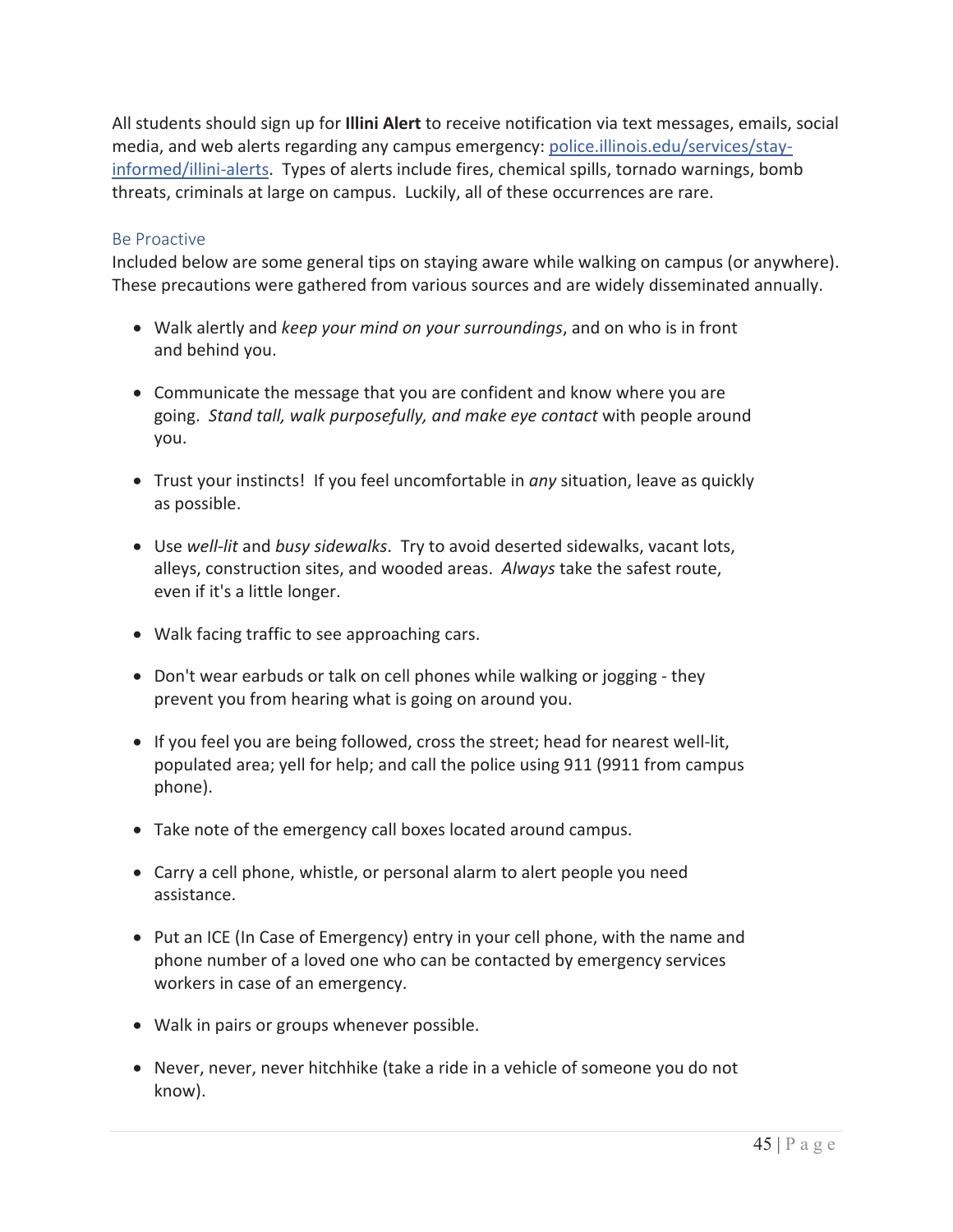- Drink responsibly!!!! Many crime victims on the U of I campus are intoxicated and are easy prey for criminals. Drinking can diminish your ability to respond quickly and can impair your judgment when it comes to acting responsibly.
- Do not establish a set pattern of behavior Remember, variety is the spice of life! If you leave at a set time every night, try to vary it somewhat and have two or three well-lit routes to take and vary them often.
- Use a security escort. Escorts are available for University employees walking at night (see table on following page).

| <b>Office</b>                        | <b>Number</b> | <b>Type of Escort</b>                    |
|--------------------------------------|---------------|------------------------------------------|
| Mass Transit District (MTD)          | 265-RIDE      | Runs from 7:00pm-6:30am beginning in     |
| SafeRides                            | $(-7433)$     | Fall (begins at 5:00pm Nov-Mar),         |
|                                      |               | excluding breaks. Will give rides across |
| mtd.org/maps-and-                    |               | campus and to some close off-campus      |
| schedules/routes/saferides or get    |               | locations. Max 3 person pickup. May      |
| the App: MTD Connect                 |               | wait 15-30 minutes for pickup.           |
|                                      |               |                                          |
| MTD general information:             |               |                                          |
| 384-8188                             |               |                                          |
| SafeWalks Escorts                    | 333-1216      | Student Patrol Officer will provide late |
|                                      |               | night escorts on campus 9pm-2:30am       |
| police.illinois.edu/services/safewal |               | Sun-Wed; 9pm-3am Th-Sat during fall      |
| ks-saferides                         |               | and spring semesters only. Need 15       |
|                                      |               | minute notice.                           |
| Motorist Assistance Program          | 244-HFIP      | Runs from 7:30am-5:30pm M-F (no          |
|                                      | $(-4357)$     | holidays). They will help with car       |
| https://parking.illinois.edu/campus- |               | problems/lock outs in campus lots        |
| parking/motorist-assistance          |               | during normal University hours.          |
|                                      |               |                                          |
| Campus Parking general number:       |               |                                          |
| 333-3530                             |               |                                          |

### Miscellaneous Safety Tips

- x Keep your doors and windows locked *at all times* in your lab, office, home, or dorm room. Also, keep your blinds closed at night.
- When driving, keep your car doors locked and the windows rolled up, especially at night. *Always* lock your door when you leave your car.*Never* leave your keys in the ignition or leave your car running if you leave. Park your car in areas that will be well-lit and heavily traveled when you return. Before entering your car, always check under and around the car and in the back seat to make sure no one is hiding there.And *never* pick up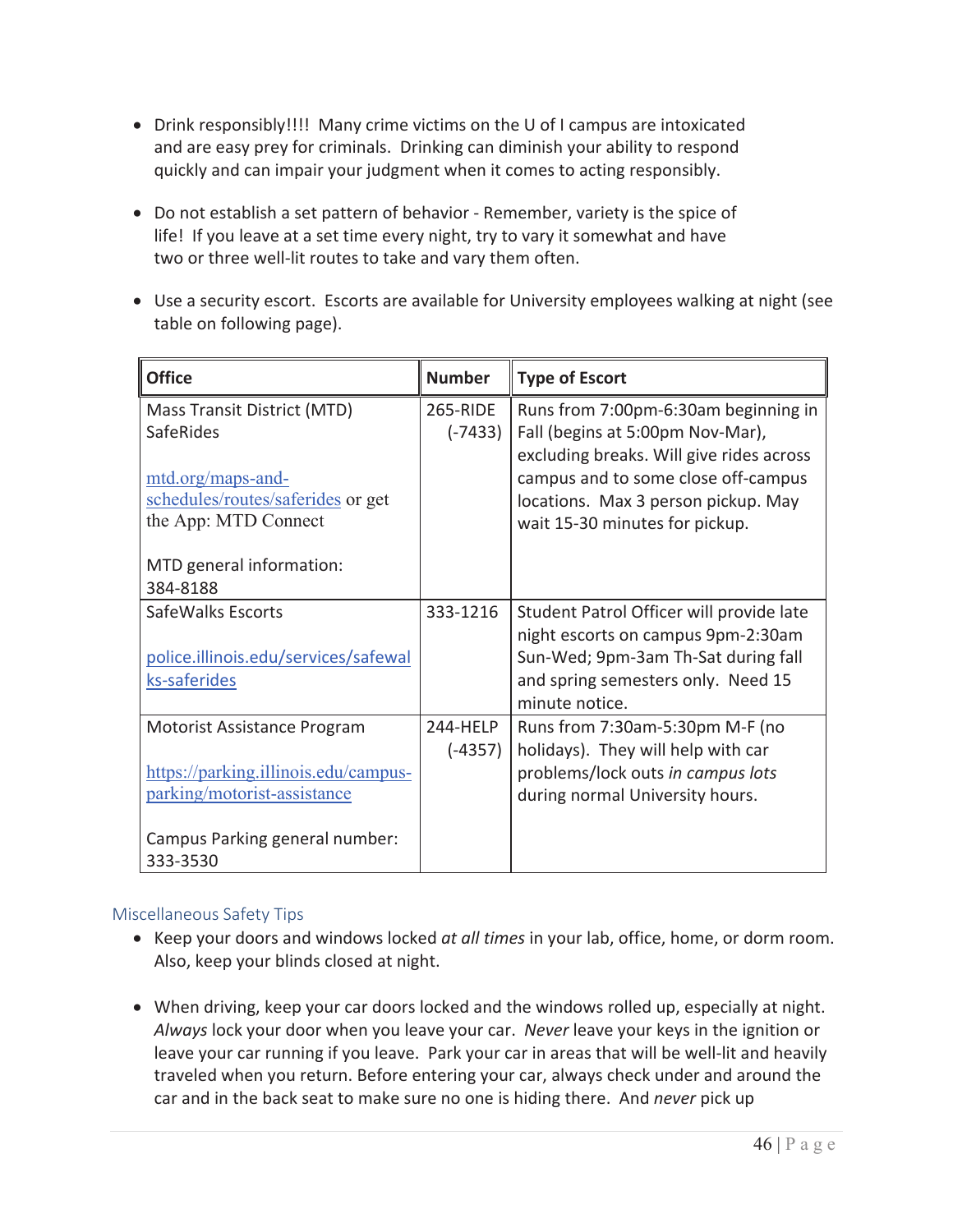hitchhikers or stop for strangers. If someone flags you down, get to a secure area and call the police. Let the police check it out.

- If taking a bus, use popular and well-lit bus stops; sit near the driver; be aware of who gets off the bus with you. If someone bothers you while on the bus, tell the bus driver. If you feel uncomfortable after exiting the bus, walk to a place near other people.
- When using an elevator, always look into the elevator before entering. If a passenger looks suspicious, don't get on. If you are waiting for the elevator and you are uncomfortable about someone waiting with you, walk away.If already on the elevator and someone suspicious enters, get off. Stand near the controls. If you are threatened and/or attacked, hit the alarm and as many buttons as possible so the elevator will stop and you can escape.
- Let roommates or friends know where you are going and with whom, and when you expect to return, whenever possible.
- Never leave personal property unattended, even for a few minutes. Take your backpacks and laptops with you when you leave the area – or make sure they are locked in a desk or locker.

### Personal Safety Tips for Women

University campuses are known by criminals to be easy places to carry out their illegal activities. They are large, somewhat impersonal, places where criminals can easily slip in and out, virtually unnoticed. But it is not only strangers women need to watch out for...the truth is that many assaults – sexual or otherwise - are perpetrated by *someone the victim knows*, either casually or even quite well!

If someone feels their rights have been violated, they can file a criminal and/or University complaint against the offending party. A few years ago, a female graduate student was sent threatening emails from a male student who was in a class with her. She was very scared and we filed a complaint with the Dean of Students, who contacted the male in question and told him to cease and desist. The University took the incident very seriously. After their intervention, the student was never harassed again.

### It's On Us

The University also takes sexual misconduct very seriously. In Fall 2014, students help launch a local chapter of the **"It's On Us" campaign** in partnership with the White House/Generation Progress.Over 3000 students on campus have joined over 300,000 students across the US who have taken the pledge to prevent sexual assault/misconduct (www.itsonus.org/pledge) on college campuses. For more information on sexual assault prevention and training, visit At Illinois We Care website at wecare.illinois.edu/prevention/students. Here are some ways to be proactive: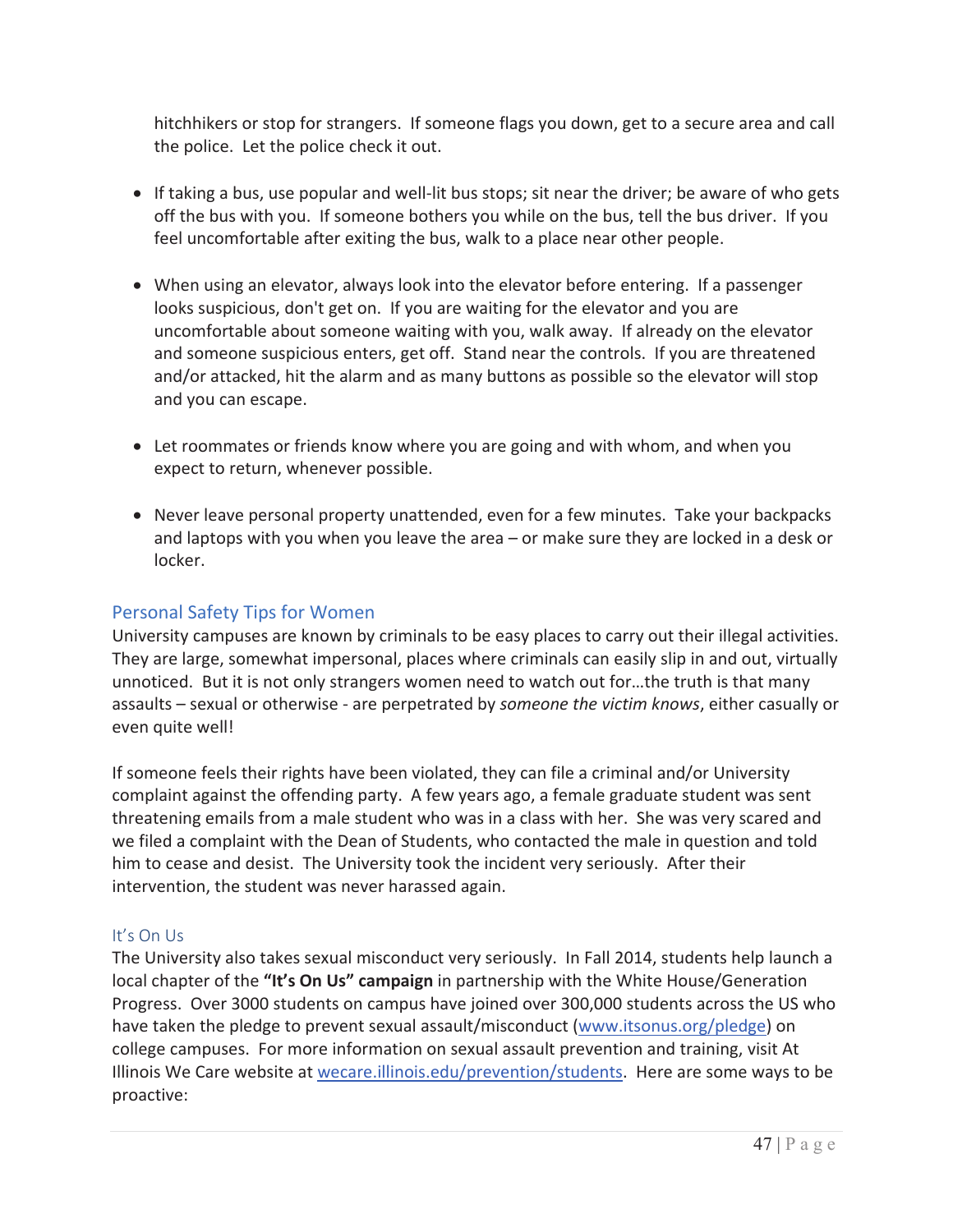- If you are studying or working in an area, make sure the doors are properly locked. This includes dorm room doors!
- Never let a stranger in to your room, office, or building, *especially if you are alone* in that area.
- If you are working alone and someone walks in and makes you feel uncomfortable, trust your instincts and leave the area.
- When possible, study or work with a friend or group.
- Study in *populated* areas.
- Do not let a service or delivery person enter your area if you are by yourself. Ask for proper identification and if you feel uncomfortable, don't open the door or entrance.
- Locate the emergency phones and fire alarms in case you need help. Fire alarms are to be used for getting help in fires and *any lifeͲthreatening emergencies*.
- Don't isolate yourself in an open, easily accessible area. This provides the criminal with the opportunity to commit the crime.
- When possible, study or work in an area that has several exits. The more exits you have, the more options of escape you have.
- Remember -- awareness and risk reduction are 90% avoidance!! Stay alert and don't take risks! If you believe something is wrong, *it is*. Trust your instincts.

One of the recurring themes is for women to *trust their instincts*!If you *feel uncomfortable about someone,* there is probably a *very good reason* to be and you should leave *immediately*! Don't worry about whether you will seem silly or if you'll hurt someone's feelings...if someone is making you uneasy, get out. Women's intuition is not a myth, it is reality, and you have to learn to trust in it. If you think you are in danger or feeling threatened, you probably are. For information regarding women's safety issues, crime statistics, sexual assaults, and counseling information, contact the Women's Resources Center at 333-3137 or visit their website at oiir.illinois.edu/womens-center.

Information on women's self-defense training courses can be obtained through Division of Public Safety, at 333-1216. Info on the Rape Aggression Defense System, or RAD, can be found at https://police.uic.edu/services/self-defense-for-women-workshops/.%20

### If an Assault Has Occurred

If someone has experienced sexual misconduct/assault, they should seek assistance *immediately.* If there is still a threat of danger, call 911. Where it is strongly encouraged to report the incident to the authorities, it is not mandatory. As mentioned before, try to remain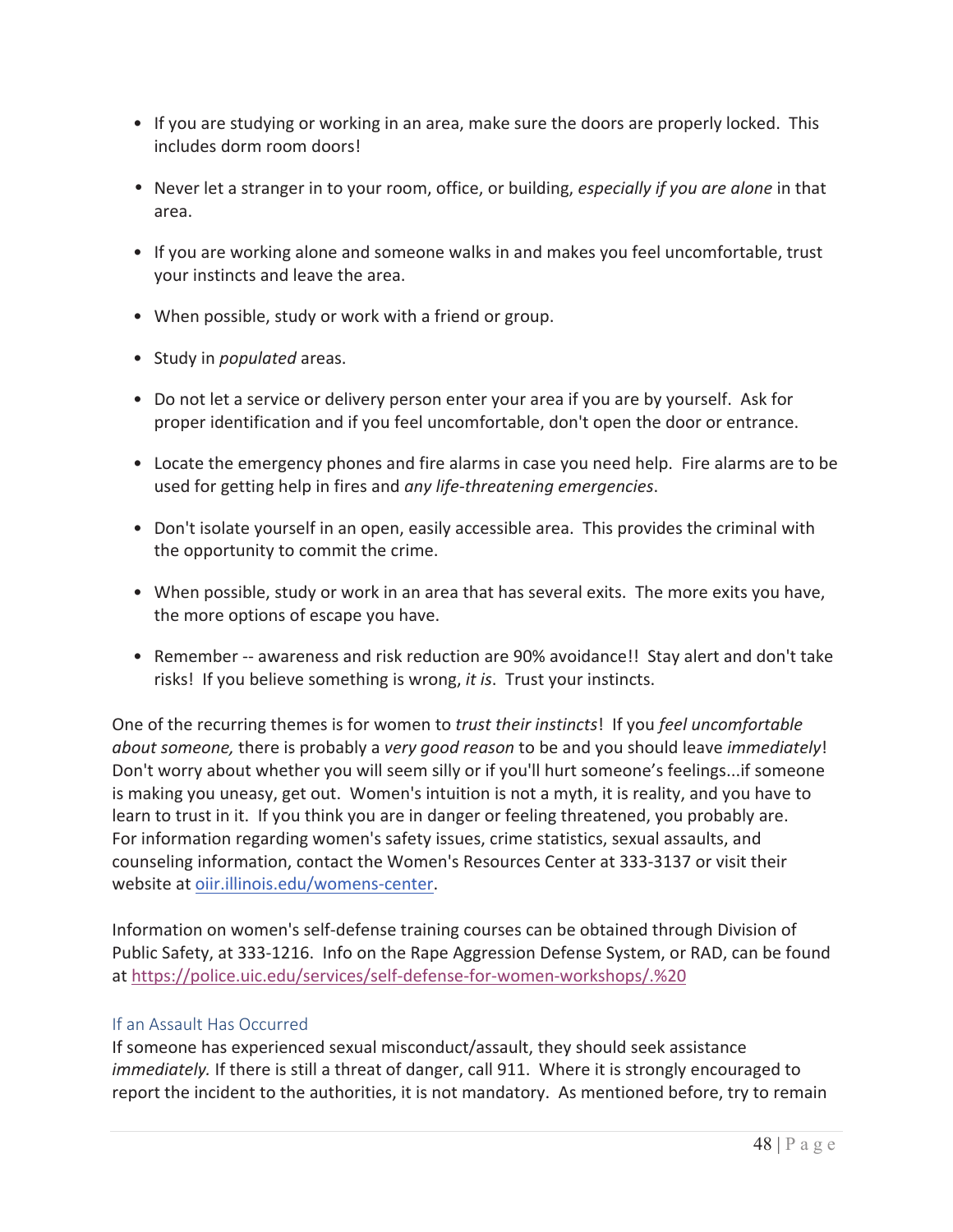calm and get as detailed a description of the assailant as possible (hair/eye color, clothes, height, weight, race, tattoos, scars, marks, skin complexion). If a vehicle was used, get the license plate number and description.

If there are any medical concerns, assistance should be sought as soon as possible at any of the local emergency medical facilities.

### Medical Facilities

| <b>McKinley Health Center</b>    | 1109 S Lincoln Ave, Urbana   333-2700 |          |
|----------------------------------|---------------------------------------|----------|
| <b>Carle Foundation Hospital</b> | 611 W Park St, Urbana                 | 383-3311 |
| OSF Heart of Mary Medical Center | 1400 W Park St, Urbana                | 337-2131 |

Sexual assault is never the fault of the survivor! Survivors will experience a wide array of emotions after the incident. That is perfectly normal. It may be very beneficial to talk to someone about the experience, even if there is no intention of formally reporting it. Below are a few confidential resources available. And the ChBE graduate office is always a resource in a time of need/confusion.

| Rape Crisis 24-Hour Hotline | 384-4444 | Rape Advocacy, Counseling &<br><b>Education Services (RACES)</b> |
|-----------------------------|----------|------------------------------------------------------------------|
| Counseling Center           | 333-3704 |                                                                  |
| McKinley Health Center      | 333-2705 |                                                                  |

For a complete list of resources, including how to report a sexual assault, go to wecare.illinois.edu.

### Mental Health

Graduate school can be a very stressful time. Even students who feel they are well prepared for the rigors of studying while working in a lab full-time can get overwhelmed. There are services available, both on campus and in the community, for students who may need assistance coping with the stress. There is no longer a stigma attached to asking for help. Everyone gets stressed and it is very beneficial to have someone to talk to who is impartial and who can help put things in perspective. No matter how bleak the situation, things will get better eventually. That tough class will be over at the end of the semester; experiments will get easier with a little practice; graduate school itself will be over in a matter of years. For those times when things get to be too much, reach out for help! Here are a few numbers that might come in handy. The ChBE graduate office is always here to help, too.

| Rosecrance Crisis Line/Substance Abuse | 359-4141 | https://rosecrance.org/central-illinois/ |
|----------------------------------------|----------|------------------------------------------|
| Local suicide prevention hotline       |          |                                          |
| <b>Counseling Center</b>               | 333-3704 | counselingcenter.illinois.edu            |
| <b>McKinley Health Center</b>          | 333-2700 | www.mckinley.illinois.edu/medical-       |
|                                        |          | services/mental-health                   |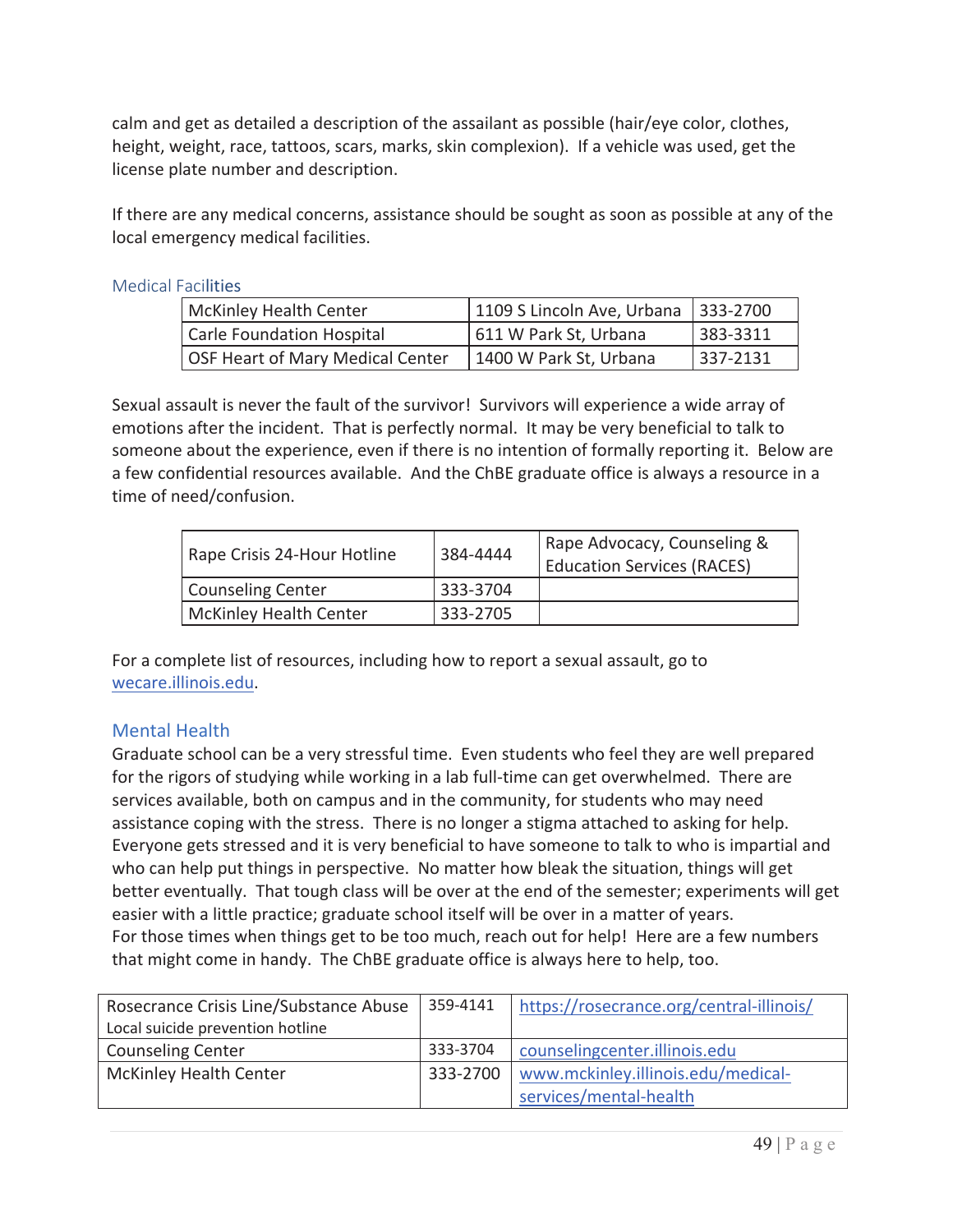### Tornado Safety

Students will need to get accustomed to living in the Midwest and the unusual weather here. March through October is "tornado season" in Central Illinois, but they can occur any time of the year. A tornado is a funnel-shaped cloud that touches the ground. Tornadoes can be up to 1 mile wide and can remain on the ground from seconds to minutes.These storm clouds can destroy everything in their paths. In November 2013, an outbreak of tornadoes rumbled across the width of the state and right through the area, causing millions of dollars' worth of damage to property, and almost entirely wiping out the small town of Gifford, north of Champaign. In May 2019, we had an EF-1 go through Champaign and Urbana, uprooting trees and causing roof/building damage. It goes to show tornadoes can occur anytime. There is no need to panic every time there is a thunderstorm, but a *very real danger* exists when these storms come through. Listen to radio/TV/social media when bad weather is in the area for information on severity of storms and potential for tornadoes.

The Central United States' "Tornado Alley" is the area of maximum tornado frequency, with Illinois ranking  $4<sup>th</sup>$  in the Nation in number of reported tornadoes in 2018, which is consistent with the 2012 Weather Channel top 10 list of tornadoes from 1991-2010! We have had plenty of practice dealing with the tornado threat. Here's what you need to know to stay safe (this information has been collected from various expert sources).

- When a Tornado WATCH is issued by the National Weather Service, it means conditions are optimal for a storm outbreak. At this level of alert, you should watch for changing weather conditions and you should stay tuned to local television and radio stations, social media links to local weather stations, or Illini-Alert messages for up-to-the-minute weather reports. Emergency Civil Defense workers are in the fields, watching the skies for funnel clouds aloft and weather forecasters are in front of their radar screens looking for tell-tail tornado "hook echoes". If a funnel is spotted aloft, on the ground, or indicated on radar, a warning goes into effect immediately.
- As soon as a Tornado WARNING has been issued in your area, you should seek safe shelter *immediately*. When tornado-spawning thunderstorms roll though, electric power can be disrupted. You should have a flashlight with you and a battery-powered radio or cell phone to listen to for information on the path of the tornado. Emergency Sirens\* will go off around town -- a long 3-minute blast with a siren -- that is repeated every 30 minutes while the warning is in effect. In some cases, there is not enough time to issue a siren, which is why you must be prepared on your own to seek shelter when conditions look threatening. It only takes a few seconds for a tornado to touch down, wreak havoc, and return to the skies.

Note:\*Emergency sirens are tested on the 1st Tuesday of every month at 10:00 a.m. Listen at that time so you know what to expect when an actual tornado is spotted. When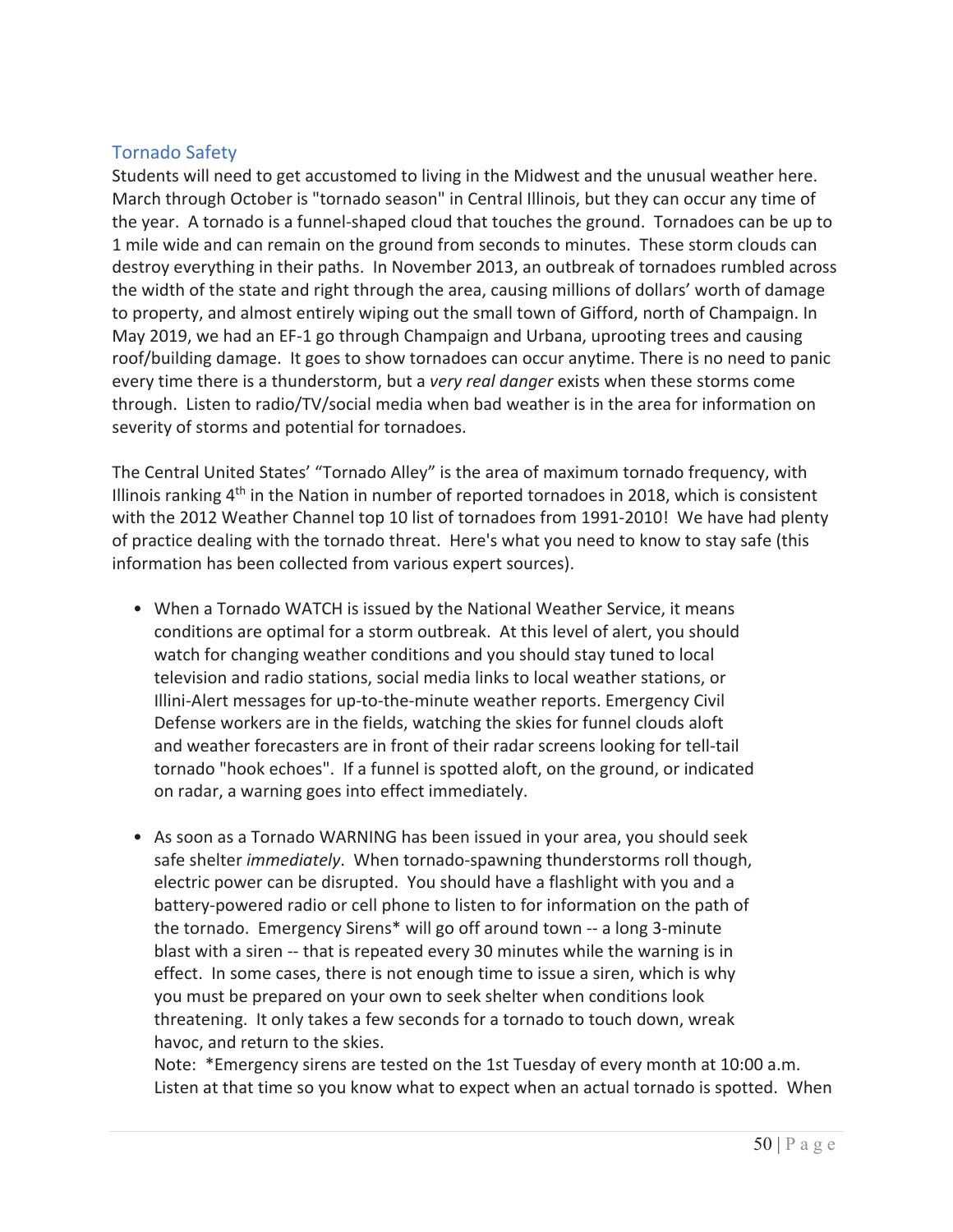you hear the siren at any other time, you should respond as if it is the real thing, until you have had time to determine if it is a false alarm or a real threat.

• Ideal shelter would be a basement or crawl space of a house or building, in the southwest corner (or whatever direction the tornado is coming from), under a sturdy table, away from glass and exterior walls or doors, covered with a blanket. Unfortunately, this is not always possible, so here are your best alternate choices:

### Inside Options:

Go to the lowest level possible in a building, using the stairs (do *not* use the elevator), to an interior hallway or other enclosed area, such as a closet, staying away from windows, exterior walls and doors.

Do not go to a large room, such as an auditorium or gymnasium, as the roof may collapse or be ripped off.

In a wooden structure, such as a house, the basement is the safest place. If a basement is not available, get under a heavy piece of furniture in the center of the house. Interior hallways or in the bathtub are the next safest places. Remember to stay away from glass and exterior walls.

### Outside Options:

Outside is the worst place to be, as the debris field thrown off by a tornado is as dangerous, if not more so, as the tornado itself! If you hear a siren and you are outside, the best thing is to take cover immediately *inside* a steel-framed or concrete building or building marked with the Tornado Shelter sign (see pictures below).



If you are not near a building, take cover in a ditch, ravine, or lowest ground depression you can find...something that is not always easy in basically flat Central Illinois.

If you are in a car and are in the path of a tornado, get out! Get in a building or low-lying area. Don't try to out drive the tornado if it is coming toward you, as they are unpredictable and fast. If you can drive at a 90° angle away from the path, you may be able to avoid it. Be safe!

### Fire Safety

Fires are something we *all* need to be prepared for, especially for those living with roommates, in multi-apartment complexes, or working in labs with flammable or combustible materials. Fires can start in an instant and spread quickly. Sometimes fires can be contained right away with minimal damage. Other times, unfortunately, people are in shock and slow to react and the fire can cause major damage or worse.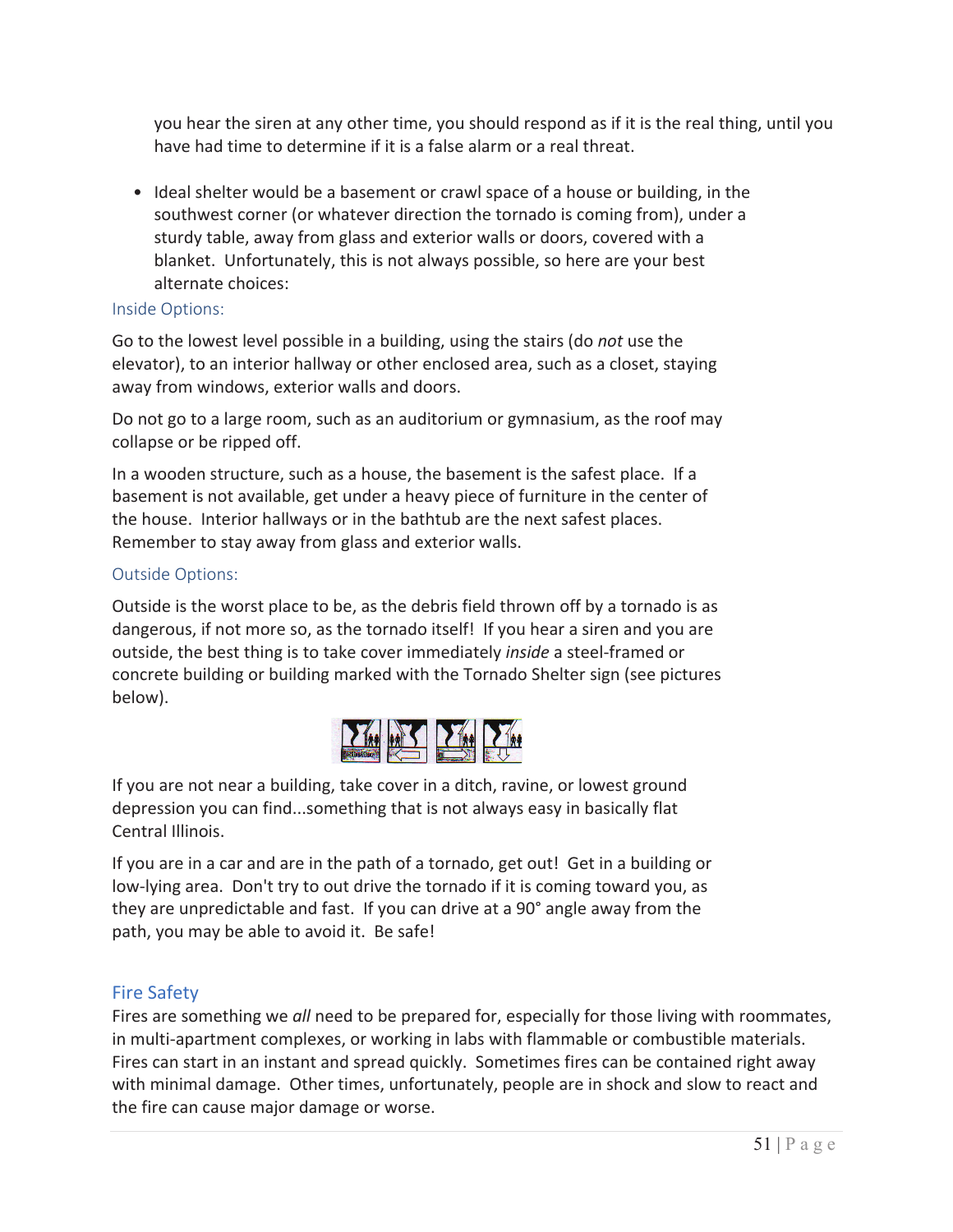Many years ago, a graduate student was living with roommates who started a fire in their kitchen while cooking dinner. She said the flames were out of control in seconds! Luckily, through quick actions, the fire was extinguished quickly and no one was hurt.

Unfortunately, in 2011, a neighbor of the Graduate Program Coordinator was not so lucky. The neighbor awoke to find flames creeping up the side of her couch. After trying, unsuccessfully, to douse the fire herself, she went across the street to call 911. Within minutes her entire living room was engulfed in flames, while the neighbors watched helplessly outside. The scariest thing is she did not hear her smoke alarm until after she noticed the smoke/fire! Even though the fire department was there in less than 5 minutes from the call, the house and all her belongings were completely destroyed by the fire, the smoke, and the water used to put out the fire. The cause of the fire was never determined, though a short in an electrical outlet/surge protector was suspected.

The examples above show that everyone must have precautions in place to protect themselves and their property. Below are some preparation tips gathered from various sources.

- Install one or more dual sensor smoke (both ionization AND photoelectric smoke) detectors (one in the kitchen, others near bedroom doors, in your lab…) and check the batteries once a month.
- Locate several exit routes and study them carefully. You may become disoriented in a fire and your chances are better of escaping if you know the fastest, safest way out. Remember, do *not* use elevators during a fire -- make sure you are familiar with the location of the stairwells.
- Know the location of fire extinguishers and know how to use them. Read instructions before an emergency.
- Post emergency phone numbers on or near your telephone. To report a fire or a life-threatening emergency call 911 (9-911 from campus phones).
- Report any unsafe conditions/safety hazards in campus buildings to the Division of Research Safety at 333-2755 (www.drs.illinois.edu). These conditions include: obstructed aisles, corridors and egress routes; illegal storage in corridors, fan or equipment rooms, or under stairs; improper handling and/or storage of flammable materials and chemicals; wedging open of fire doors; improper smoking habits or smoking in non-permitted areas; overloading of extension cords, ungrounded plugs and un-fused multiple outlet adapters for appliances.

If, after all your efforts to prevent it, a fire does occur here are some rules to follow to keep everyone as safe as possible: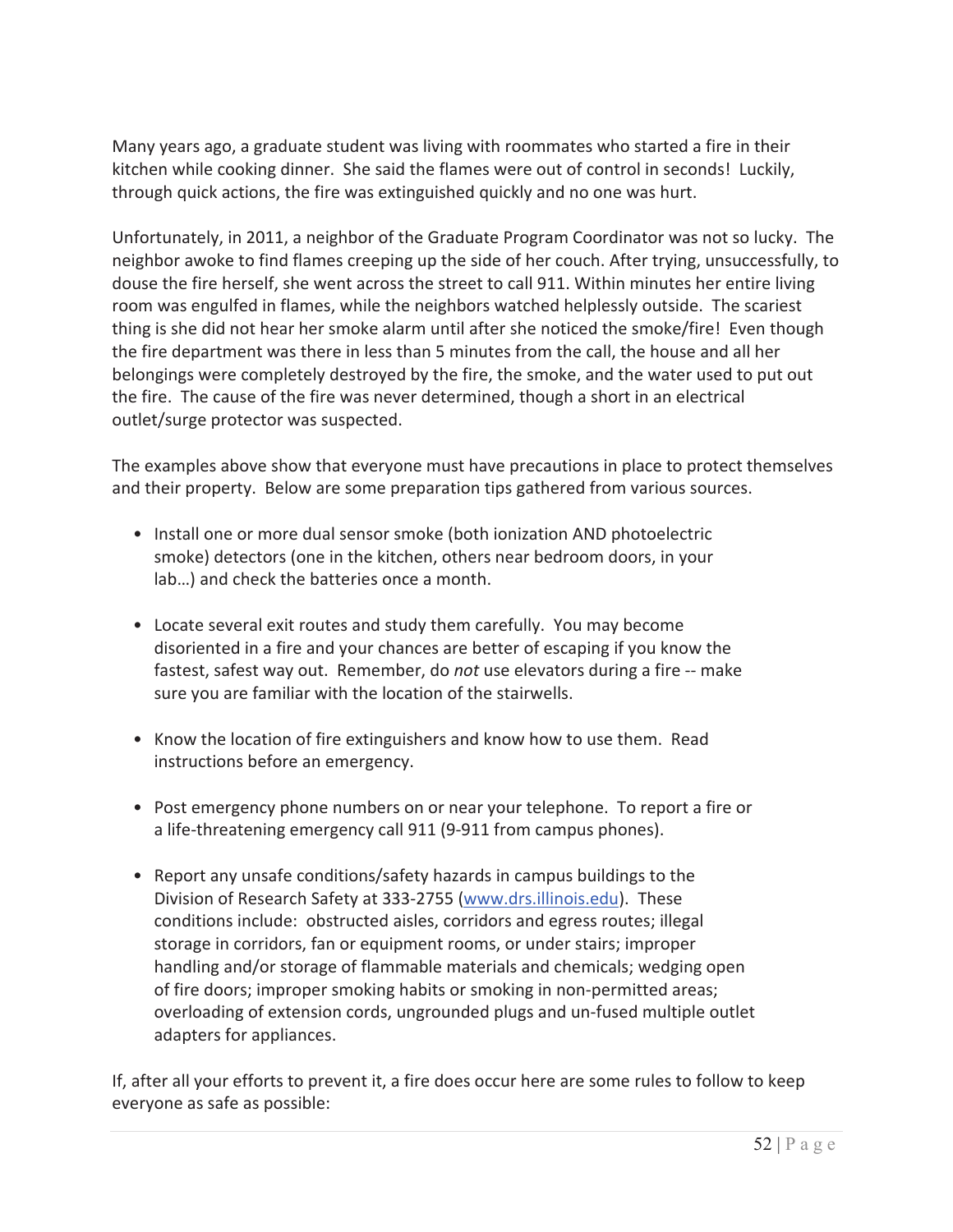- Remove everyone in the immediate area of the fire.
- Activate the nearest fire alarm box.
- Call 911 to report the fire (or 9-911 from campus phones). Tell the 911 Dispatcher your exact location and situation. Tell them as calmly and as clearly as possible. Time is of the essence.
- Confine the fire by closing doors and windows.
- Attempt to extinguish the fire *only* if it is safe to do so. If it is out of control, you should leave it to the experts.
- If there is smoke or heat, stay low to the ground. Smoke and heat rise, so the air is cooler and clearer the lower you are. Most fire injuries are caused by smoke inhalation, so avoid breathing the smoke. Also, many household items can emit poisonous gases when heated and you want to avoid breathing the noxious vapors.
- If you must evacuate the building, use the stairwells, always moving down and out until it is safe to exit. Do not use elevators. Elevators can stop during power outages and you could be trapped; or the elevator could stop on the floor with the fire, the doors could open, and the fire could enter the elevator or elevator shaft and spread to other floors.
- Before opening any door, feel it near the top. If the door or door handle are *hot*, do *not* open the door.Put a *towel or sheet, preferably wet, under the door* so the smoke doesn't come into the room.*Close as many doors as possible between you and the fire.Hang a lightͲcolored cloth out the window to attract the attention* of the firefighters below. *Do not jump* from an upper story - you could be hurt or killed in the fall. Help is on the way, try to be patient and remain calm.If the door is *not hot, open* the door *cautiouslyͲstand behind the door a*nd be prepared to close it quickly if there is excessive smoke.Do a *final check before leaving* - if it is safe to do so and do not go back for your things if ordered to leave.Assemble outside and *do not go back into the building once outside, until notified* by the proper authorities that it is OK to re-enter the building. If you are unable to vacate the building due to physical limitations, stay where you are inside and call 911. If there is not a phone available, go to the stairwell landing, if clear and safe, and wait for help.

### Identity Theft

Identity theft is on the rise around the world. Predators do not even need any physical identification in order to steal your identity. The important thing is to safeguard your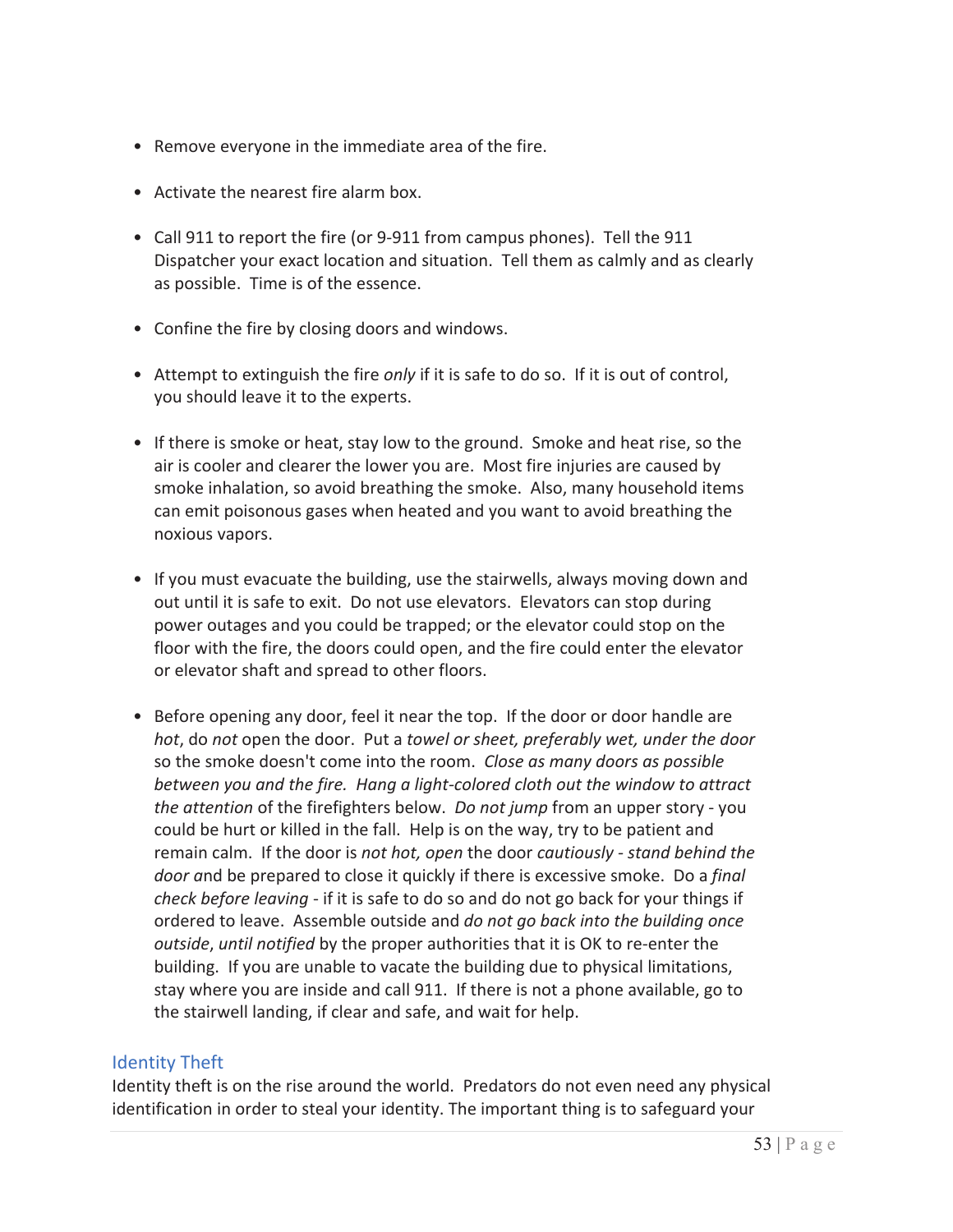information. Do not give out social security numbers or credit information to just anyone. Shred credit card receipts and old banking statements – anything with identifying information that could be used to open a fraudulent account.

If one's wallet is stolen, they need to make sure they contact the credit card companies and banks immediately to cancel their cards and put a fraud hold on their accounts. Several years ago, two graduate students had their wallets stolen from *locked* lockers at the Activities and Recreation Center on campus. One had his credit card stolen and used within hours of the burglary! He immediately put a fraud hold on his account and was not responsible for those fraudulent charges.

Everyone is entitled to one free credit check a year with three of the credit consumer reporting companies.Go to one convenient website: www.annualcreditreport.com and obtain one free report from *each* of the following companies per year:

- Equifax: 1-800-685-1111; www.equifax.com; Equifax Credit Information Services, P.O. Box 740241, Atlanta, GA 30374
- Experian: 1-888-EXPERIAN (397-3742); www.experian.com
- TransUnion: 1-877-322-8228; www.transunion.com; Annual Credit Report Request Service, P.O. Box 105281, Atlanta, GA 30348-5281

For more information, visit the Federal Trade Commission website at: www.ftc.gov/bcp/edu/microsites/idtheft

### Concealed Carry

Illinois became a concealed carry state in July 2013. This means individuals are allowed to carry concealed handguns in public, as long as they have the proper training and a license to carry. However, concealed weapons are not allowed on the University of Illinois campus.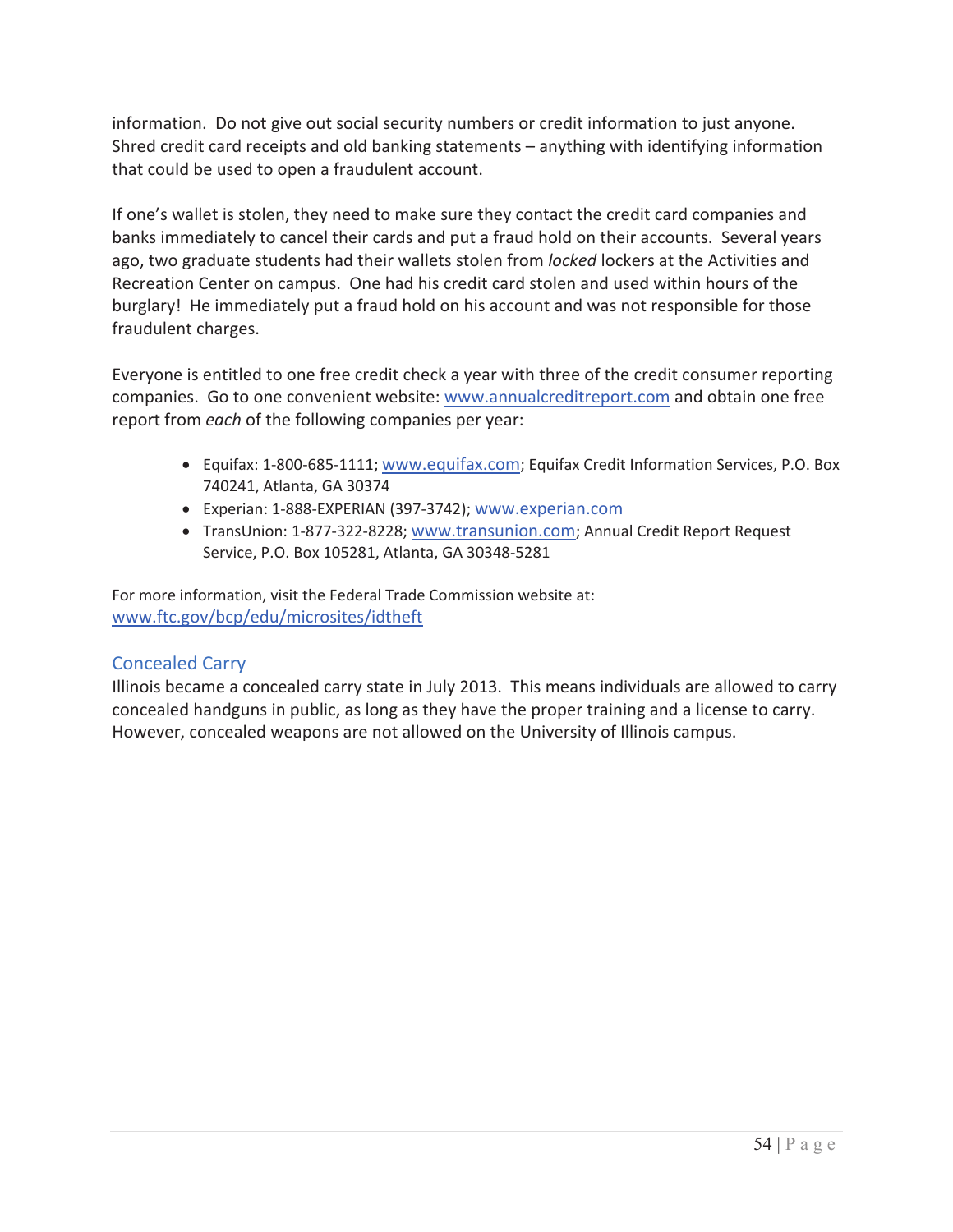# Appendices

- 1. Instructions for completing the online Responsible Conduct of Research (RCR) Training
- 2. MS Degree Checklist
- 3. PhD Degree Checklist
- 4. List of Approved Bio-Oriented Courses
- 5. TA Expectations
- 6. PhD Graduate Course Checklist
- 7. Group Transfer Checklist
- 8. Internship Checklist
- 9. Tuition and Fees Policies
- 10. Departure Information Form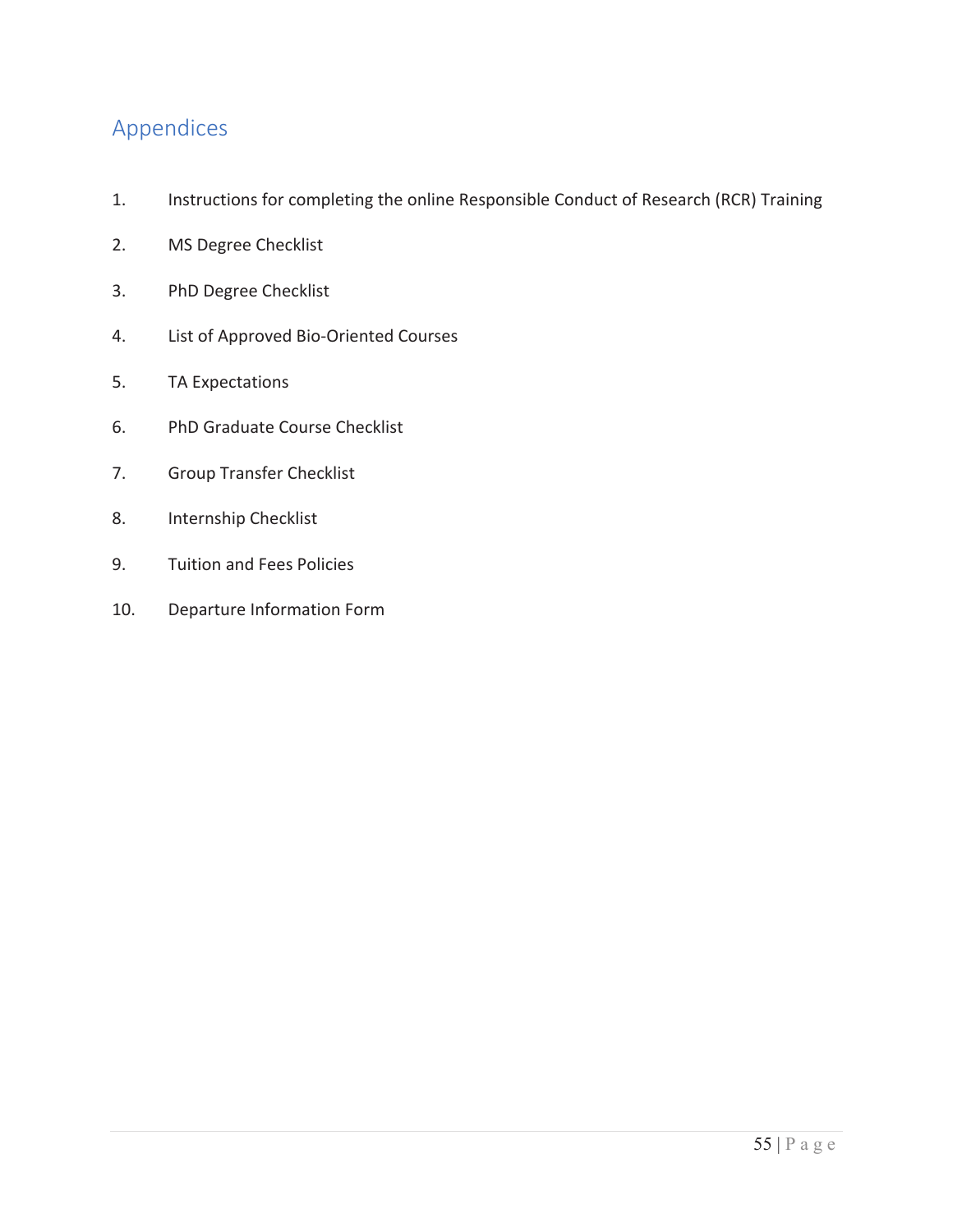# **Responsible Conduct of Research (RCR) Training Module Collaborative Institutional Training Initiative (CITI)**

**Due date: by October 1, 2021, email your completion report to Prof Kraft and Connie Knight** 

### **Instructions**

1. Proceed to the following web site:

### http://www.citiprogram.org/

2. Select Log In Through My Institution. Select "University of Illinois at Urbana-Champaign" from the list of universities.

3. Log in with your NetID and Active Directory password.

4. On the "Main Menu" page, click on link for "University of Illinois at Urbana-Champaign courses Tab" and note the basic process:

- a. Click on the "add a course or update your learner groups" link;
- b. For the RCR training section, Skip Questions 1 and 2, and proceed to "Question 3."
- c. Select the "Physical Science Responsible Conduct of Research Course" under "Question 3".
- d. Select "No" for "Question 4".
- e. Do not select anything under "Question 5", and "Question 6".
- f. Select "N/A" for "Question 7".
- g. Select the "Submit" button.
- 5. The "Main Menu" page lists your course options.
	- a. Click the Title of the Course to begin or continue the course.
	- b. Complete the Integrity Assurance Statement presented at the top after clicking a course title. The system will allow you to start taking the course modules after completing it.
	- c. Complete the required modules and the associated quiz (estimated time 15 min).
	- d. Complete any twelve (12) "Elective" modules that interest you (estimated time 5-20 min/module).
	- e. When all of the required modules are completed, you may print your completion report through the "Print Report" link on the Main Page or your "Previously Completed Coursework" page. You may return to the course site in the future to obtain a copy of the completion report. The "My Reports" page will allow you to access any completion reports you have earned.
- 6. The minimum "passing" grade has been set by the Research Integrity Officer (RIO) at the UIUC; if you want to improve your score on a quiz, you may repeat any section.
- 7. Print or download a "Course Completion Report", and send it to Prof Kraft (mlkraft@illinois.edu) and Connie Knight (cknight4@illinois.edu). A copy is automatically sent to the UIUC Research Integrity Office; Prof Kraft and Cindy Dodds do not receive it automatically, so you must email it to them.
- 8. You may return to the course site to complete other sections or to obtain a copy of the completion report.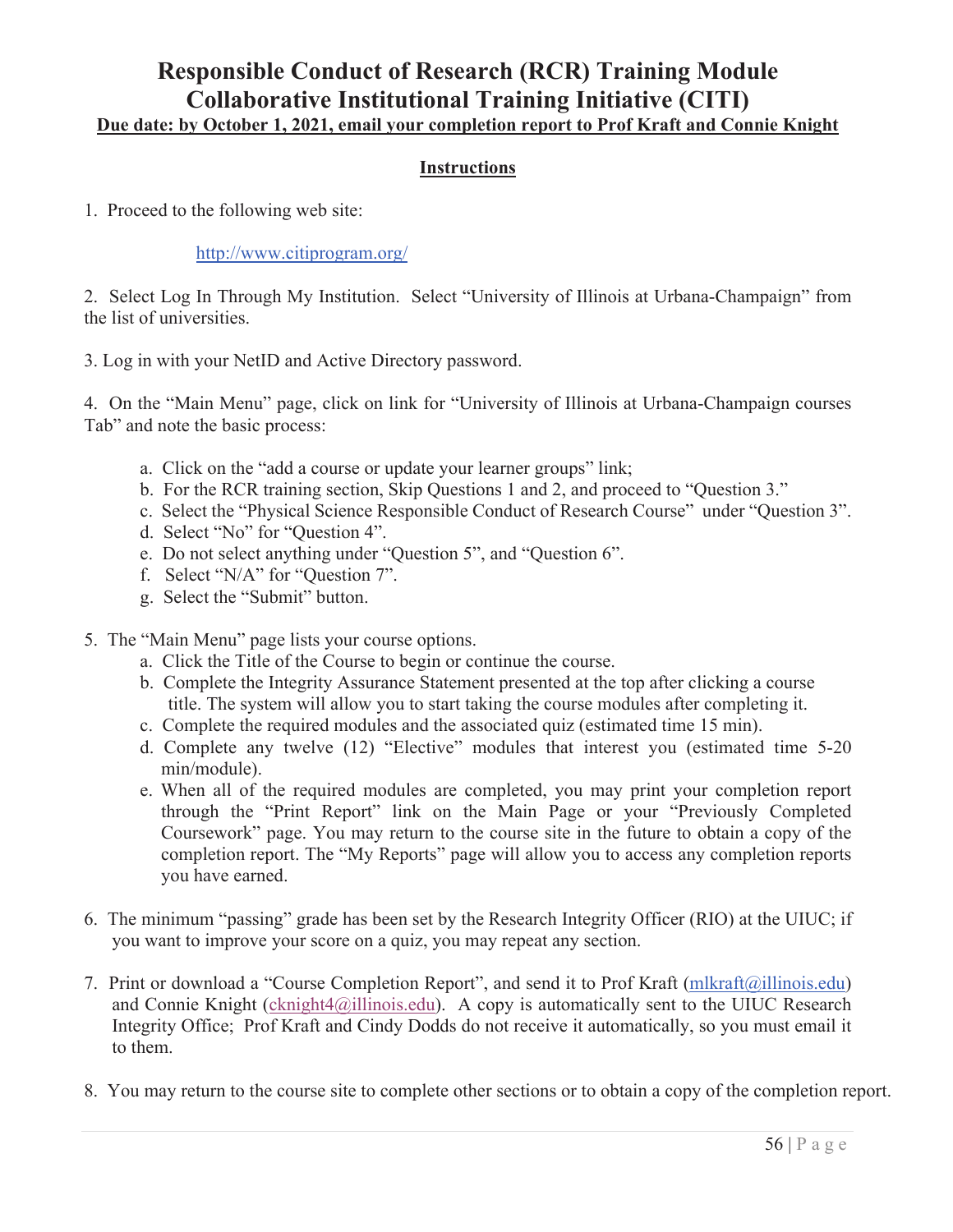### **MS DEGREE CHECKLIST**

### **Optional milestone MS degree (no thesis)**

Requirements should be met/degree conferred by end of 3rd year in program

- Early in the semester, verify with Grad Program Coordinator all degree coursework has been completed
- Complete petition requesting a change of curriculum

Petition should include verbage stating:

- 1. requirements to earn MS have been met;
- 2. request curriculum recode to10KS0300MS for one semester;
- 3. request should also include request to return to curriculum 10KS0300PhD the following semester.

ȱȱȱȱȱȱȱȱȱȱȱȱȱȱ\_\_\_\_\_ After petition has been approved, add name to graduation list via UI Integrate

### **Optional milestone MS degree (thesis)**

In addition to above guidelines

- \_\_\_\_\_ Confirm Graduate College defense/deposit deadlines with Grad Program Coordinator
- \_\_\_\_\_ Contact Grad Program Coordinator with info in order to submit official paperwork to Grad College
- \_\_\_\_\_ Set up meeting with advisor to present thesis
- \_\_\_\_\_ Receive approval from advisor/department head
- Submit thesis in final form to Grad Program Coordinator for department format review ȱȱȱȱȱȱȱȱȱȱȱȱȱȱȱȱȱȱȱȱȱȱȱȱȱ(Note: the review process can take up to one week)
- \_\_\_\_\_ Make corrections as indicated by Coordinator and resubmit for final review
- \_\_\_\_\_ Once approved by department, submit electronically for Graduate College format reviewȱȱ (see Thesis Office website for instructions)
- Once format review is approved by Thesis Office, deposit electronically before set deadline

#### **If you are graduating with a terminal MS degree**

- \_\_\_\_\_ Add name to graduation list via UI Integrate (you will be directed to separate page while registering)
- \_\_\_\_\_ Pick up Exit Checklist from Grad Program Coordinator or print from Compass
- \_\_\_\_\_ Set up exit interview with Director of Graduate Studies (to be completed at least 2 weeks before leaving)
- \_\_\_\_\_ Submit Exit Form to Grad Program Coordinator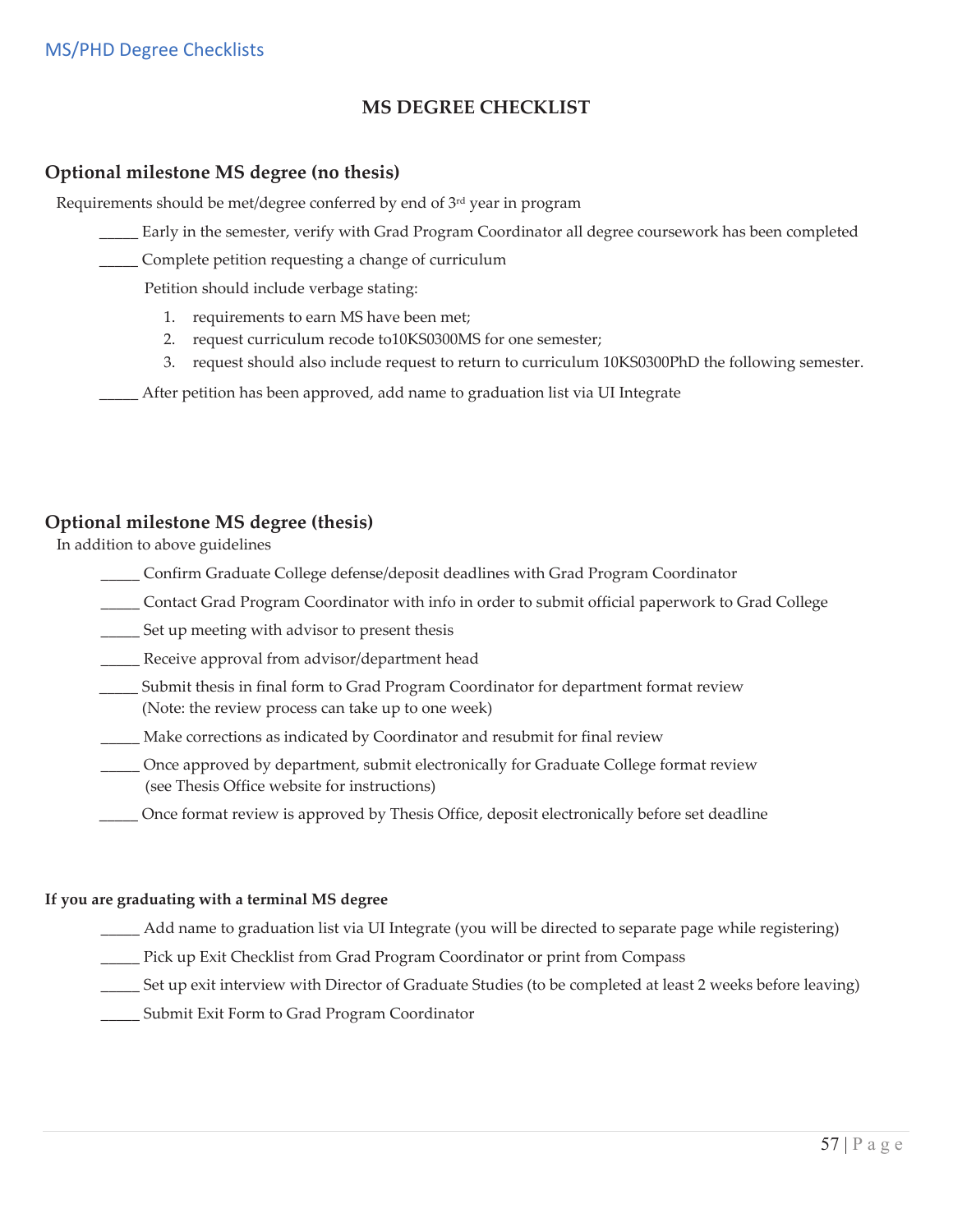### **PhD DEGREE CHECKLIST**

### **PhD degree**

Requirements should be met/degree conferred by end of 5<sup>th</sup> year in program

Semester (or two) prior to graduation

- Make appointment with SCS Career Center regarding job search
- \_\_\_\_\_ Verify with Grad Program Coordinator all degree coursework has been completed
- \_\_\_\_\_ Confirm Graduate College defense/deposit deadlines with Grad Program Coordinator
- \_\_\_\_\_ Discuss with committee members possible dates for defense within deadline dates
- Lackgaren Review Thesis Office website for proper formatting tips (http://www.grad.illinois.edu/thesis)
- \_\_\_\_\_ Begin preparing thesis

### Beginning of semester of proposed graduation

- \_\_\_\_\_ Register for all courses as usual (CHBE 565, CHBE 598, CHBE 599)
- \_\_\_\_\_ Add name to graduation list via UI Integrate (you will be directed to separate page while registering)
- \_\_\_\_\_ Pick up Exit Checklist from Grad Program Coordinator or print from Compass
- \_\_\_\_\_ Set up exit interview with Director of Graduate Studies (to be completed at least 2 weeks before leaving)
- \_\_\_\_\_ Confirm date/time of defense with committee members; secure room for defense
- \_\_\_\_\_ Contact Grad Program Coordinator with info in order to submit official paperwork to Grad College
- \_\_\_\_\_ International students: contact ISSS regarding OPT, if required (takes up to 4 months)

### Immediately following defense

- \_\_\_\_\_ Submit thesis in final form to Grad Program Coordinator for department format review (review can take 1 week)
- \_\_\_\_\_ Make corrections as indicated by Coordinator and resubmit for final review
- \_\_\_\_\_ Once approved by department, submit to Thesis Office for format review (see Thesis Office website for instructions)
- \_\_\_\_\_ Once format review is approved by Thesis Office, deposit electronically before set deadline
- \_\_\_\_\_ Submit completed Exit Form to Grad Program Coordinator

In preparation for graduation

\_\_\_\_\_ Register for graduation ceremony (campusȬwide and/or CHBE) and/or hooding ceremony when notified

Lackendorum Rent or purchase regalia for convocation ceremony if participating

\_\_\_\_\_ Apply for Degree Certification Letter if needed by employer

\_\_\_\_\_ Contact Technology Services at Illinois to set up email forwarding

### A**dditional notes**

If you wish to leave before the end of the semester in which you plan to graduate, and want to retain your tuition waiver, you must resign your RAship within one day of depositing your thesis. Reason: to be eligible for a tuition waiver, a student must be registered and hold a tuition-waiver granting appointment (RA/TA) for at least 91 days in the fall/spring and at least 41 days for the summer.

Revised 7.10.2020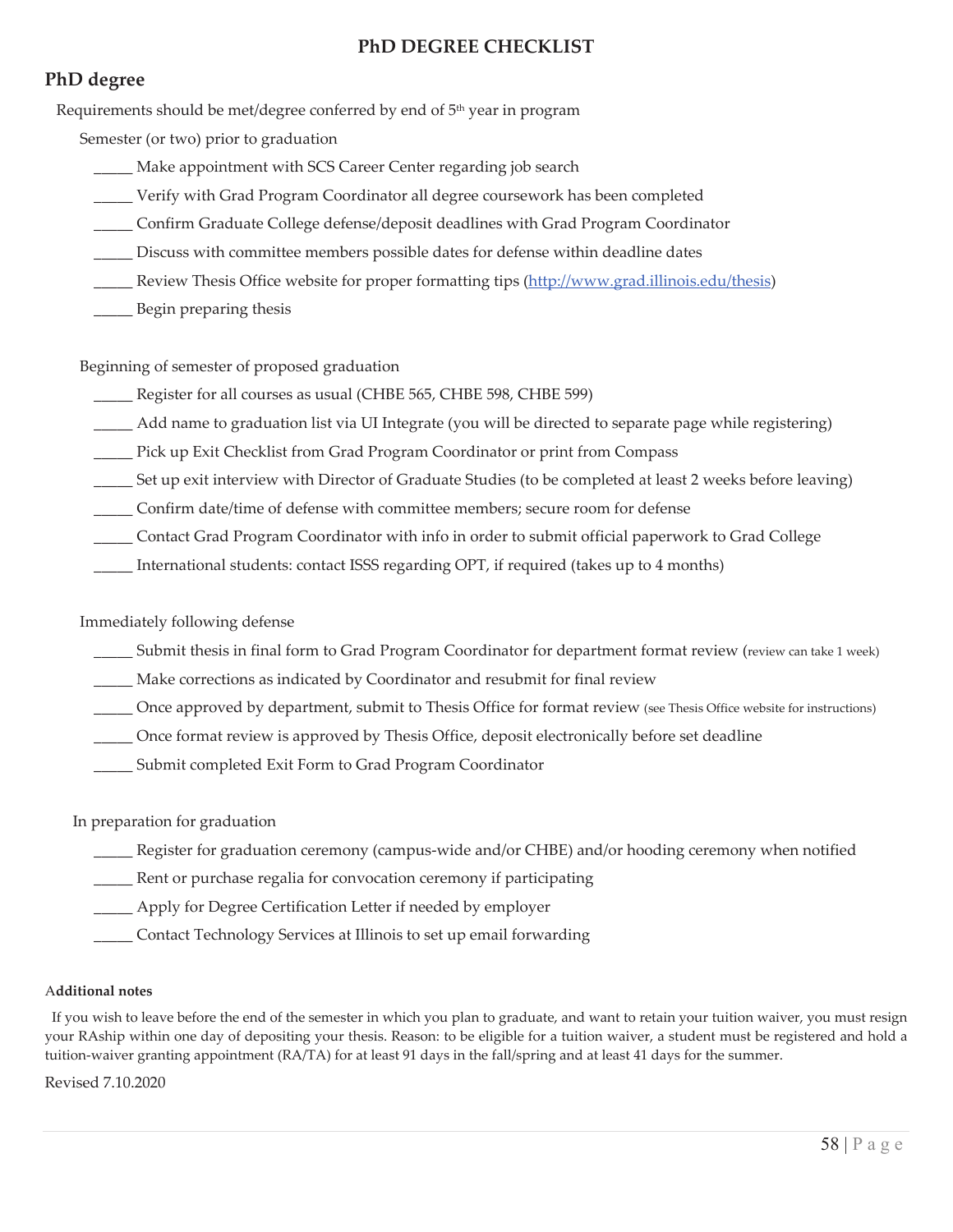### Approved courses for the CHBE bio-requirement

Student Self-Service:https://courses.illinois.edu/ Self-Service instructions: https://registrar.illinois.edu/registration/registration-process/how-to-register/

#### *Other courses may be accepted, subject to approval by the Graduate Program Chair*

\*ANSCI 368 – Biological Modeling

BIOC 450 – Introduction to Biochemistry BIOC 455 – Techniques in Biochemistry and Biotechnology BIOE 461 – Cellular and Tissue Biomechanics BIOE 471 – Biomaterials for Engineers BIOE 472 – Techniques in Biomolecular Engineering BIOE 475 – Modeling in Bio-Systems BIOE 505 – Computational Bioengineering BIOP 401 – Introduction to Biophysics BIOP 541 – Macromolecular Modeling BIOP 550 – Biomolecular Physics CHBE 471/594 – Biochemical Engineering CHBE 472/594 – Techniques in Biomolecular Engineering CHBE 473/594 – Biomolecular Engineering CHBE 474/594 – Metabolic Engineering CHBE 475/594 – Tissue Engineering CHBE 476/594 – Biotransport CHBE 478/594 – Bioenergy and Biofuels Technology CHBE 494/594 – Systems Biology CHBE 494/594 – Microchemical Systems CHBE 571 – Bioinformatics

CHEM 570 – Concepts in Chemical Biology CHEM 574 – Genomics, Proteomics, and Bioinformation CHEM 576 – Computational Chemical Biology

CS 466 – Introduction to Bioinformatics

\*MCB 300 – Microbiology \*MCB 350 – Introduction to Biochemistry MCB 400 – Cancer Cell Biology MCB 408 – Immunology MCB 420 – Molecular Immunology MCB 450 – Intro Biochem MCB 471– Advanced Cell Biology MCB 480 – Molecular Basis of Eukaryotic Cell Signaling

- MCB 550 Biomolecular Physics
- MCB 552 Experimental Techniques in Biochemistry
- MCB 553 Enzyme Reaction Mechanisms and Inhibition
- MCB 586 Concepts and Topics in Immunology

MSE 470 – Design and Use of Biomaterials

- MSE 471 Biomaterials for Engineers
- MSE 472 Biomaterials Laboratory

MSE 473 – Biomolecular Materials Science

MSE 474 – Biomaterials and Nanomedicine

PHYS 475 – Introduction to Biophysics

TAM 461 – Cell and Tissue Mechanics (Cellular Biomechanics)

\*Although these 300-level courses will be accepted to fulfill the CHBE PhD program's distribution requirement for a bio-related course, they do not count towards a coursework Masters degree. Only 400- and 500-level courses can be used to fulfil the Graduate College's 32 credit hour requirement for a MS degree.

Revised 7.23.20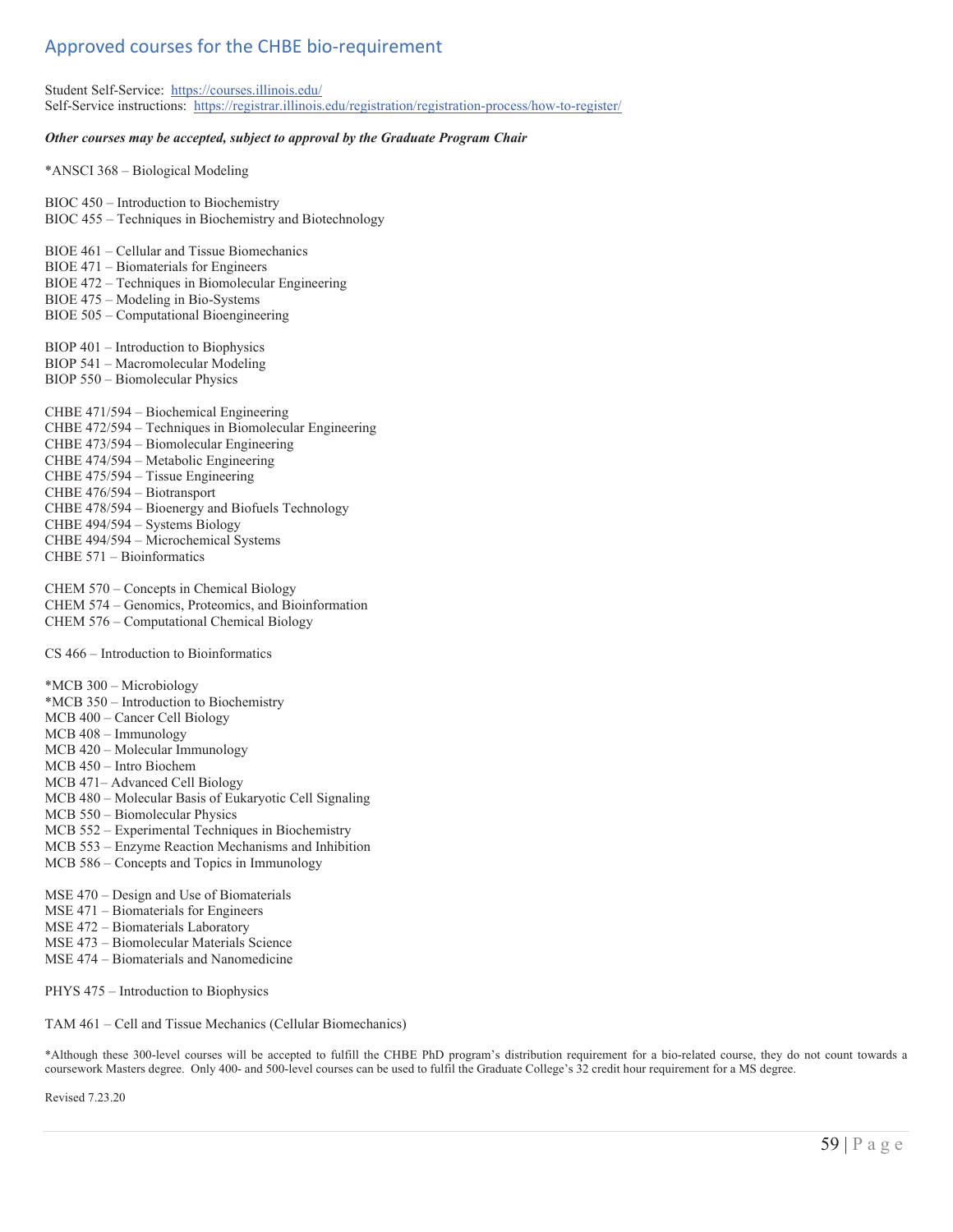### **Expectations of Students who serve as Teaching Assistants or Graders Dept. of Chemical and Biomolecular Engineering University of Illinois at Urbana-Champaign** Spring 2018

The purpose of this document is to establish general expectations for graduate students who serve as Teaching Assistants in the Department of Chemical and Biomolecular Engineering. Note that individual faculty or instructors will have specific guidance with regard to TA responsibilities that will supersede this document. The intention here is to establish a set of general expectations.

### **Time Expectations**

Your responsibilities will require on average 10 hours of effort per week. This effort may be spread across attending lecture, leading discussion sections, office hours, problem set and exam preparation, proctoring, and grading. Individual TA responsibilities may differ within and between classes, but the total amount of work integrated over time should be equally distributed among all TAs.

### **Attending Lecture | Understanding course content**

Individual faculty will communicate their expectations regarding you attending lecture. However, it is the expectation that all TAs both fully understand the course content and be able to teach others. This may require you to attend lectures regardless of instructor expectations.

### **Discussion Sections**

Discussion sections are a critical part of the instructional model. They provide the opportunity to reinforce topics covered in lectures. Teaching discussion section is a critical responsibility for TAs. Instructors typically will communicate their specific expectations on a weekly basis regarding content to be covered (*e.g.*, teaching additional lecture material; solving specific problems). At times the instructor will ask the TAs to come up with appropriate material and problems for a discussion section. You are expected to adequately prepare for each section meeting (understanding the particular problems and solutions as well as the underlying theory) so that you are able to properly lead the section.

You are expected to engage with the students in your section(s) for the entire allotted time of each section. Simply posting solutions at the start of section, and/or ending the session early is unacceptable.

Some courses have additional components (e.g., software-based assignments) that will require TAs to be available for additional office hours or to run specialized sections, for example in a computer lab. These expectations will be communicated to you by your instructor.

### **Office Hours**

All TAs are expected to hold weekly office hours. Expectations for office hours vary class to class, but are typically in the range of  $1 - 4$  hours per week. You are expected to be available for the entire period of office hours. Office hours cannot be canceled or rescheduled without the instructors consent. You are expected to understand all problem set questions and their solutions (as well as discussion section questions/solutions) prior to attending office hours.

### **Course-related Emails | University-provided Email Accounts**

All course-related emails (either from the instructor or from students) need to be addressed promptly and completely. All course-related emails should be sent/received via your universityprovided email address. Similarly, students are expected to communicate with the teaching staff using their own university provided email addresses (netid@illinois.edu). Do not send from/reply to a non @illinois account (like gmail; DO NOT use it!)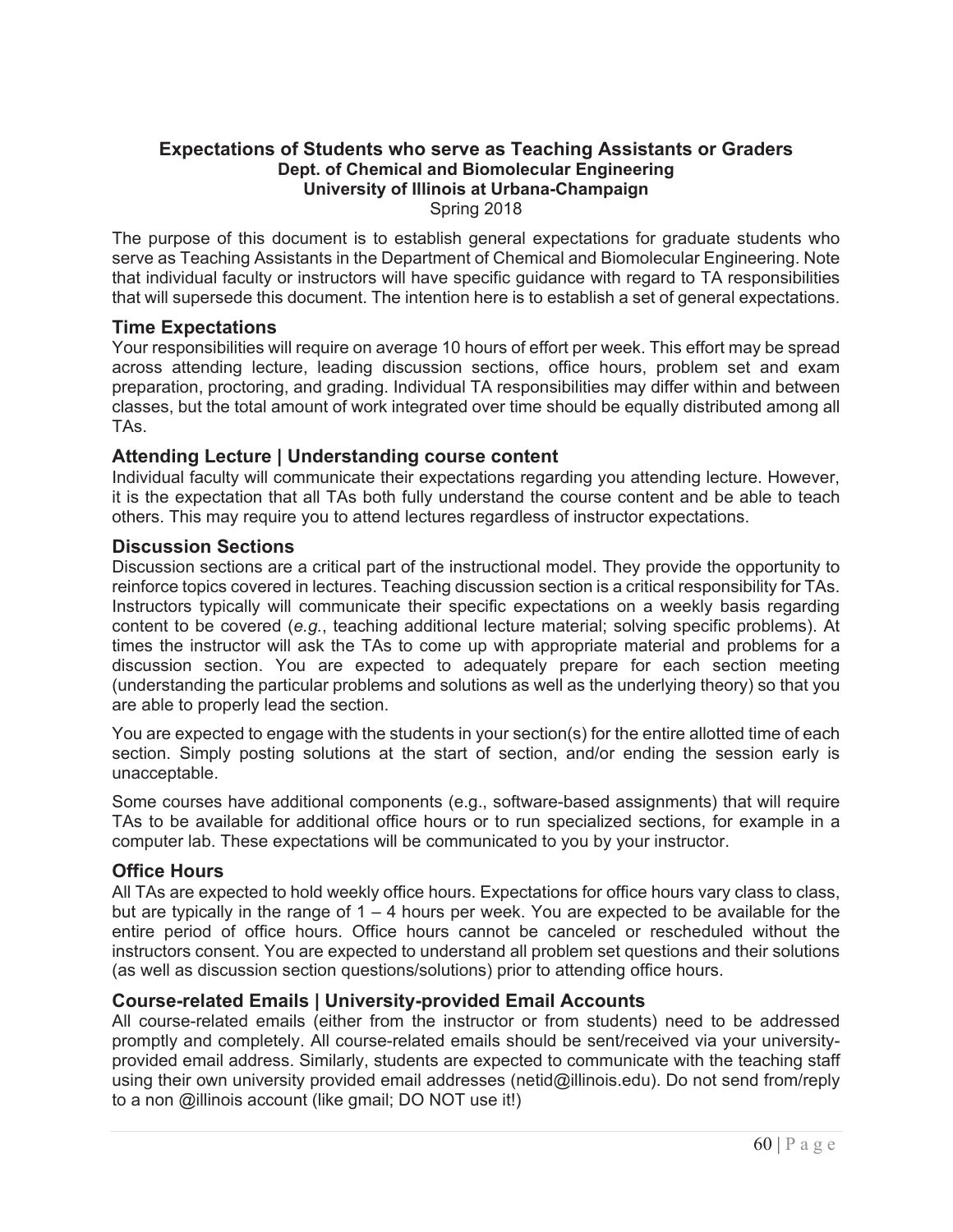### **Problem Sets | Exams**

Individual grading responsibilities will be communicated to you by the instructor. But graduate TAs will be required to facilitate creating or proofreading questions and solutions for problem sets and exams in a timely manner. Instructors will also communicate expectations regarding proctoring exams and grading. It is the TAs responsibility to be available to assist with exam proctoring, grading, and grade entry for all exams, including the Final Exam.

### **Grading**

Grade all assignments in a timely, fair and consistent fashion. Be sure to provide feedback (suggestions for improvement, rational for points deducted etc.) on all assignments and exams. Students desire and deserve feedback. That is how students learn from mistakes. Proper feedback is a critical component of the instructional model and is often the best indicator to students regarding their understanding of the problem. You will be responsible for both completing grading as well as recording grades in a manner that is timely and prescribed by the course instructor.

### **Privacy and FERPA**

The Family Educational Rights and Privacy Act (FERPA) protects the privacy of student education records. Public-release of information other than 'directory information' (such as student name, address, telephone number) is not allowed. You are not allowed to discuss a student's progress with any other student or even their parents without express permission from the student. You are also forbidden to post grade or student-identifying information on freely-available or searchable internet sites (e.g. google docs). The university provides secure web sites (e.g., compass2g, U. Illinois Box sites) for such information, and use of one of these sites is integral to most courses in ChBE.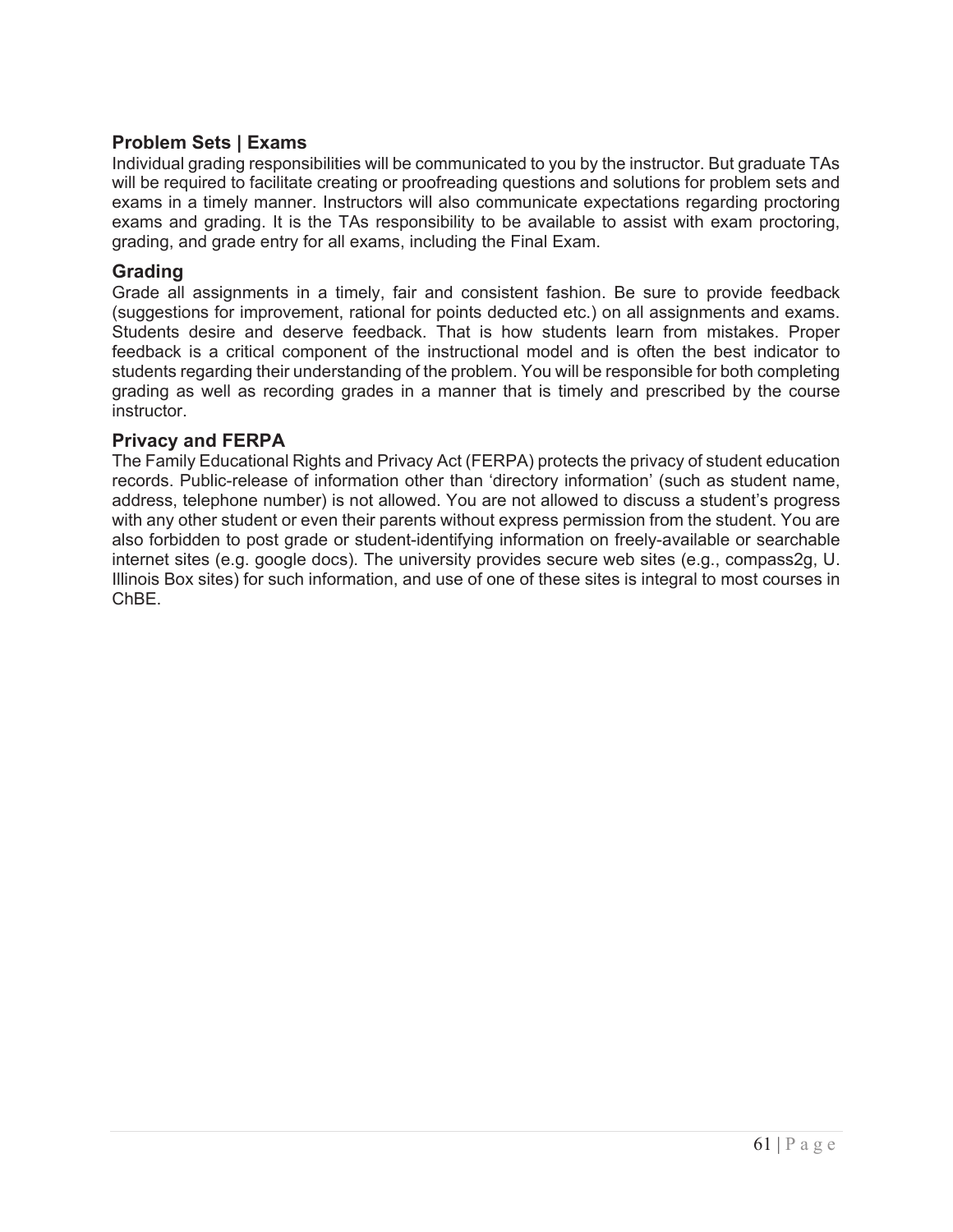# Department of Chemical and Biomolecular Engineering Graduate Course Checklist

|                | (2) Distribution requirements                                                                                                                                                      |                              |                |                            |
|----------------|------------------------------------------------------------------------------------------------------------------------------------------------------------------------------------|------------------------------|----------------|----------------------------|
|                | 1. At least four 500-level CHBE courses, divided as follows:                                                                                                                       |                              |                |                            |
|                | 1. Applied Mathematics (CHBE 521)                                                                                                                                                  |                              |                |                            |
|                | Course No. CHBE 521 Term taken _____________ Units _________ Grade _________                                                                                                       |                              |                |                            |
|                | 2. Three of the following four core courses: Fluids (CHBE 522), or Transport (CHBE<br>523), Kinetics (CHBE 551), or Statistical Thermodynamics (ChBE 525 or CHBE<br><b>594CES)</b> |                              |                |                            |
|                | Course No. CHBE522 Term taken                                                                                                                                                      |                              | Units 4        | Grade                      |
|                | Course No. CHBE 523                                                                                                                                                                | Term taken _____             | Units <u>4</u> | Grade                      |
|                | Course No. CHBE 551                                                                                                                                                                | Term taken _____             | Units <u>4</u> | Grade                      |
|                | Course No. CHBE 525                                                                                                                                                                | Term taken _______           |                |                            |
|                | b. At least one non-CHBE 500-level course                                                                                                                                          |                              |                |                            |
|                | Course No.                                                                                                                                                                         | Term taken _____   Units ___ |                | Grade                      |
| $\mathbf{c}$ . | One bio-oriented course must be selected from those listed in the Appendix.                                                                                                        |                              |                |                            |
|                | Course No. <b>Term</b> taken Units Grade                                                                                                                                           |                              |                |                            |
|                | d. Other courses applying toward degree total of 8 courses                                                                                                                         |                              |                |                            |
|                |                                                                                                                                                                                    |                              |                | Units _____  Grade _______ |
|                | Course No.                                                                                                                                                                         | Term taken ___               |                | Units Grade                |

This student has completed all required coursework.

 $\overline{a}$ Director of the ChBE Graduate Program Date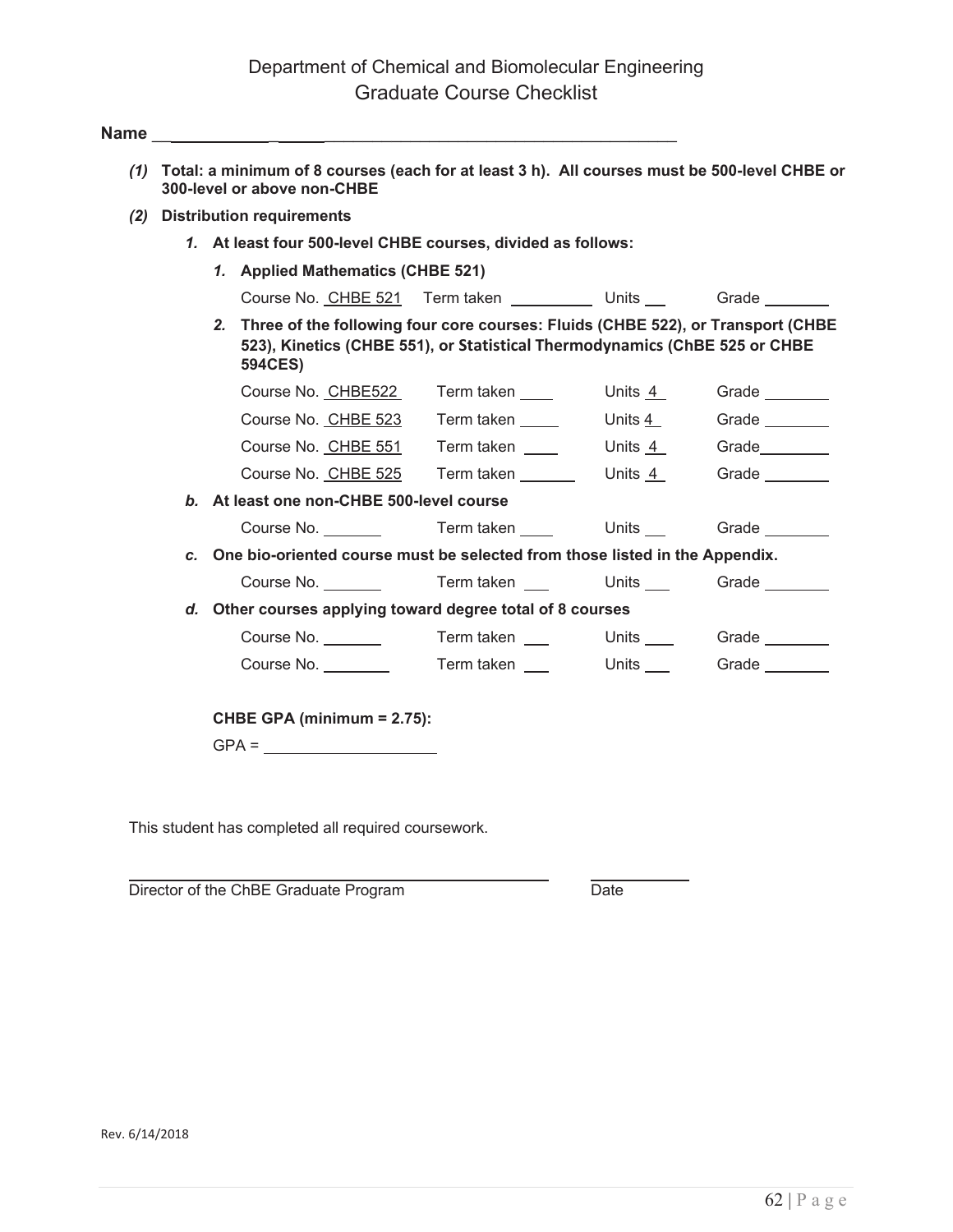# **Group Transfer Checklist Department of Chemical & Biomolecular Engineering**

| <b>Name</b> |                 | UIN                                                                                                                                                                                                       |  |  |
|-------------|-----------------|-----------------------------------------------------------------------------------------------------------------------------------------------------------------------------------------------------------|--|--|
|             |                 | To check out of a research lab when changing groups in the Department of Chemical and Biomolecular<br>Engineering, please complete the following tasks and ask your research advisor to date and initial. |  |  |
| <b>Date</b> | <b>Initials</b> | Give all lab books, protocols, and raw data to advisor                                                                                                                                                    |  |  |
|             |                 | Give all research products (includes compounds, devices, code/programs,<br>images, cell lines, plasmids, manuscripts and samples) to your research<br>advisor                                             |  |  |
|             |                 | Give a complete copy of all of your research presentations, drafts of<br>manuscripts, and research files to your research advisor                                                                         |  |  |
|             |                 | Clean up lab bench and office area, properly disposing of waste                                                                                                                                           |  |  |
|             |                 | Change user login password on lab group computers to allow access by<br>advisor, and confirm advisor can log in                                                                                           |  |  |
|             |                 | Return all books, journals, and other borrowed materials that belong to<br>the research lab or your research advisor                                                                                      |  |  |
|             |                 | Turn in all lab and office keys to lab to the mailroom, 29 RAL (ask<br>mailroom to date and initial)                                                                                                      |  |  |
|             |                 | Check-out with your research advisor (faculty member)                                                                                                                                                     |  |  |
|             |                 | Submit completed Group Transfer Checklist to the Graduate Program<br>Coordinator in the Graduate Program office, 99 RAL (to date, initial, and<br>file)                                                   |  |  |

*Article III. Intellectual Property* in the *General Rules Concerning University Organization and Procedure* stipulates that all intellectual property, which includes inventions, discoveries, original data, instrumentation, visualizations, computer programs, records of research and experimental finding, that is produced by any person through use of University resources such as facilities, equipment, funds, belongs to the University. The creator's obligation to assign rights to the University is stipulated by the Illinois Employee Patent Act. Failure to give the research products listed on this checklist is a violation of University policy and State law, and will jeopardize your ability to continue on the department.

| GPC to update: Grad management | . SCS database | Shared Drive List |
|--------------------------------|----------------|-------------------|
|                                |                |                   |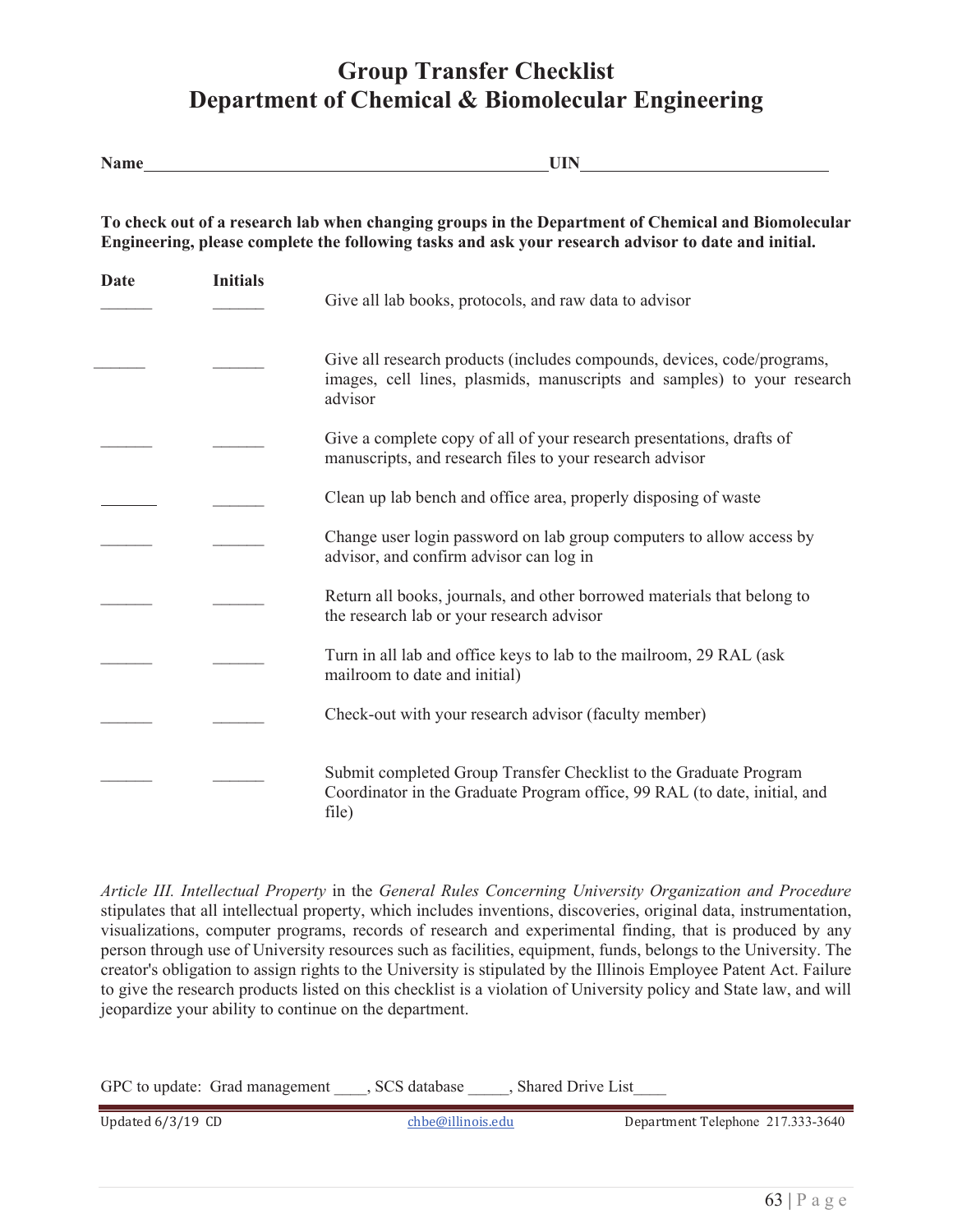# Chemical and Biomolecular Engineering Internship Checklist

| Procedure checklist:                                                                                                                                                                                                                                                                                                                                                 |
|----------------------------------------------------------------------------------------------------------------------------------------------------------------------------------------------------------------------------------------------------------------------------------------------------------------------------------------------------------------------|
| Inform the Director of Graduate Studies, Graduate Program Coordinator, AND Associate Director for Finance<br>and Administration at least one semester before beginning the internship. If that is not possible, inform them<br>as soon as the internship has been decided.                                                                                           |
| Register for CHBE 510 for 0 hours.                                                                                                                                                                                                                                                                                                                                   |
| Make preparations to pay tuition/fee costs associated with 0 hour registration.                                                                                                                                                                                                                                                                                      |
| NOTE: If the internship is for the summer semester, you may be eligible for the automatic summer tuition<br>waiver granted by the Graduate College (if you held a waiver-generating appointment in the spring). The<br>automatic tuition waiver does not cover health care costs and other various fees.                                                             |
| Please see reverse side for Tuition Polices and Tuition and Fee Rates                                                                                                                                                                                                                                                                                                |
| Arrange for health insurance coverage, either by contacting the Student Insurance Office (si.illinois.edu) or by<br>getting insurance through the company who is offering the internship.                                                                                                                                                                            |
| International students: check with the International Student and Scholar Services Office before accepting an<br>internship.                                                                                                                                                                                                                                          |
| Give copy of internship paperwork to Graduate Program Coordinator                                                                                                                                                                                                                                                                                                    |
| <b>ADVISOR APPROVAL</b>                                                                                                                                                                                                                                                                                                                                              |
| Signature                                                                                                                                                                                                                                                                                                                                                            |
| Date                                                                                                                                                                                                                                                                                                                                                                 |
| Agreement:                                                                                                                                                                                                                                                                                                                                                           |
| I acknowledge that, by accepting an outside internship, I am responsible for paying all tuition and associated registration<br>fees, including health care/service costs. Other fees that are not covered by a 0 hour registration (ARC and Library use)<br>may be purchased separately, and I am responsible for those fees as well, if I choose to apply for them. |

Signature

Date

Submit signed copy to Graduate Program Coordinator.

\_\_\_\_\_\_\_\_\_\_\_\_\_\_\_\_\_\_\_\_\_\_\_\_\_\_\_\_\_\_\_\_\_\_\_\_\_\_\_\_\_\_\_\_\_\_

\_\_\_\_\_\_\_\_\_\_\_\_\_\_\_\_\_\_\_\_\_\_\_\_\_\_\_\_\_\_\_\_\_\_\_\_\_\_\_\_\_\_\_\_\_\_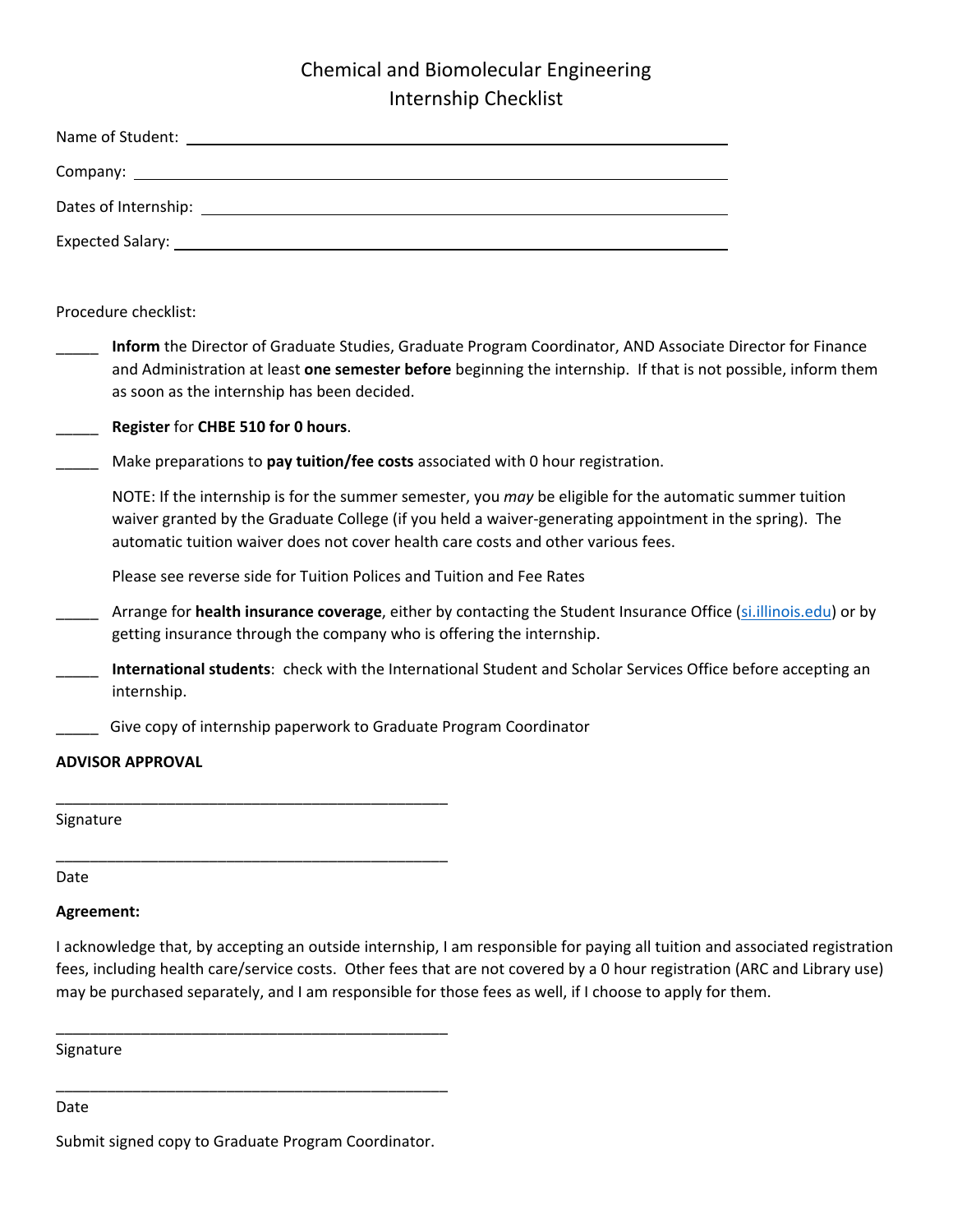# Tuition/Fee Policies

### **From the 2021‐22 Graduate College Handbook** (grad.illinois.edu/sites/grad.illinois.edu/files/pdfs/handbook.pdf)

**Fee waivers.** Most waiver‐generating appointments include coverage of the service fee, health service fee, AFMFA fee, and the Library / Technology fee, along with partial payment of the health insurance fee, and full payment by the university for the university vision insurance and dental insurance plans. Note: Some fellowship and traineeship appointments provide coverage of all mandatory fees. College of Law students have an additional Law Library fee. For additional fee information please see the Office of the Registrar's Tuition & Fee Rates by Term web page.

| Fall / Spring Student         | Amount (2021-2022) | <b>Amount Waived</b> | <b>Student Portion</b> |
|-------------------------------|--------------------|----------------------|------------------------|
| Fees (12+ Hours)              |                    |                      |                        |
| Service Fee                   | \$314              | <b>Fully Waived</b>  | \$0                    |
| General Fee                   | \$303              | \$0                  | \$303                  |
| <b>Health Insurance Fee</b>   | \$916              | \$796.92             | \$119.08               |
| <b>Health Service Fee</b>     | \$243              | <b>Fully Waived</b>  | \$0                    |
| <b>Transportation Fee</b>     | \$68               | \$0                  | \$68                   |
| <b>Student Initiated Fees</b> | \$70               | \$0                  | \$70                   |
| <b>AFMFA</b>                  | \$352              | <b>Fully Waived</b>  | \$0                    |
| Library and Information       | \$244              | <b>Fully Waived</b>  | \$0                    |
| <b>Technology Fee</b>         |                    |                      |                        |
| Total                         | \$2,512            | \$1,950              | \$560                  |

**Summer automatic waivers.** Students without summer waiver‐generating appointments who held waiver‐generating appointments for the previous spring semester are eligible to receive summer automatic tuition waivers if they choose to enroll in the summer semester. The summer automatic waiver provides the same tuition waiver as that granted during the previous spring. However, it does not provide a waiver of the same fees as a waiver-generating appointment. Only the service fee, AFMFA fee, and the Library / Technology fee are included. The health service fee and health insurance fee are not covered. Students with dental and vision insurance coverage from a waiver generating appointment in the spring term continue to have dental and vision coverage through August 31. Reimbursable programs are not reimbursed for summer automatic waivers.

#### \*\*\*\*\*\*\*\*\*\*\*\*\*\*\*\*\*\*\*\*\*\*\*\*\*\*\*\*\*\*\*\*\*\*\*\*\*\*\*\*\*\*\*\*\*\*\*\*\*\*\*\*\*\*\*\*\*\*\*\*\*\*\*\*\*\*\*\*\*\*\*\*\*\*\*\*\*\*\*\*\*\*\*\*\*\*\*\*\*\*\*\*\*\*

### **From the Registrar's Office**

### **Fee rates for Fall 2021** (registrar.illinois.edu/tuition‐fees/tuition‐fee‐rates/g‐fees‐cr‐2021)

NOTE: Students enrolled in an approved off‐campus experience for zero credit hours will not be charged the Health Insurance Fee.

| Fall 2021/Spring 2022 Tuition Rates (registrar.illinois.edu/tuition-fees/tuition-fee-rates/g-tuition-cr-2021) |
|---------------------------------------------------------------------------------------------------------------|
| Grad Engineering & Engineering Related rate                                                                   |

| Residency                         | Range $1(12+)$<br>hrs) | Range II (6-11<br>hrs) | Range III (1-5<br>hrs) | Range IV (0<br>hrs) |
|-----------------------------------|------------------------|------------------------|------------------------|---------------------|
| <b>Resident (Campus Programs)</b> | \$9.499                | \$6.333                | \$3,167                | \$1,584             |
| Nonresident/International (Campus | \$18,075               | \$12,050               | \$6,025                | \$1,584             |
| Programs)                         |                        |                        |                        |                     |